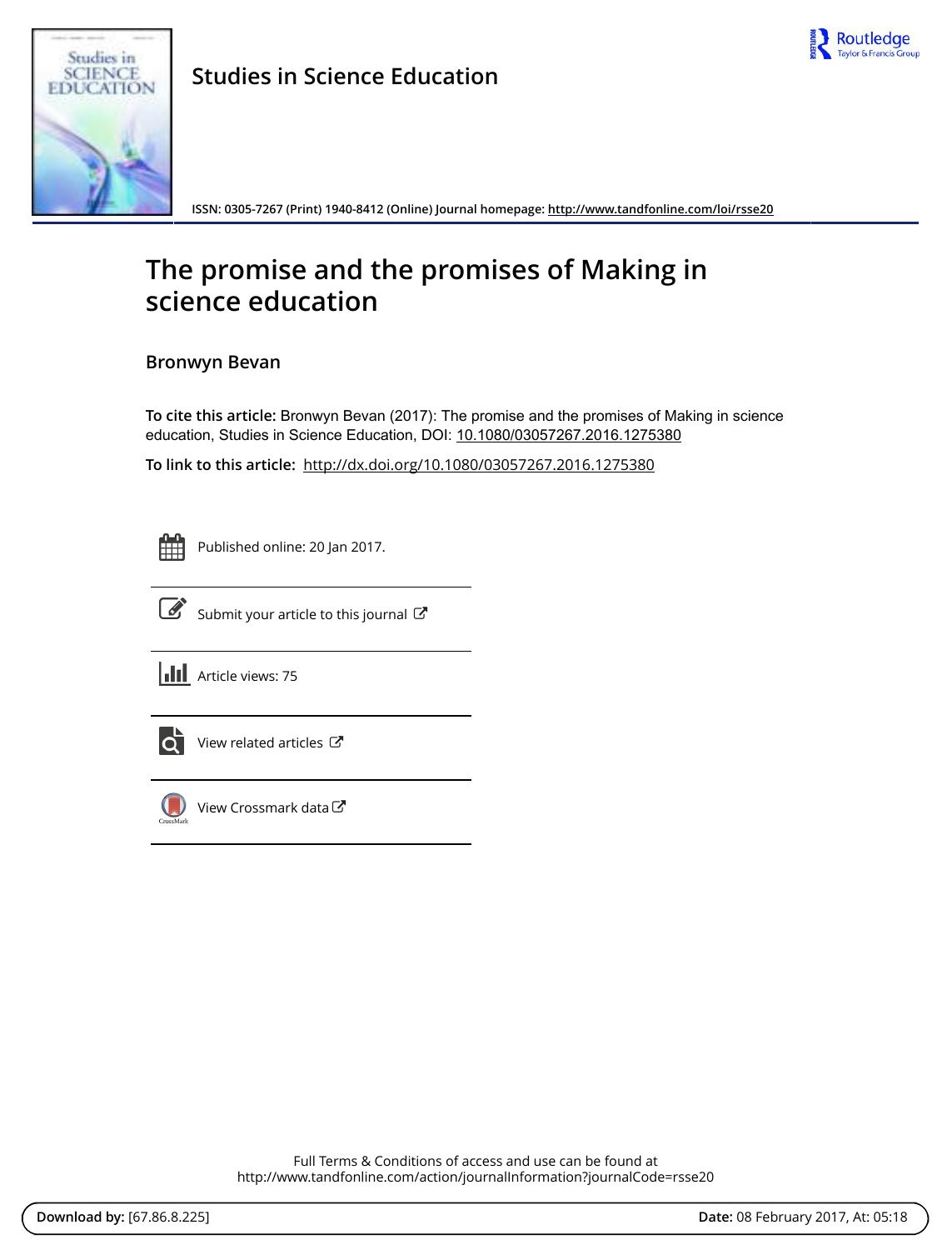# **The promise and the promises of Making in science education**

Bronwyn Bevan

College of Education, University of Washington, Seattle, WA, USA

#### **ABSTRACT**

*Making* is a rapidly emerging form of educational practice that involves the design, construction, testing, and revision of a wide variety of objects, using high and low technologies, and integrating a range of disciplines including art, science, engineering, and mathematics. It has garnered widespread interest and support in both policy and education circles because of the ways it has been shown to link science learning to creativity and investigation. Making has taken root in out-of-school settings, such as museums, science festivals, and afterschool and library programmes; and there is now growing interest from primary and secondary educators in how it might be incorporated into the classroom. Making expands on traditions associated with Technology Education and Design-Based Learning, but differs in ways that can potentially broaden participation in science and STEM learning to include learners from communities historically underrepresented in STEM fields. STEM-Rich Making is centrally organised around design and engineering practices, typically integrating digital tools and computational practices, and positions scientific and mathematical concepts and phenomena as the materials for design. This paper takes a critical view of the claims about Making as a productive form of science teaching and learning, and reviews the current research literature's substantiation of the ways in which Making supports students' agency, promotes active participation in science and engineering practices, and leverages learners' cultural resources.

#### **KEYWORDS**

<span id="page-1-7"></span><span id="page-1-6"></span><span id="page-1-5"></span><span id="page-1-1"></span>Making; STEM; practical work; tinkering; informal; broadening participation; inclusion; equity; Maker Education; Maker Movement

### **1. Introduction**

<span id="page-1-4"></span><span id="page-1-3"></span><span id="page-1-2"></span><span id="page-1-0"></span>What does the Maker Movement mean for science education? Many educators, in both formal and informal settings, are enthusiastic about the ways in which Maker Education sparks interest and can support deep engagement in learning across a range of disciplines (Bullock & Sator, [2015;](#page-26-0) Dixon & Martin, [2014](#page-26-1); Martinez & Stager, [2013\)](#page-28-0). Making has been shown to support the development of an array of learning dispositions, including resourcefulness, creativity, teamwork and forms of adaptive expertise (Martin & Dixon, [2016;](#page-28-1) Peppler, [2016](#page-28-2); Ryan, Clapp, Ross, & Tishman, [2016](#page-29-0)). While Making is often touted as something new in STEM education, many scholars have noted that, as an educational practice, Making has deep roots in the pedagogies advanced by Froebel, Dewey, Montessori, and others who have argued for the centrality of materials-based investigations for motivating and advancing student learning (Blikstein & Worsley, [2016;](#page-26-2) Resnick & Rosenbaum, [2013\)](#page-28-3). It also has many affinities with Technology Education in the UK and Design-Based Learning in the US. Yet there are also differences that, crucially, promise to broaden interest and participation for many students who do not already identify as productive STEM learners.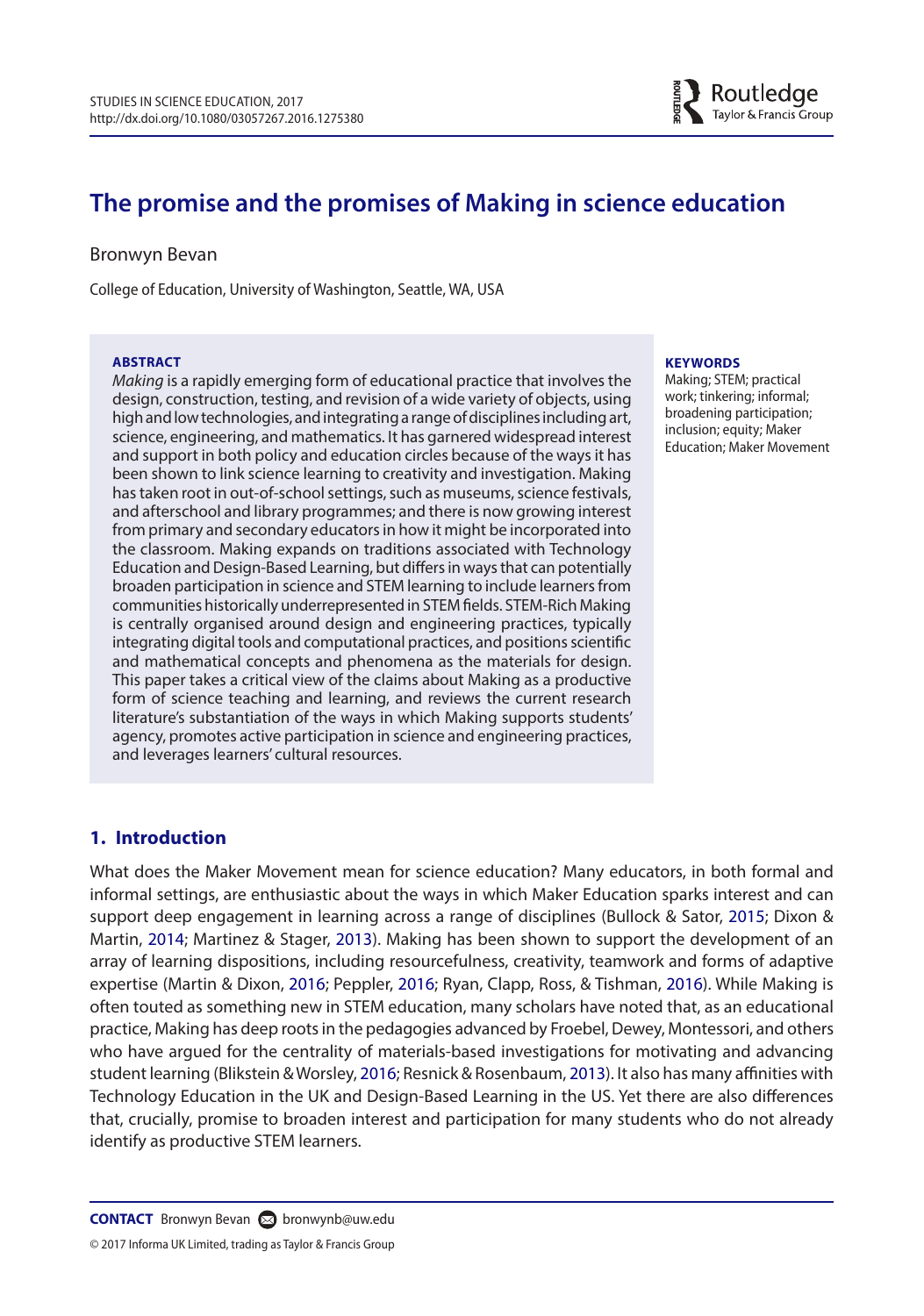<span id="page-2-13"></span>While 'making' is a fundamental human practice, acts of making associated with the Maker Movement (hereinafter 'Making') generally involve the integration of digital technologies into practices of designing and constructing physical, and sometimes virtual, objects (Peppler, Halverson, & Kafai, [2016\)](#page-28-4). Making is frequently characterised by an interplay of high and low technologies, producing a sense of playfulness or the unexpected. At a local Maker Faire, you might see steam-powered mopeds, LED-studded quilts, or battling robots made from refurbished kitchen gadgets from the 1960s. Making's exuberant, obsessive nerdiness celebrates ingenuity and wit in the context of exploration and invention, and thus has been championed by many educators and business leaders as a powerful way to reinvigorate innovation and entrepreneurship (Kalil, [2010;](#page-27-0) Van Holm, [2015\)](#page-29-1). But while the majority of rhetoric about Making connects it with STEM learning and, ultimately, economic development, a closer look reveals that Making challenges traditional ideas of what counts as STEM, what counts as learning, and perhaps even what counts as science education.

<span id="page-2-16"></span><span id="page-2-15"></span><span id="page-2-14"></span><span id="page-2-9"></span><span id="page-2-8"></span><span id="page-2-5"></span><span id="page-2-4"></span><span id="page-2-2"></span><span id="page-2-0"></span>Characterised by 'high ceilings, low floors, and wide walls', Making is argued to be profoundly accessible because of its fundamentally interest-driven nature wherein students develop and pursue their own pathways to realising their own ideas (Resnick & Silverman, [2005](#page-29-2)). As such, because it doesn't rely on prior experience with formalised design or engineering procedures or identities, it is positioned as a strategy for broadening participation in learning and particularly in the STEM disciplines (Buchholz, Shively, Peppler, & Wohlwend, [2014\)](#page-26-3). Yet while some hail the Maker Movement as democratising access to the ideational and physical means of invention and production (C. Anderson, [2012;](#page-25-0) Blikstein, [2013](#page-26-4); Hatch, [2014](#page-27-1)), others (and sometimes they are one and the same) critique its hetero-normative marketing images (Buechley, [2013\)](#page-26-5), close alliances with industrial and military structures (Vossoughi, Hooper, & Escudé, [2016](#page-29-3)), and putative tone-deafness to social dynamics that privilege particular cultural ways of being and making (Chachra, [2015](#page-26-6); Morozov, [2014](#page-28-5)). These tensions are the result, perhaps, of an under-theorised, over-marketed, and rapidly proliferating endeavour. For example, Willett ([2016](#page-29-4)), in a critical review of the nascent literature on making in libraries, points to the contradiction in the ways that Makerspaces have been described as affinity spaces (Gee, [2004](#page-27-2)), organised by and for those with specialised and alike skills and interests, and, alternatively, as open-source sites democratising the means of production (Hatch, [2014\)](#page-27-1). Blikstein and Worsley ([2016](#page-26-2)) describe the rhetorical gap between a corporate focus on Making as a context for economic innovation and an educational focus on Making as a context for human development.

<span id="page-2-17"></span><span id="page-2-12"></span><span id="page-2-7"></span><span id="page-2-6"></span><span id="page-2-3"></span><span id="page-2-1"></span>As many scholars have noted, Maker Education encompasses more than science or STEM education (e.g., Brahms & Crowley, [2016a;](#page-26-7) Martin & Dixon, [2016](#page-28-1)). It also encompasses more than conceptual learning (e.g., Bevan, Gutwill, Petrich, & Wilkinson, [2015;](#page-26-8) Ryan et al., [2016](#page-29-0)). This paper, addressed to a science education audience, distinguishes between Maker Education writ large, which encompasses a wide range of disciplinary practices, including linguistic, artistic, computational and others, and STEM-Rich Maker Education (see Figure [1](#page-3-0) for an image of a STEM-Rich Maker activity that has also lent itself to student writing, storytelling, and diagramming activities).

<span id="page-2-11"></span><span id="page-2-10"></span>STEM-Rich Making is by its nature interdisciplinary. Entailing practices of design, engineering, and sometimes mathematics, it positions science concepts and phenomena – such as electrical circuitry, force and motion, energy transfer, or cause and effect – as the central tools or materials necessary to the Making processes. As with some forms of Technology Education (McCormick, [1997\)](#page-28-6) and Design-Based Learning (Kolodner et al., [2003](#page-27-3)), students develop familiarity with and understanding of science concepts and phenomena while engaging in practices of design, engineering, and mathematics (such as scaling, measuring, etc.). Science educators can use STEM-Rich Making activities to develop or formatively assess students' conceptual understanding by engaging them in the application of those understandings through design and engineering.

The definitions and distinctions I make here are not meant to narrowly construe Making as a tool of or for STEM education exclusively, because clearly it is much more than that; but rather to consider, specifically, what Making offers the fields of primary and secondary science education. In what follows, this paper will review what Maker Education is, how it is positioned to support science education, and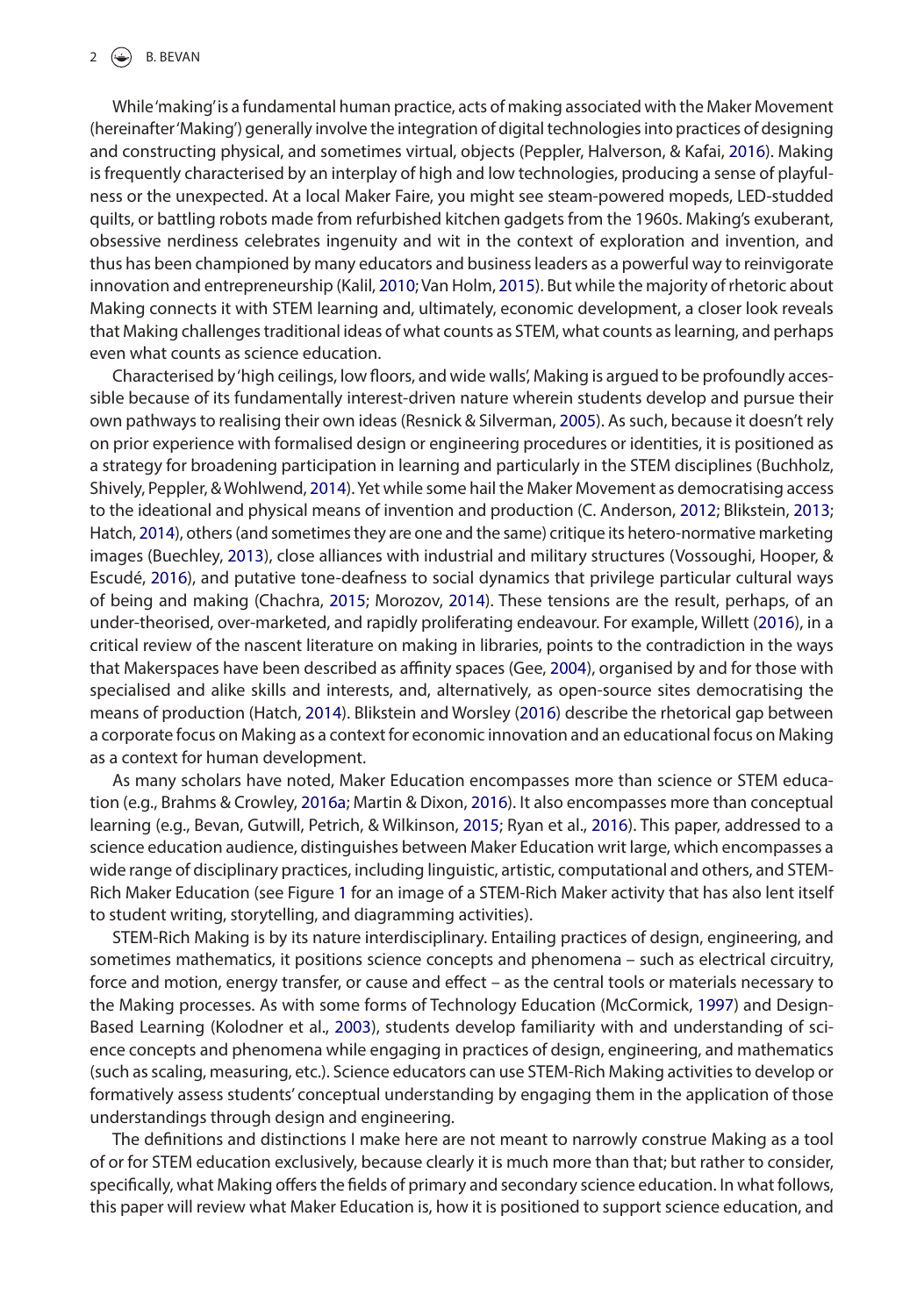

**Figure 1.** A young girl begins to diagram her Maker creation (a scribbling machine). © Exploratorium.

<span id="page-3-2"></span><span id="page-3-1"></span><span id="page-3-0"></span>what the research literature says about how it advances science learning, conceptualised broadly as processes of knowing, doing, being and becoming in science (Lemke, [2001](#page-27-4); Nasir, [2012\)](#page-28-7). Because the rapid growth of Maker Education has been fuelled in part by a significant marketing machine, including the active advocacy and leadership of many Silicon Valley corporate entities as well as many branches of many governments, including the US military, the paper seeks to provide a critical perspective on claims and approaches to Making as educational practice, with the goal of informing science education strategies, including professional development for educators engaged in STEM-Rich Making. It also seeks to identify gaps in the research literature for future investigation.

## **2. What is Maker Education?**

<span id="page-3-4"></span><span id="page-3-3"></span>Many animals make things, and humans are sophisticated makers. Homo Habilis, the handy (wo)man, lived some 2 million years ago. But the 'Maker Movement', as such, might be said to have begun in 2005, in Silicon Valley, at a time when daily pursuits in industrialised nations were becoming increasingly mediated by digital devices and thus increasingly removed from materiality (C. Anderson, [2012](#page-25-0); Hatch, [2014\)](#page-27-1). Parents, educators, and the popular press began to note with concern children's increasing preoccupation with computerised technologies and tools (Smith, [2004](#page-29-5); Subrahmanyam, Greenfield, Kraut, & Gross, [2001](#page-29-6)). This was also a time when many miniaturised digital tools and technologies were suddenly highly accessible both in terms of location (at local hardware stores or via the Internet) and cost. Microprocessors, smaller than a matchbox, now sold for less than the cost of a gourmet cup of coffee. Advances in the materials sciences led to low-cost pliable computing elements that could be sewn into garments. Thus, a person with an interest in crocheting, could now purchase conductive thread, LED bulbs, a Lilypad microprocessor, and produce entirely new genres of hand-made baby booties or winter scarves.

## *2.1. Beginnings*

The Maker Movement has a complicated social history. Its genesis was not driven by engineers and technologists, though those fields have come to embrace it, but rather through the coalescing of a disparate set of communities organised around auteurship and craft. This grassroots collective of hackers, tinkerers, crafters, and designers share a DIY sensibility and a need for a public commons for swapping, sharing, and showcasing their skills and wares.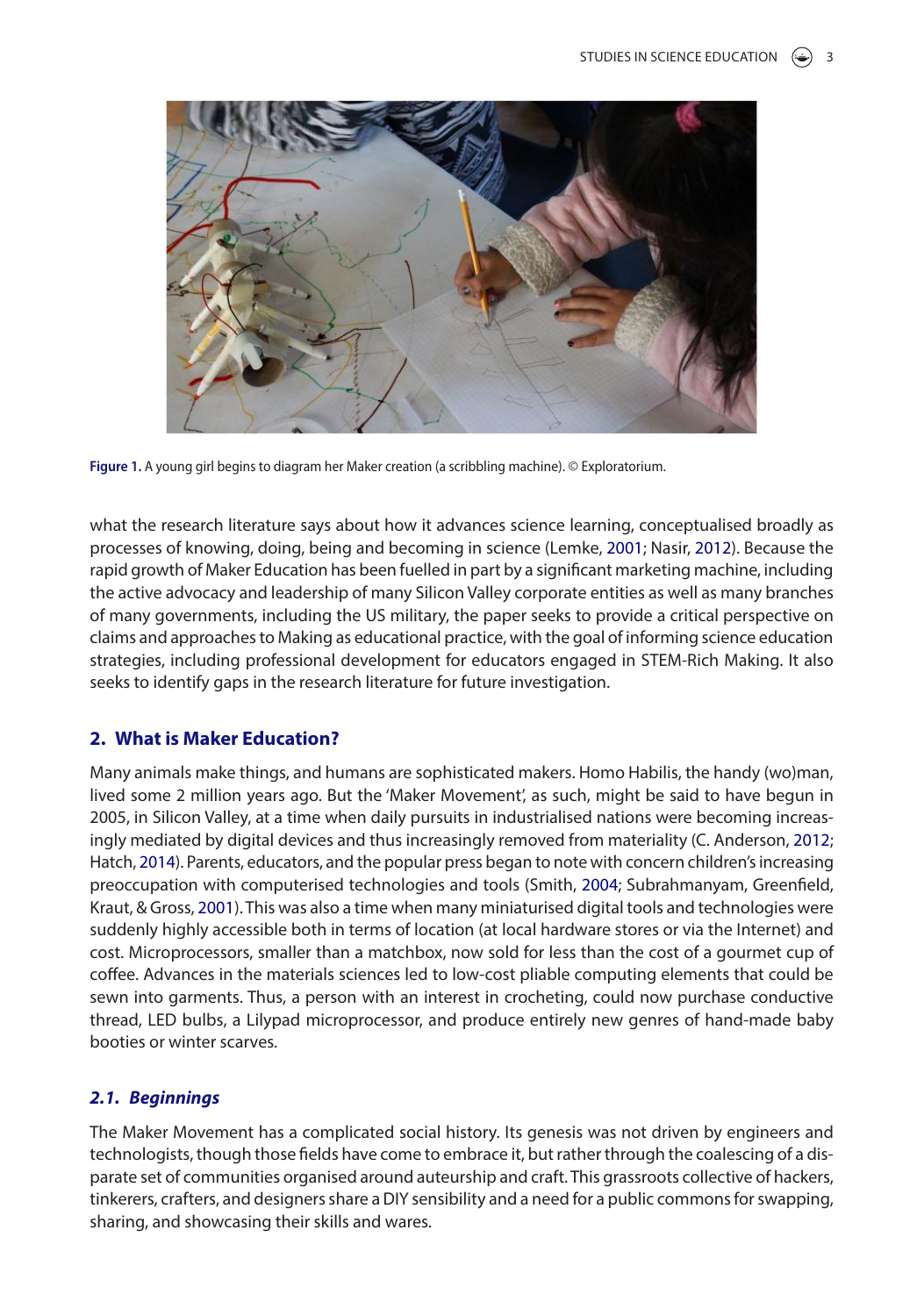<span id="page-4-2"></span><span id="page-4-1"></span>Traditionally associated with subversive and alternative social networks, hackers emerged from European squatter, punk, and media activist communities, surfacing later in university-based computer labs (Morozov, [2014](#page-28-5)). Tinkerers have long been associated with an economically motivated resourcefulness and skill in repurposing, recycling, and repairing. Crafters are known for their technical skills and hobby cultures. Makers, on the other hand, have been touted as the founders of whole industries and the leaders and entrepreneurs of future economies (Cognizant, [2011](#page-26-9); LaWell, [2016\)](#page-27-5). These disparate communities, with their varying degrees of normative, dominant, and counter-cultural traditions, came together under the banner of Making. To be sure makers, tinkerers, crafters, and hackers all make and all tinker, all craft and all hack; yet their distinct histories operate to make the Maker Movement something of a big and sometimes boisterous tent.

The tent was pitched in 2005 with the first publication of *Make Magazine*. The following year the publisher sponsored the first *Maker Faire* just north of Silicon Valley in the San Francisco Bay Area. This Faire brought scores of makers together to showcase their work and wares to one another, to swap tips and tools, and to collectively begin to identify not as tinkerers, hackers, quilters, mechanics, or builders, but rather, or also, as Makers.

Within a decade, flagship Faires in San Mateo and New York were drawing in over 200,000 participants. In 2014, there were over 120 public Maker Faires and mini Maker Faires held on six continents (Figure [2](#page-4-0) shows an example of the type of active Making activities that take place at these Faires, alongside a large number of demonstrations and exhibitions of Maker wares). Libraries and museums, in Europe, South-East Asia, and the United States, have formed regional networks to support the construction of Making learning spaces (called makerspaces, hackerspaces, tinkering studios and playlabs) in their facilities. FabLabs and TechShops have sprung up around the globe as fee-based machine shops and community resources.

<span id="page-4-4"></span><span id="page-4-3"></span>In the US, with active encouragement from the White House Office of Science and Technology Policy, government agencies such as the Department of Education, the National Science Foundation, the Office of Patents, and many others, have launched Maker initiatives funding spaces, programmes, or education research to advance the movement (see Kalil, [2010](#page-27-0); National Science Foundation, [2015;](#page-28-8) Obama, [2009\)](#page-28-9).

<span id="page-4-0"></span>

**Figure 2.** Soldering activity at a Maker Faire. © Exploratorium.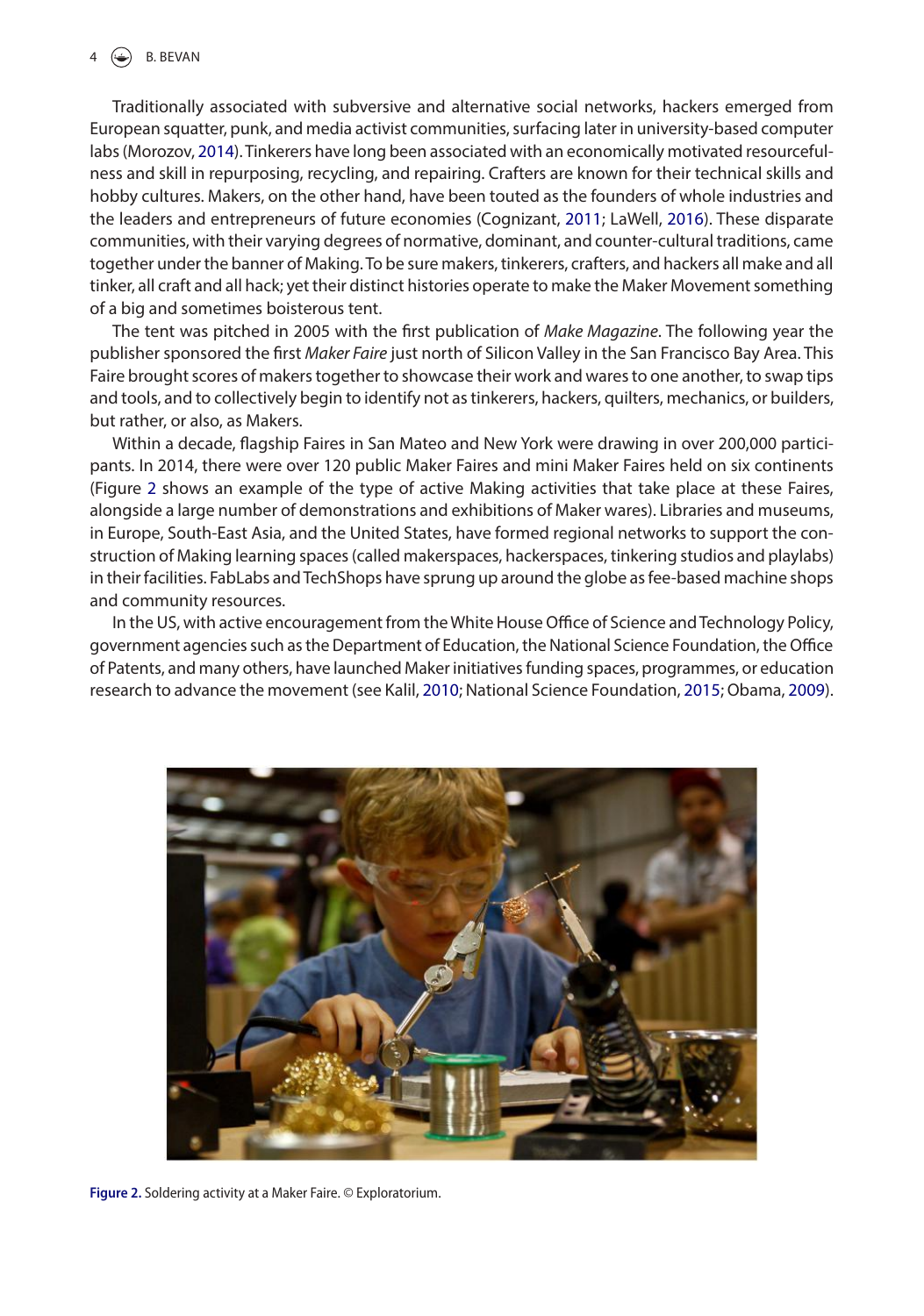In the EU, Erasmus has funded a network of science museums to develop Makerspaces. The European Commission worked with the Rome Maker Faire to document 50 Maker Faires across Europe. In the UK, NESTA (the National Endowment for Science, Technology and the Arts) recently commissioned a database mapping almost 100 makerspaces across Great Britain. Google searches find Maker events happening on all continents except Antarctica (at least for now).

<span id="page-5-4"></span>While research on Making has lagged practice (Herold, [2016\)](#page-27-6), that too is rapidly changing. Recently Routledge published a two-volume source book, *Makeology* (Peppler et al., [2016](#page-28-4)), containing over 35 chapters by leading Making researchers and practitioners, and several other compendia are in production. The annual FabLearn conference in Palo Alto has tripled in size in its first five years, and launched conferences and fellowships internationally (Blikstein, personal communication). A broad range of popular press and grey literature on Making has been generated over the last decade. Peer-reviewed articles are slowly beginning to emerge, with the first papers appearing in 2014. What do we know so far?

#### *2.2. Definitions*

<span id="page-5-7"></span><span id="page-5-5"></span><span id="page-5-2"></span>While there appears to be common agreement that Making is a broad category of activity that involves people ideating, designing, and producing physical or virtual objects in the world (Blikstein, [2013](#page-26-4); Halverson & Sheridan, [2014](#page-27-7); Martin, [2015](#page-28-10)), what counts as Making in educational contexts is not fully settled in the literature or in practice. While some have distinguished between making, engineering, and tinkering (Martinez & Stager, [2013\)](#page-28-0) and others between design, making, and play (Honey & Kanter, [2013](#page-27-8)), these scholars and others have also noted the intertwined nature of most activities that are called Making. Peppler et al. ([2016](#page-28-4), pp. 1–2) note that Making entails 'open exploration, intrinsic interest, and creative ideas' and is 'propelled by the introduction of new technologies and … the rise of the Internet'. Martin [\(2015,](#page-28-10) pp. 3–4) describes Making as a 'class of activities focused on designing, building, modifying, and/or repurposing material objects, for playful or useful ends, oriented towards making a "product" of some sort that can be used, interacted with, or demonstrated'. Youth in Martin's study of an out-of-school Maker club defined making as 'building things, being creative, having fun, solving problems, doing social good, collaborating, and learning'. In another study, youth who submitted individual Maker projects to a contest, reported that they created their projects because they were 'moved by their passions and motivated, in part, by their identifications, range of experiences, and commitments they brought to the design process' (Peppler & Hall, [2016](#page-28-11), p. 155). Almost all scholars note that Making represents an instantiation of Seymour Papert's pedagogy of constructionism. Developed in contrast with instructionism, which emphasises actions that teachers can take to produce better learning, constructionism emphasises the active role that students can take in constructing their own learning through direct physical engagement with phenomena and problems in the world. It posits the process of building something as a rich context for both the development and representation of understanding (Harel & Papert, [1991](#page-27-9)).

<span id="page-5-10"></span><span id="page-5-9"></span><span id="page-5-8"></span><span id="page-5-6"></span><span id="page-5-3"></span><span id="page-5-1"></span><span id="page-5-0"></span>A review of the literature, prepared for the US National Research Council, identified three main branches of Maker Education programmes, each with distinct audiences and purposes as well as many overlapping features (Vossoughi & Bevan, [2014](#page-29-7)). The first branch is Making as *entrepreneurship*. This branch of Making is embodied in the growth of FabLabs, TechShops, and Makerspaces: Storefront machine shops, integrating high and low tech tools, where the public can, usually for a fee, rent space to prototype and manufacture small-scale quantities of a wide range of objects. These new makerspaces, like the hacker communities that preceded them, celebrate creativity and have been characterised as communities of practice in which Makers share knowledge, skills, and social networks (Sheridan et al., [2014](#page-29-8); Van Holm, [2015\)](#page-29-1). They are fundamentally organised to support the production of things – providing machines and other types of tools, such as 3-D printers, that may not otherwise be accessible. While Making as entrepreneurship is not associated with education as strongly as it is with community and economic development, some argue for the importance of imbuing entrepreneurial mindsets in young people attending secondary and even primary school (Benton, Mullins, Shelley, & Dempsey, [2013](#page-25-1); Loertscher, Preddy, & Derry, [2013\)](#page-27-10) as well as post-secondary schools (see Carlson, [2015](#page-26-10)). Within an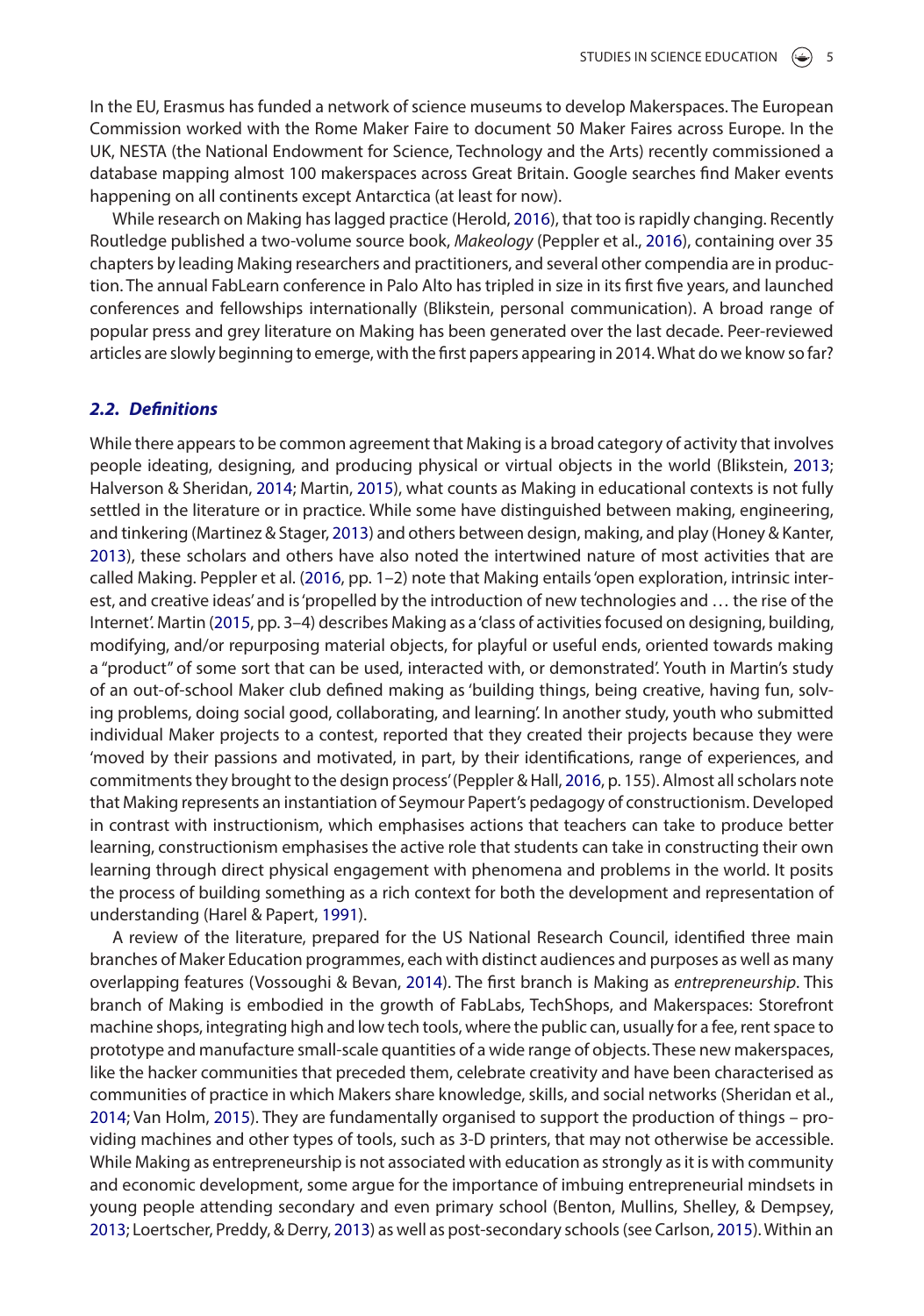educational context, Makerspaces in postsecondary settings are more like community-based Techshops, open for unsupervised and entrepreneurial uses; whereas in primary or secondary settings, as in libraries and museums, they are more likely to be organised to provide supervised and structured educative activities that may change from day to day or week to week.

Many entrepreneurial-oriented makerspaces have been financed by commercial industries that manufacture and sell the design and fabrication tools. In the US, they are also promoted by government agencies seeking to encourage the creation of new businesses (Kalil, [2010](#page-27-0)). Past partnerships between DARPA and MakerEd reflect efforts on the part of industrial and military leaders to leverage the open, democratic processes of design that characterise the Maker Movement towards crowd-sourcing infrastructure for the design of particular products (Mansfield, [2011;](#page-27-11) Ohab, [2010\)](#page-28-12).

<span id="page-6-8"></span><span id="page-6-7"></span><span id="page-6-5"></span><span id="page-6-4"></span>There is a body of research that analyses these spaces in terms of how they make tools, practices, and craft knowledge transparent, and the role of that transparency in fostering the development of new ideas (see e.g. Loertscher et al., [2013;](#page-27-10) Peppler et al., [2016](#page-28-4); Petrich, Wilkinson, & Bevan, [2013;](#page-28-13) Sheridan et al., [2014;](#page-29-8) Van Holm, [2015](#page-29-1)). Typically, research on Makerspaces builds on Lave and Wenger's [\(1991\)](#page-27-12) seminal analyses of butcher shops, tailor shops, and other physical communities of practice that are organised to induct individuals into the culture, history, and practice of purposeful shared activity. Willett ([2016](#page-29-4)) draws on Gee's concepts of affinity spaces in her review of the literature on library makerspaces.

<span id="page-6-10"></span><span id="page-6-9"></span><span id="page-6-3"></span><span id="page-6-2"></span>A second branch of Making emphasises *STEM workforce skills*. These efforts are organised around supporting young people, generally in secondary and post-secondary schools, in design and fabrication projects to develop twenty-first century skills valued in the creative and engineering industries, such as problem-solving, critical thinking, and collaboration (see Jenkins, [2009](#page-27-13); Santo, [2011](#page-29-9), [2013\)](#page-29-10). Such programmes, when oriented towards STEM, may integrate dimensions of engineering instruction into Maker activities, either formally (see Johnson, [2014\)](#page-27-14) or informally (Martin & Dixon, [2016\)](#page-28-1). Frequently, the curriculum is organised around project-based activities involving advanced tools such as 3-D printers or welding equipment. These STEM workforce programmes generally take place in school buildings, and may resemble Technology Education or Design-Based Learning programmes in that they are more focused on problem-solving than on play. They are, of course, educative, but with a strong emphasis on the development and application of knowledge, skills, and design solutions. Some informal programmes (particularly when engineering or STEM-specific) have developed explicit aims of expanding and diversifying the 'STEM pipeline'. For example, the Detroit Area Pre-College Engineering Programme interleaves making and other hands-on engineering activities, academic preparation work, and engagement with role models to produce a high number (80%) of programme alumni, almost all from communities historically underrepresented in STEM, who report the programme prepared them for college and STEM majors. Industry leaders have championed such programmes for developing the workforce of tomorrow by building young people's creative problem-solving capacities and positive learning identities, as well as their technical design and engineering interests and skills (Cognizant, [2011](#page-26-9); Intel, [2015;](#page-27-15) National Endowment for Science Technology and the Arts [NESTA], [2015](#page-28-14)).

<span id="page-6-6"></span><span id="page-6-1"></span>The third branch of Making: *educative Making* is typically implemented across both primary and secondary school-aged groups, with the broader goals of developing students' interests, capacities, and productive learning identities. It has become highly popular in informal settings, such as libraries, museums, and youth development programmes. While educative Making frequently involves technologies and sometimes integrates the uses of high tech tools like 3-D printers, it is primarily a pedagogical approach to engaging students in design-build activities that allow them to explore ideas, develop skills and understanding within particular (and often interdisciplinary) disciplines, and build a wide range of learning dispositions and capacities.

<span id="page-6-0"></span>Educative Making does not depend on, though it can make use of, dedicated makerspaces; instead educative Making depends on a Maker pedagogy (Bevan, Ryoo, & Shea, [in press\)](#page-26-11). Vossoughi and colleagues argue that such pedagogies build 'generous learning environments' involving shared activity, process, and iteration; cultivate play, imagination, and creativity; broaden 'definitions of learning, intelligence, and science'; and 'treat learning as a purposeful and social endeavour, including making STEM concepts and practices explicit in ways that are organic and meaningful' to the activity and context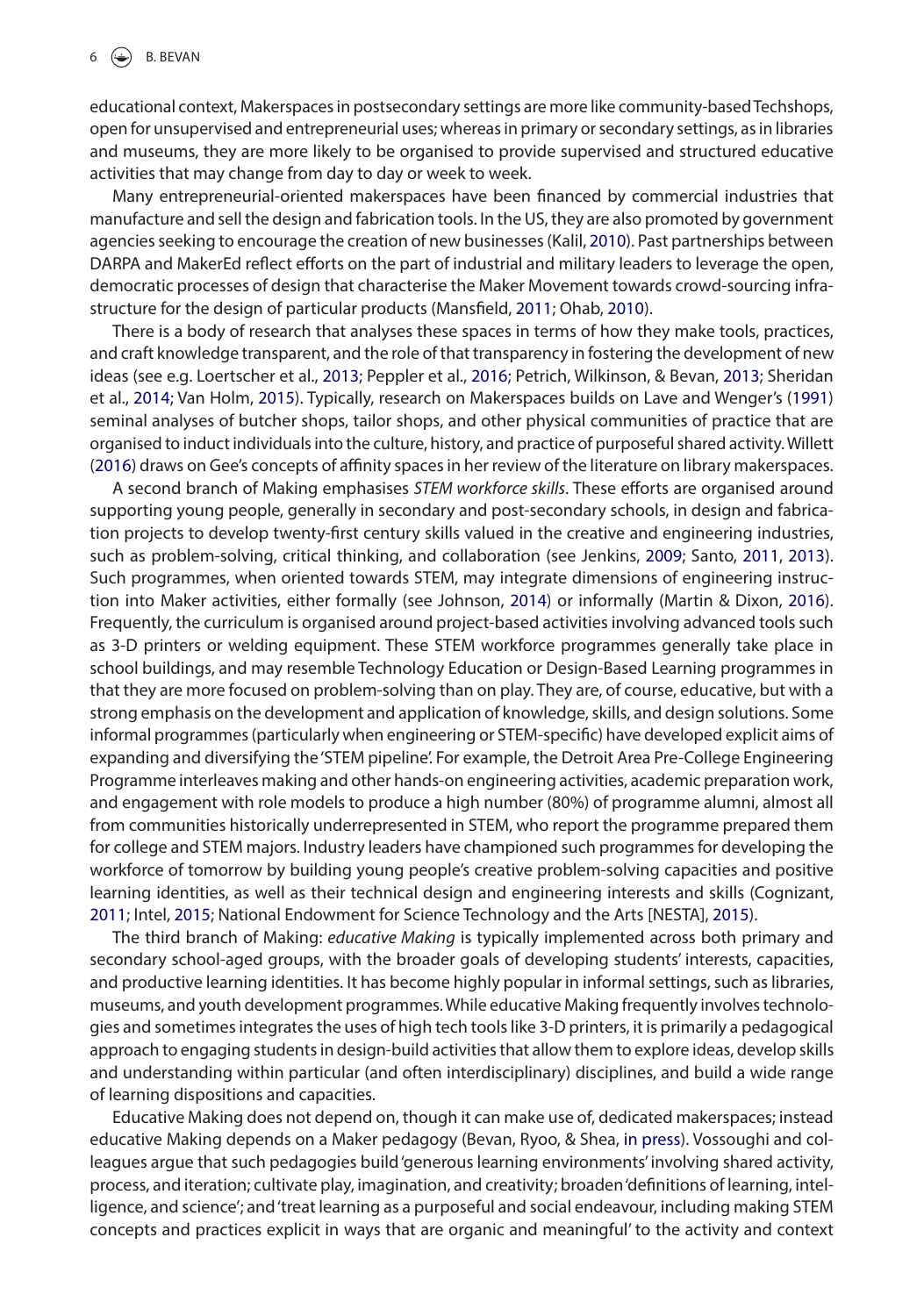<span id="page-7-3"></span>at hand. (Vossoughi, Escudé, Kong, & Hooper, [2013](#page-29-11)). As such, Maker pedagogies echo earlier descriptions of pedagogical practices supporting classroom design cultures. For example, in Design-Based Learning (DBL), researchers have described the need for teachers to work side-by-side with students; build a community of shared respect; help students learn that they are all responsible for each others' learning; model scientific reasoning; support students' iteration towards understanding (as well as towards improved design); design and sequence activities to support student talk and reflection in ways that build knowledge over time; and take to heart the idea of developing a community of learners (Kolodner et al., [2003](#page-27-3)).

Making as a pedagogy reflects theories of constructionism, in which learners externalise, by building and then iteratively refining, their ideas about how something works, and teachers recognise and respond to these external representations by supporting students through iterative moments of design failure and sense-making (Harel & Papert, [1991](#page-27-9)). Scholars argue that, as a pedagogy, Making can foster deep and agentive learning, in part because of the way in which it can generate reciprocal relationships among students and between students and teachers (DiGiacomo & Gutiérrez, [2016;](#page-26-12) Resnick & Rosenbaum, [2013\)](#page-28-3).

<span id="page-7-2"></span><span id="page-7-1"></span>Not all educative Making is alike. For example, there are many off-the-shelf kits that support Making, such as Lego kits, Robotics kits, and others, which typically come with step-by-step instructions. This *assembly* form of educative Making mandates another person's vision and plans for what should be made and how it should be made. While some caution that such approaches may be less cognitively and emotionally rich than more open-ended instruction (Espinoza, [2011](#page-26-13); Resnick & Rosenbaum, [2013\)](#page-28-3), assembly processes may allow learners to develop particular skills and fluencies with materials that can be valuable for future, more creative, processes. For example, through assembly activities, students can learn how particular building materials respond to a range of forces or learn how to wield particular tools such as soldering irons or Arduinos. As such, assembly-like activities can build the learners' skill set, preparing students to appropriate skills, tools, and knowledge for their own purposes in the future. Lego blocks, for instance, can be incorporated into entirely different plans or constructions than those that come in the box. Interleaving assembly activities into a broader making trajectory may provide important scaffolds for ultimately fostering more creative and open-ended Making.

Another type of educative making is *creative construction*, where learners are provided concrete goals, tools, and steps towards realising those goals, but along the way they have decision points requiring the exercise of creative agency. These activities don't rely on kits with step-by-step instructions, but they may have pre-determined, externally created goals and materials. An example is the cardboard automaton activity, where there is one mechanism, a cam and axle that operates the automaton. While all students build the same core mechanism, they are invited to individually determine what the mechanism will animate and how the figures will move, by scaling the dimensions and ratios of the mechanism. A wide range of personalised objects results from this process (see Figure [3](#page-7-0)). As with assembly-like making, learners become familiar with the way materials, such as cardboard or cams, work and they exercise a

<span id="page-7-0"></span>

**Figure 3.** Creative construction: Three different versions of cardboard automata. © Exploratorium.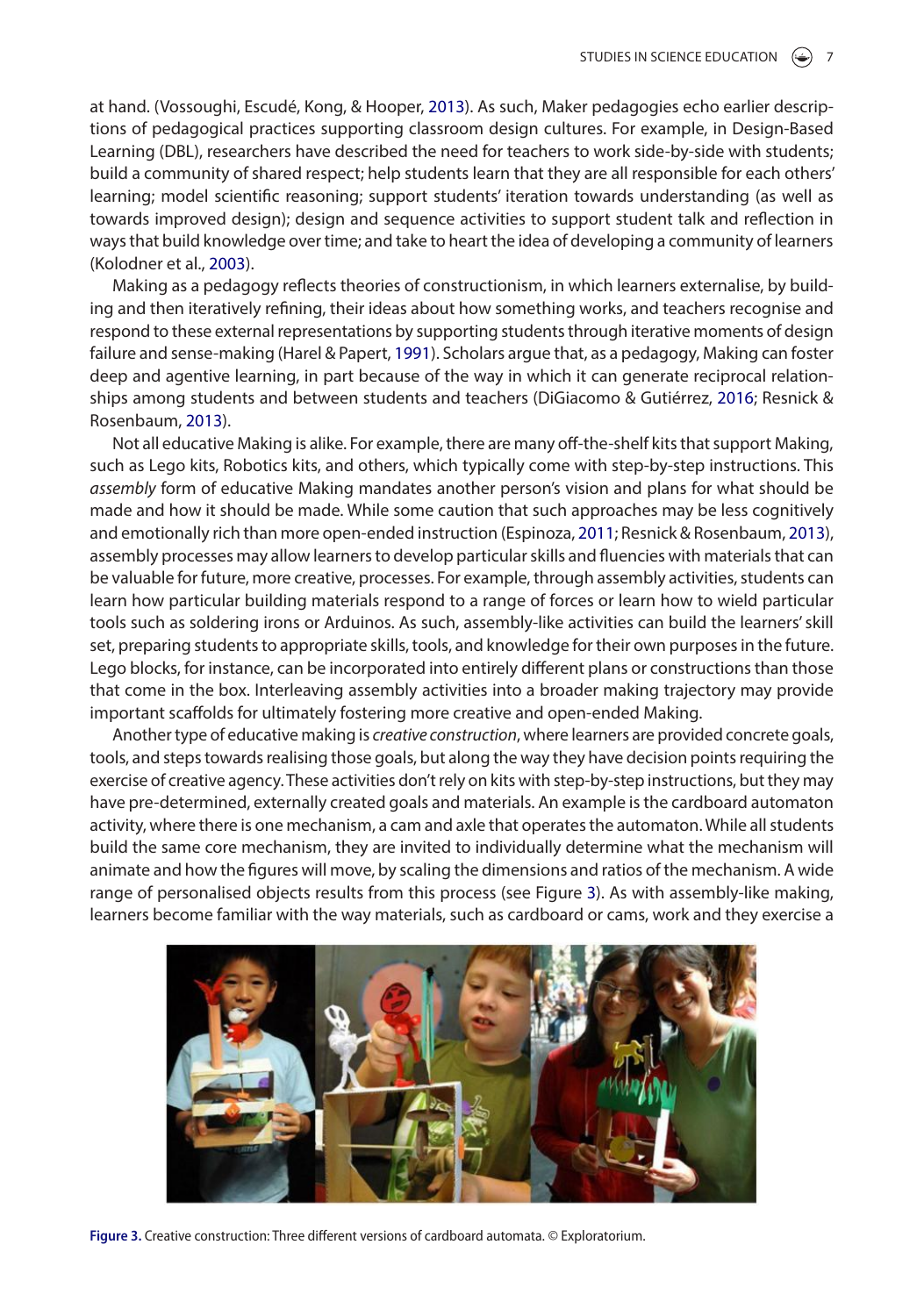variety of skills and dispositions, in this case measurement, persistence, and creativity. Yet the possibilities for problem solving are relatively limited because the endpoint is more or less known.

<span id="page-8-4"></span><span id="page-8-3"></span><span id="page-8-1"></span>A third type of educative Making, emphasising creative and improvisational problem-solving is called *tinkering* (Berland, [2016;](#page-26-14) Resnick & Rosenbaum, [2013](#page-28-3); Wilkinson & Petrich, [2014\)](#page-29-12). In these activities, questions and goals are often open-ended or materials are intentionally selected to not fit neatly together. Tinkering is often highly playful. It requires creative work-arounds, and, from an educational perspective, it is the process of invention, testing, and iterative problem solving, more than the product being developed, that is the purpose of such activities (Quinn & Bell, [2013](#page-28-15)). An example of a tinkering project is the Marble Machine, where learners are asked to use a range of loose materials to construct ramps on a 2-m section of pegboard. The process requires significant problem solving and encompasses a large range of solutions – spanning the uses of different materials, such as duct tape for bumper guards, or technologies such as microprocessors, LED lights, or a range of sensors, to the marshalling of different physical forces and properties, such as building in turns, ricochets, and vortices (in funnels) to affect the velocity of the marble (Figure [4](#page-8-0)).

Across these different types of educative Making are varying degrees of creativity, play, and purpose. Assembly activities may typically depend on externally motivated goals whereas Tinkering may foster more intentionality and creativity. But these different Making approaches do not necessarily exist on a continuum from novice to expert. As new tools or technologies are created, as new problems are framed, or challenges posed, even the most expert Maker may benefit from engaging in assembly-like activities. An analogy is the way in which experienced cooks may sometimes reference cookbooks or equipment manuals to master a new technique or idea. Thus an education programme may include several different approaches to engaging in Making, at different times and for different purposes (Bevan, Petrich, & Wilkinson, [2014](#page-26-15)).

<span id="page-8-2"></span>Some have cautioned the field to avoid over-defining Making in ways that might exclude the historical or valued Making practices of socio-economically or racially marginalised communities (Martin & Dixon, [2016](#page-28-1); Vossoughi et al., [2016](#page-29-3)). This is an important reminder that needs to stay at the forefront of efforts to expand Making opportunities. This paper seeks to differentiate, if not define, approaches to Maker Education in the context of science learning in order to help science educators and education researchers recognise distinctions that have implications for resource allocation or assessment, and for

<span id="page-8-0"></span>

**Figure 4.** Young boy working on his Marble Machine project. © Exploratorium.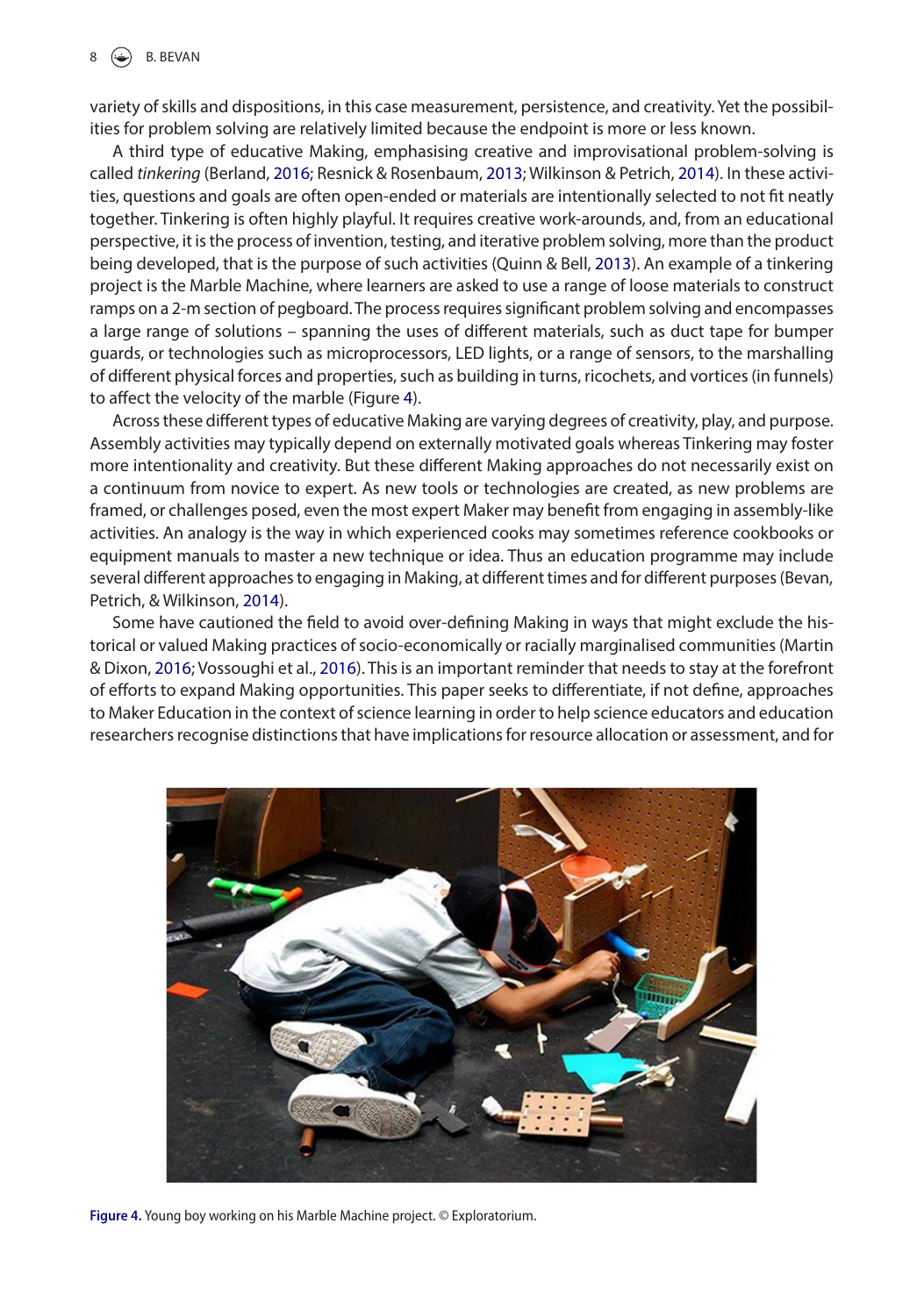fully leveraging the potential of different forms of Making, including the making practices of young people's everyday and family activities.

For example, entrepreneurial Maker programmes, focused on the creation of products designed to address a market need, might require more sophisticated fabrication tools than educative Maker programmes. Entrepreneurial programmes may also need to include instruction that addresses market dynamics. Both STEM workforce and educative Making programmes may seek to broaden participation in STEM, but workforce programmes may focus more on pre-collegiate engineering skills and role models, whereas educative programmes may focus more on interest and identity development. These are not mutually exclusive goals or processes and it is not the intention of this paper to draw hard and fast lines between these different approaches. Rather the purpose of making these distinctions is to assist in planning for how such efforts can be integrated and assessed in the classroom. Programmes like Oakland California's Techbridge integrate playful tinkering with STEM workforce awareness through the involvement of female engineers as role models and volunteer assistants to help students develop ambitious, unscripted, design projects (Bevan et al., [in press](#page-26-11)).

#### **3. Making in relationship to the science classroom**

<span id="page-9-11"></span><span id="page-9-10"></span><span id="page-9-7"></span><span id="page-9-6"></span>Making is not new to the science classroom. Dewey's commitment to grounding education in experience with the material and social world has fostered a long history of firsthand, phenomena-rich, inquiry-based approaches to science education (e.g. Driver, Squires, Rushworth, & Wood-Robinson, [1994](#page-26-16); Harlen, [1988;](#page-27-16) Osborne, [2014;](#page-28-16) Wells, [2002](#page-29-13)). Firsthand learning experiences in science education can take the form of laboratory investigations, field trip excursions, hands-on activities, structured problem-based learning (PBL), and other direct student engagements with the physical phenomena, social instantiations, and practices of science. The rationale for such activities is that the best way to learn science (to come to identify with, care about, know, and understand how to engage in science) is to do science and to experience its relevance and value in the world beyond the classroom. Classroom investigations, including design activities, labs, and Making, are argued to effectively intertwine scientific concepts and practices in ways that have the potential to deepen student learning of both and to shed light on the practice of science in the world (Kolodner et al., [2003](#page-27-3); McCormick, [1997\)](#page-28-6). Indeed, many state science education frameworks, such as the *Qualifications and Curriculum Authority* of England and Wales, *Science By Doing* in Australia, the *K*-*12 Framework for Science Education* in the US, and other state policy documents such as the 2007 European Commission's Rocard Report, encourage or even require teachers to provide students with firsthand engagements in science.

<span id="page-9-9"></span><span id="page-9-4"></span><span id="page-9-3"></span><span id="page-9-0"></span>How and when to structure and implement firsthand science learning engagements, and how they contribute to student science learning is debated (Abrahams & Millar, [2008;](#page-25-2) DeWitt & Osborne, [2007](#page-26-17)). Yet there is little doubt that teachers and students, in both formal and informal settings, place high value on them. In the UK, a NESTA [\(2005\)](#page-28-17) survey of teachers found that 84% valued firsthand experiences with science, and 99% believed that they advanced student learning. A [2003](#page-26-18) report by Cerini, Murray, and Reiss (cited by Dillon, [2008](#page-26-19)) found that UK students highly value and enjoy (>75%) opportunities for firsthand science learning. In the US, a national survey found that students wanted more hands-on science instruction and that field trips were their second most favoured way to engage in science (Amgen & Change the Equation, [2016](#page-25-3)).

<span id="page-9-5"></span><span id="page-9-2"></span><span id="page-9-1"></span>Whereas field trips or excursions are appreciated for the ways in which they allow students to see how science is practiced or valued in the everyday or professional world (D. Anderson, Kisiel, & Storksdieck, [2006](#page-25-4)), firsthand experiences in the science classroom – practical/lab work, inquiry-based investigations, and design-based learning – are seen as powerful contexts for learning because of the ways that they can engage students in the practices of science (see Table [1\)](#page-10-0).

<span id="page-9-8"></span>Though practical work is frequently equated with laboratory work it has also been defined as a wide range of activities including excursions, laboratory exercises, and videos (see Dillon, [2008](#page-26-19) for a review of the literature). Millar [\(2004\)](#page-28-18) notes the salience of practical work, in particular, when students may not have had everyday opportunities to closely observe and come to understand phenomena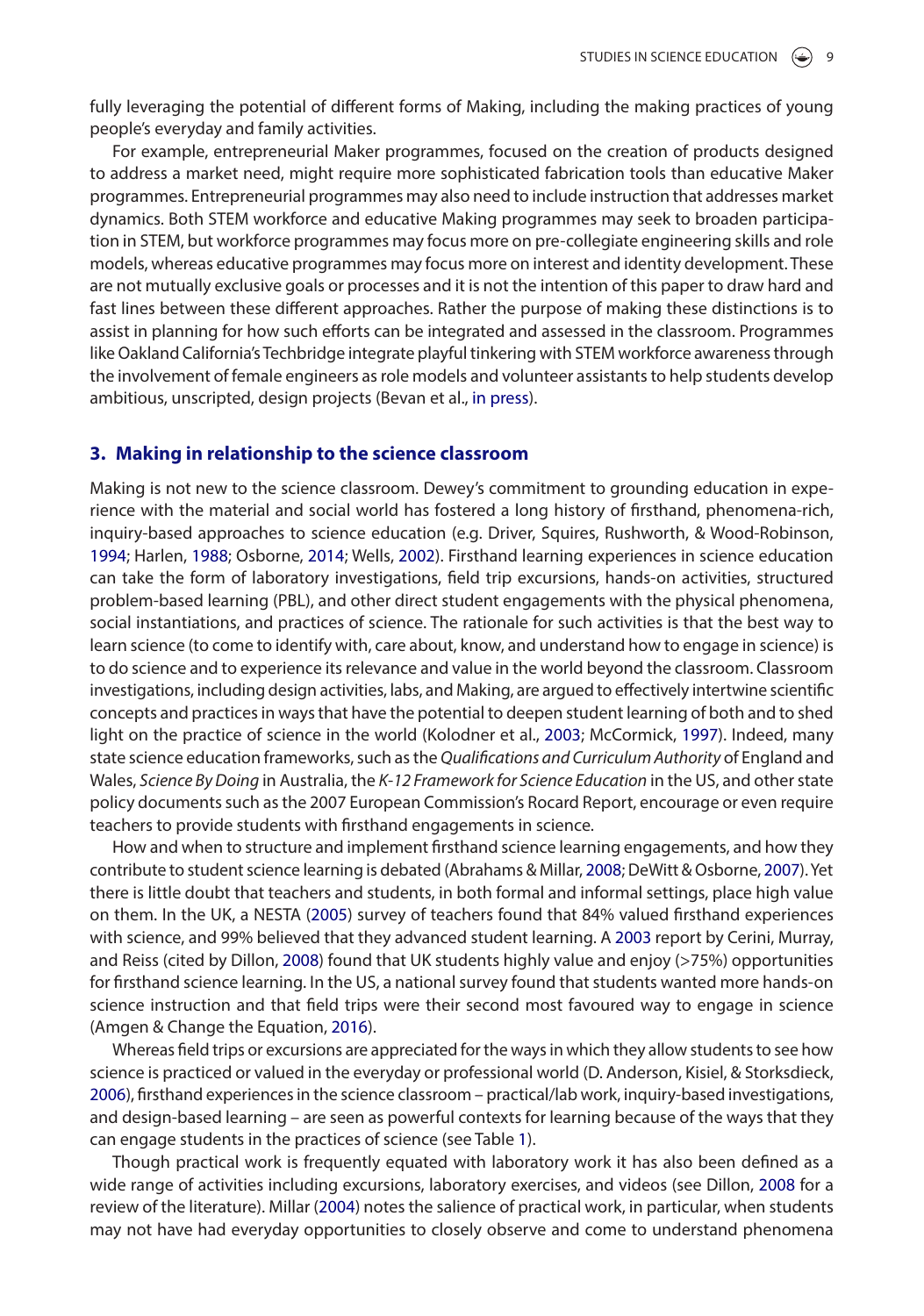<span id="page-10-8"></span><span id="page-10-0"></span>**Table 1.** Science practices (McNeill, Katsh-Singer, & Pelletier, [2015](#page-28-23)).

| Investigating                                                | Sense-making                                                   | Critiquing                                                                                    |
|--------------------------------------------------------------|----------------------------------------------------------------|-----------------------------------------------------------------------------------------------|
| Asking questions<br>Planning and carrying out investigations | Developing and using models<br>Analysing and interpreting data | Engaging in argument from evidence<br>Obtaining, evaluating, and communicating<br>information |
| Using mathematical and computational<br>thinking             | Constructing explanations                                      |                                                                                               |

<span id="page-10-10"></span><span id="page-10-7"></span>they will encounter in the curriculum. Lab-based practical work generally emphasises procedures (see Lunetta, Hofstein, & Clough, [2007\)](#page-27-17) and operates towards known (correct) ends. Despite the emphasis on the doing of science, Abrahams and Millar ([2008](#page-25-2)) find that most practical work is usually focused on concepts and not on practices or the nature of scientific inquiry. Further, while many students may enjoy the more active engagement with science concepts and phenomena that Lab work allows, some research has found that girls find it less appealing than do boys (Murphy, [1991\)](#page-28-19). While the common reasons for undertaking practical work – such as to encourage accurate observation and description; to make phenomena more real; to arouse and maintain interest; and to promote a logical and reasoning method of thought (Dillon, [2008\)](#page-26-19) – are similar to rationales for Making, such practical work often relies on tried-and-true scripts for student investigations. Osborne [\(1993\)](#page-28-20) argues that to develop students' epistemological understanding in science there is a need for engagements that are less rote than most practical work tends to be.

<span id="page-10-15"></span><span id="page-10-14"></span><span id="page-10-11"></span><span id="page-10-4"></span><span id="page-10-3"></span><span id="page-10-2"></span>More akin to Maker Education is Technology Education (Fox-Turnbull, [2016;](#page-27-18) McCormick, [1997](#page-28-6); Williams, [2013](#page-29-14), [2016](#page-29-15)) and Design-Based Learning (DBL, sometimes called DBS or Design-Based Science) (see Doppelt, Mehalik, Schunn, Silk, & Krysinski, [2008;](#page-26-20) Fortus, Krajcik, Dershimer, Marx, & Mamlok-Naaman, [2005\)](#page-27-19). These approaches involve the design and construction of artefacts or objects. Learning develops through iterative design-test-redesign, where moments of design failure are leveraged to deepen understanding. DBL is a sub-genre of PBL in which problems are identified, information is gathered, solutions are considered, and optimised solutions are designed, prototyped and developed (Hmelo-Silver, [2004](#page-27-20)). These activities root student learning in real-world situations and challenges, and can support the development of increasingly sophisticated understandings. Similar to the literature on Maker Education, such constructionist approaches are described as deeply motivating to students thanks to their authentic, iterative, and collaborative nature (Kolodner et al., [2003\)](#page-27-3).

<span id="page-10-6"></span>Technology Education and DBL both involve identifying problems for which solutions can be designed and constructed. As such, like with PBL, there is an authentic audience or 'client' in need of a solution; and, given the particulars of the context in which the problem/need has arisen, there will usually be an optimal or best solution. This sense of purpose is argued to lead to deeper engagement and therefore deeper learning. For example, Mehalik and colleagues describe a DBL project that replaced a 4-week unit covering a range of electricity concepts, such as 'voltage, current, resistance, parallel circuits, series circuits, batteries, lamps, resistors, and conceptual relationships in Ohm's Law' (Mehalik, Doppelt, & Schuun, [2008,](#page-28-21) p. 78). In the DBL module, students were challenged to design an alarm system, and were introduced to design processes entailing seven stages: Defining the problem and identifying the need, collecting information, introducing alternative solutions, choosing the optimal solution, designing and constructing a prototype, and evaluation (Doppelt et al., [2008](#page-26-20)). Under these conditions, the students in the DBL programme learned more than those in a guided inquiry unit; gains were particularly high for students from economically and racially marginalised communities (Doppelt et al., [2008](#page-26-20)).

<span id="page-10-13"></span><span id="page-10-12"></span><span id="page-10-9"></span><span id="page-10-5"></span><span id="page-10-1"></span>The design process has been described as iterative, exploratory, and sometimes chaotic (Braha & Reich, [2003\)](#page-26-21). Razzouk and Shute [\(2012,](#page-28-22) p. 337) cite a description of the design process by Goldschmidt and Weil [\(1998\)](#page-27-21) as nonlinear, where 'designers follow a forward (breaking down) and backward (validating) reasoning strategy'. In another study, Stables ([2002](#page-29-16)) notes that strictly adhering to design procedures and processes can inhibit the creative risk-taking essential to design thinking. But, as with Osborne's 2008 caution about laboratory activities, Technology and Design Education has been critiqued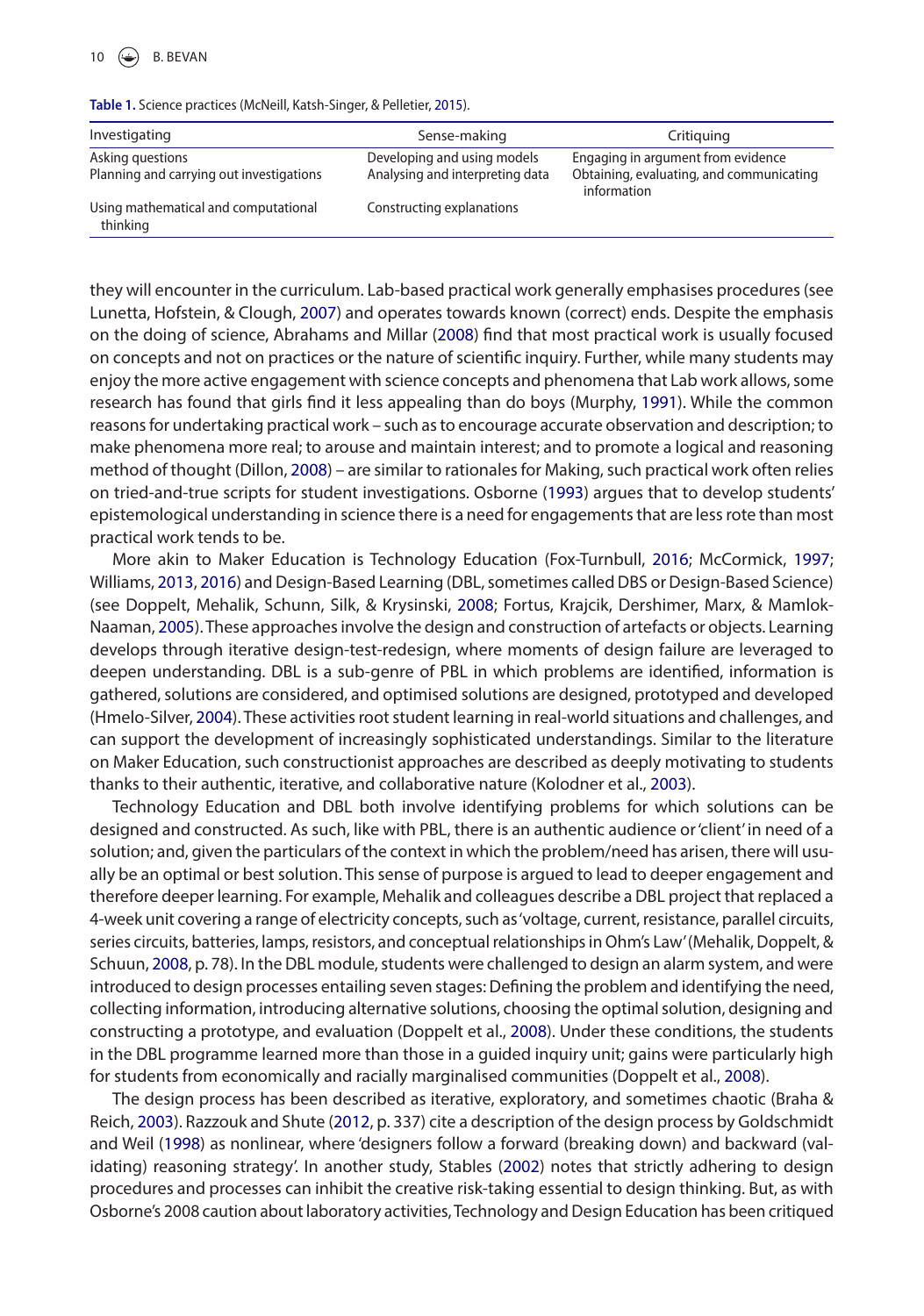as sometimes overly rigid, when taught as a set of procedures, or transferrable problem-solving skills, rather than a set of strategies for engaging with concepts and phenomena and problems in the world (see De Vries, [1996](#page-26-22); McCormick, [1997](#page-28-6); Murphy & McCormick, [1997](#page-28-24)).

<span id="page-11-2"></span><span id="page-11-0"></span>Making shares many features of Technology Education and DBL, but there are also differences. As with professional engineering practices, Technology Education and DBL is generally organised by creating teams of collaborating students. This is seen as a strength of such approaches, allowing students to teach and learn from one another, and to contribute their individual strengths to team efforts. Making on the other hand is often, though not always, undertaken by individuals developing their own ideas. Making thus has a stronger individualistic and creative stamp, even a kind of auteurship. But educative Making is always undertaken within a community of dedicated Makers. As such Making is both communal and individualistic; it is collaborative, but it does not always involve teams or team work per se. This difference may lead to a broader variety of artefacts and ideas being created, and possibly deeper commitment, on the part of students, to their particular ideas and approaches. This feature of Making may allow it to resist the kinds of rigidity sometimes found in DBL or Technology Education.

Making, moreover, is frequently quite playful. Whereas Technology Education and DBL are organised around a recognised problem or need, Making is often a response to an idea or a wish, and not necessarily a need. The audience for Maker activities is the individual pursuing his or her creative idea, along with the community of Makers who celebrate ingenuity and inventiveness. In other words, there is an audience for Making but it is an audience that appreciates creativity more than an audience with 'a problem to be solved'. This is not to say that some Maker projects don't solve problems. Many times Makers are motivated to solve a problem, but it is their idea of a problem. For example, in a Maker programme in California, a student built a laddivator, to help painters at the top of tall ladders access paint cans from the ground. In another Maker programme, a girl decided to build a fully self-sufficient backpack, including built-in speakers and phone. These efforts didn't involve formal processes of problem identification or analysis. They involved developing an idea, something unexpected or funny, and prototyping, testing, and developing the best version of that idea possible. This is another way that Making may resist the over-formalisation or oversimplification of design and problem-solving as a set of rigid or rote procedures.

<span id="page-11-1"></span>The Making literature does suggest that students develop proficiencies, as well as interest, in design and engineering practices (Berland, [2016;](#page-26-14) Kafai, Fields, & Searle, [2014\)](#page-27-22). However, the majority of the literature stresses how it develops students' identities and dispositions as creative thinkers and problem solvers (Martin & Dixon, [2016\)](#page-28-1), as well as their sense of belonging (DiGiacomo & Gutiérrez, [2016](#page-26-12); Vossoughi et al., [2013](#page-29-11)).

Finally, whereas Technology Education and DBL are likely to communicate possible professional pathways to students – i.e., students may become more aware of engineering practices and strategies, as well as engineering jobs and employers – such professional trajectories may remain invisible to students in Maker programmes unless teachers make intentional connections between students' individual goals and processes, the micro moments of design and engineering, and the larger related professional trajectories and fields in which these developing interests and skills are valued and needed.

<span id="page-11-3"></span>Making has been integrated into the science classroom in different ways. There are some cases in which entire school programmes have been organised around making, such as the Brightworks School in San Francisco. Wardrip and Brahms [\(2016](#page-29-17)) describe three different approaches in two primary schools in the US. In one case the school created a Maker Cart, containing materials and tools for Making activities. The cart could be wheeled into classrooms at designated times, where the teacher and a partnering teaching artist, engaged students in Maker activities. The researchers note that this was the least disruptive of classroom practices, although Making activities were somewhat constrained by the materials that could fit on the cart and classroom space for storage and display (Wardrip, personal communication). In another case, a primary school created a 'STEAM room', a kind of a makerspace that teachers could use with their students, or students could use during lunch hours or afterschool. Teachers from across grade levels and content areas signed up and made use of the room. In both of these cases, the researchers note that teachers added Making activities to existing curricular activities, rather than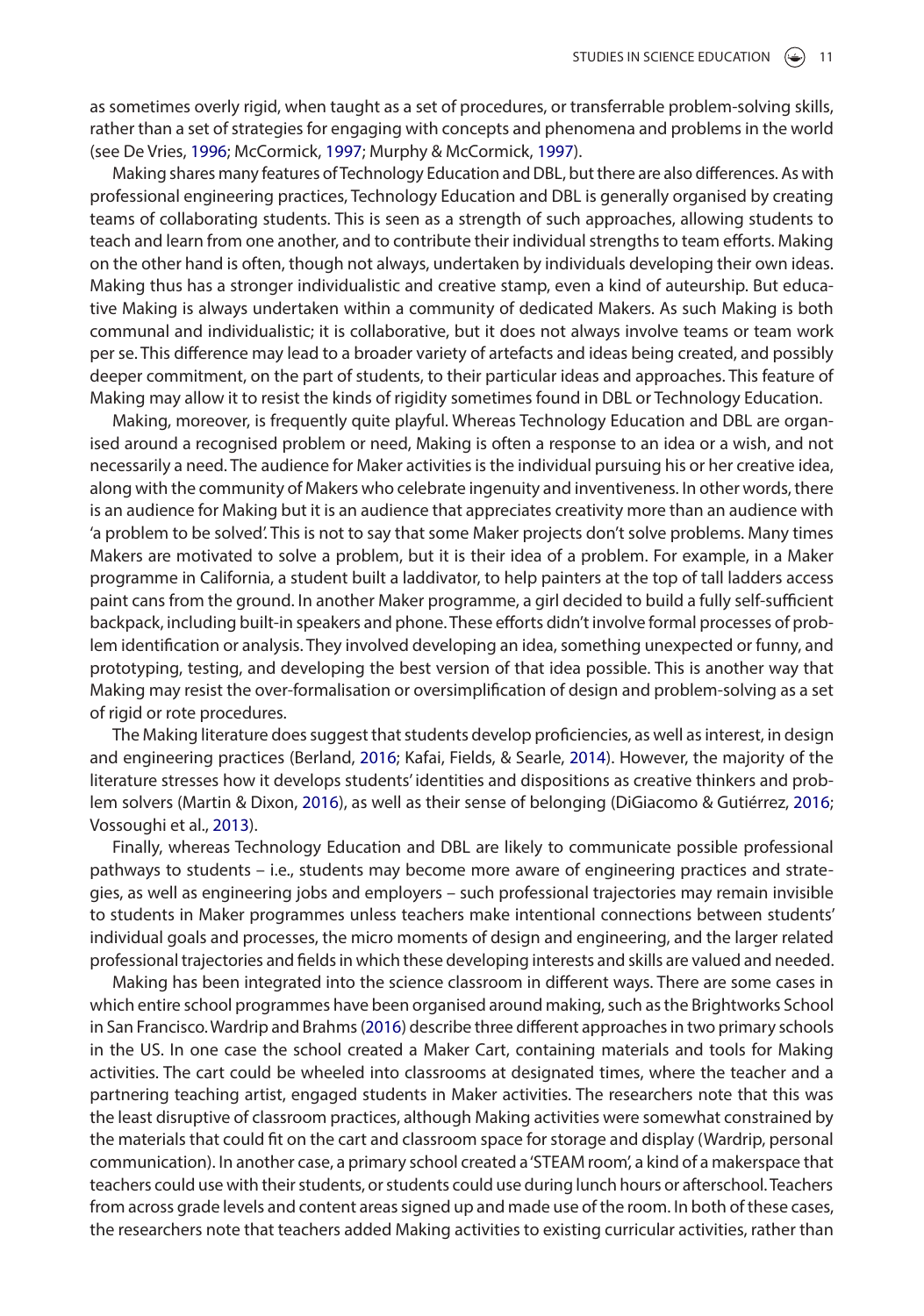replacing some core element of the curriculum. They note that teachers reported that Making activities helped to engage students with the curriculum units, supporting 'pro-academic behaviours' such as staying on task, asking and answering task-related questions of peers, having task-related conversations, persisting and/or completing the task, sharing knowledge with peers, etc. In other cases, teachers noted that Making activities appealed to students who were not typically engaged in classroom activities. Teachers reported that when they offered Making activities, such students more frequently attended class, came to class on time, and did not exhibit defiant or oppositional behaviours (Wardrip, personal communication). A third case involved a kindergarten teacher who replaced her science discovery centre with a Maker centre. In this case Making activities were fully integrated into the classroom experience. Wardrip and Brahms write that in addition to needing more time to plan and do the Making activities, teachers reported a need for more firsthand experience in learning through Making, so that they could facilitate it better for their students.

<span id="page-12-0"></span>In a kindergarten classroom, Wohlwend and Peppler ([2015](#page-29-18)) have shown that children persisted longer in circuits-based Maker activities than they did with standard circuits activities. They argue that the properties of play inherent in Making serve to engage students in the activities, whereas the aesthetic qualities of Making create constraints and challenges that serve to complexify the challenge for students.

While these examples are all for young children, Making has also been used as a context for demonstrating mastery at the secondary school level. At the Lighthouse Community Charter School in Oakland, a secondary physics teacher used Tinkering as a context for students to engage in interest-driven final projects in which they demonstrated their understanding of experimental design by building instrumentation to collect data related to their final project question. For example, one young man, who was a graffiti artist in his spare time, designed, built and tested a range of spray paint nozzles to determine the relationship between form and function (Bevan et al., [2014](#page-26-15)).

To date, there are few peer-reviewed studies of Making in school contexts, and despite the many examples of productive student engagement, educators and policymakers have questions about how exactly Making supports STEM learning (Peppler et al., [2016](#page-28-4)). Some are concerned whether or not Making deepens conceptual understanding (see Herold, [2016\)](#page-27-6). Others wonder how Making engages students in the full sweep of scientific and engineering practices, including the sense-making and critiquing dimensions of science. Finally, in an era of increasing socioeconomic segregation and inequality, some are concerned that Making may reproduce rather than challenge existing inequities in schooling and society (Buechley, [2013;](#page-26-5) Vossoughi et al., [2016\)](#page-29-3). The next section will provide an overview of the current knowledge base about Making and science learning.

#### **4. Making and science learning: Claims and promise**

This review of the literature is an updated and expanded version of a review originally commissioned by the National Academies of Science in the United States (Vossoughi & Bevan, [2014](#page-29-7)). The current paper has expanded the number of Making resources from 37 to 66. Methods for gathering the literature were the following:

(1) Academic database search (EBSCO, JSTOR, SCOPUS) using the search term 'maker movement' in titles, keywords, or abstracts. The terms Make and Making, and even Tinkering, are relatively common English language verbs and therefore were not helpful search terms. This search produced 95 distinct papers. Because the marketing and associated exuberance behind the Maker Movement had produced a large number of blogs and articles advocating for the movement, we filtered for academic, peer-reviewed articles, which yielded 34 papers. We omitted 13 papers focused on technical uses of 3-D printers, manufacturing, or other professional engineering processes and deleted 2 duplicate articles. This led to identification of 19 peer-reviewed articles about the Maker Movement as it relates to non-professional education.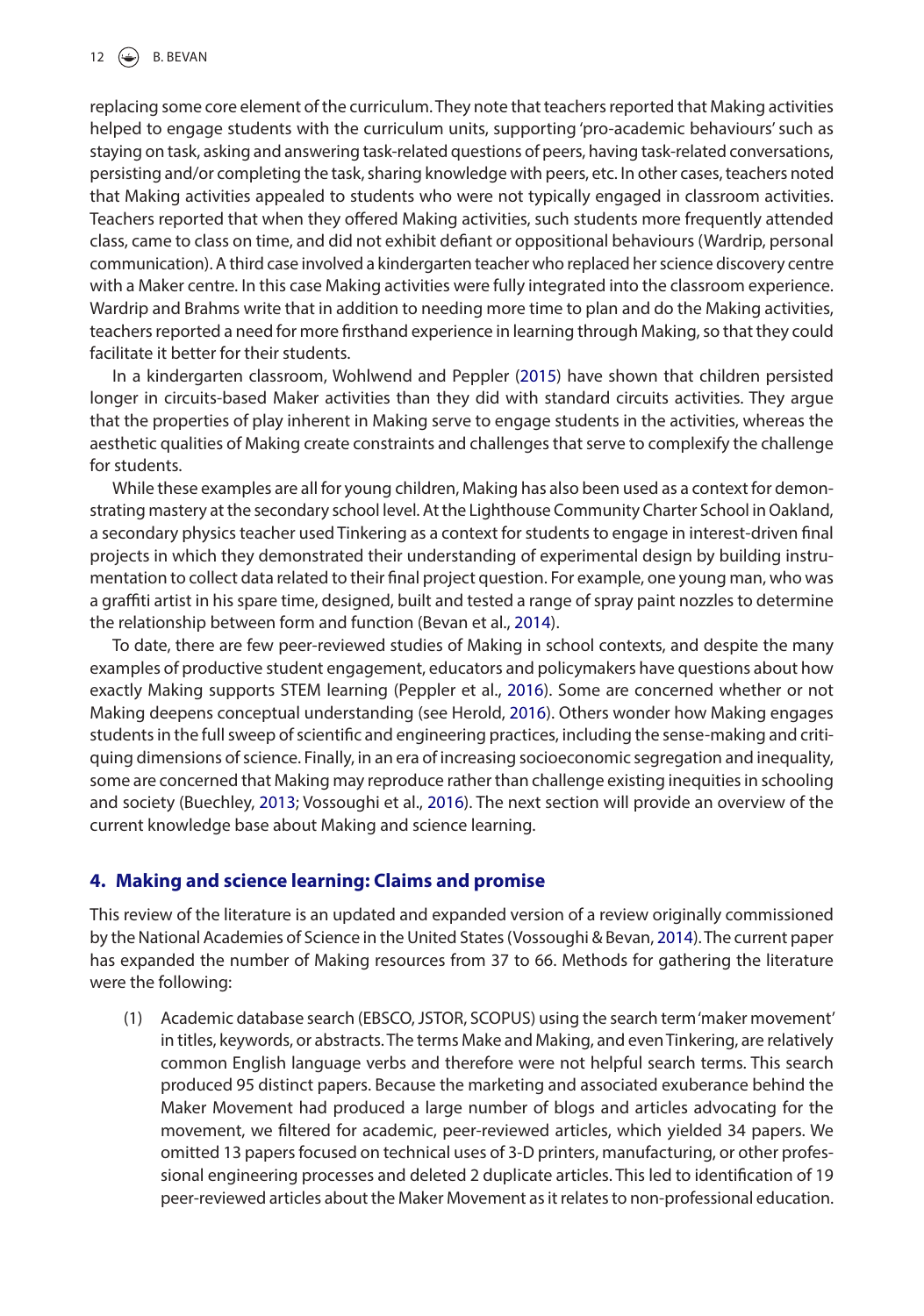- (2) We reached out to leading researchers in Making, whose papers were included in the database and conference proceedings, and requested suggestions of other papers, or seminal reports or articles, we should include in the review. This led to the identification of 6 conference papers, 13 book chapters, and 4 reports.
- (3) We included a variety of often cited resources on Making (e.g. found in bibliographies of published papers), including 9 books on the topic of Making and learning, 13 magazine, blog, press release or newspaper articles that included discussion of the origins of the Maker Movement and/or current direction in educational settings, and 2 additional peer-reviewed papers.

The vast majority of the literature, at this early stage in its development, is qualitative in nature, involving case studies, interviews, and ethnography. Some studies involve pre/post survey or other assessments. To date, most of the work has focused on out-of-school programmes and settings.

In this review, I use an analytical lens that draws on cultural historical and critical pedagogical theory – integrating work of both Vygotsky and Freire – in what has been called a *transformative activist stance* (Stetsenko, [2010\)](#page-29-19).

<span id="page-13-3"></span><span id="page-13-2"></span>A transformative activist stance conceptualises individual development as occurring through agentive, goal-directed efforts to make change in one's self, one's social community, and one's world (Vianna & Stetsenko, [2014\)](#page-29-20). On this view, learning is an activist project. A transformative activist stance argues that it is through the agentive uses of cultural tools, within a valued community that recognises and appreciates the intellectual and cultural assets of the individuals that comprise it, that change and development occur on both the individual and social planes. As such, this approach theoretically resolves the tension between learning as a process of cultural production or reproduction, mediating between the individual and the socio-cultural by identifying a relational ontology between the two. It points, in particular, to creative (agentive) pedagogies, such as STEM-Rich Making, as powerful contexts for learning and development.

A transformative activist stance is fundamentally a situated and contextual perspective, and thus focuses on the learner's immediate purposes, the cultural tools and resources available to them, and the social or organisational power structures that support or inhibit individual agency. As students' interests, capacities (fluency with the cultural tools mediating the activity), and sense of belonging and commitment grow, shifts in their participation in community activities signal the development of productive learning identities, which become available resources for new contexts, where they may be activated or not depending on local conditions (Carlone, Scott, & Lowder, [2014;](#page-26-23) Holland, Lachicotte Jr., Skinner, & Cain, [1998](#page-27-23)).

Drawing on this perspective on learning and development, this analysis of the Making literature focuses in particular on the ways in which STEM-Rich Making as an educational practice:

- <span id="page-13-1"></span><span id="page-13-0"></span>• Supports students' active belonging and identity, through the relational ontology of the individual and community;
- Advances students' engagement with STEM practices and concepts; and
- Leverages students' everyday cultural resources and practices.The first section reviews how Making programmes have been documented to invite, include, and motivate student engagement in STEM learning communities as a process of forging productive STEM learning identities. The second section discusses emerging evidence about how Making programmes support students' learning of STEM practices and concepts. The third section describes research on how Making connects to and leverages students' cultural resources.

#### *4.1. Belonging and productive learning identities*

One of the factors that distinguishes Making from its roots in DBL and Technology Education is its focus on individual creativity within communities dedicated to creative agency. Cultural historical theory suggests that productive learning identities are developed through being recognised, and recognising one's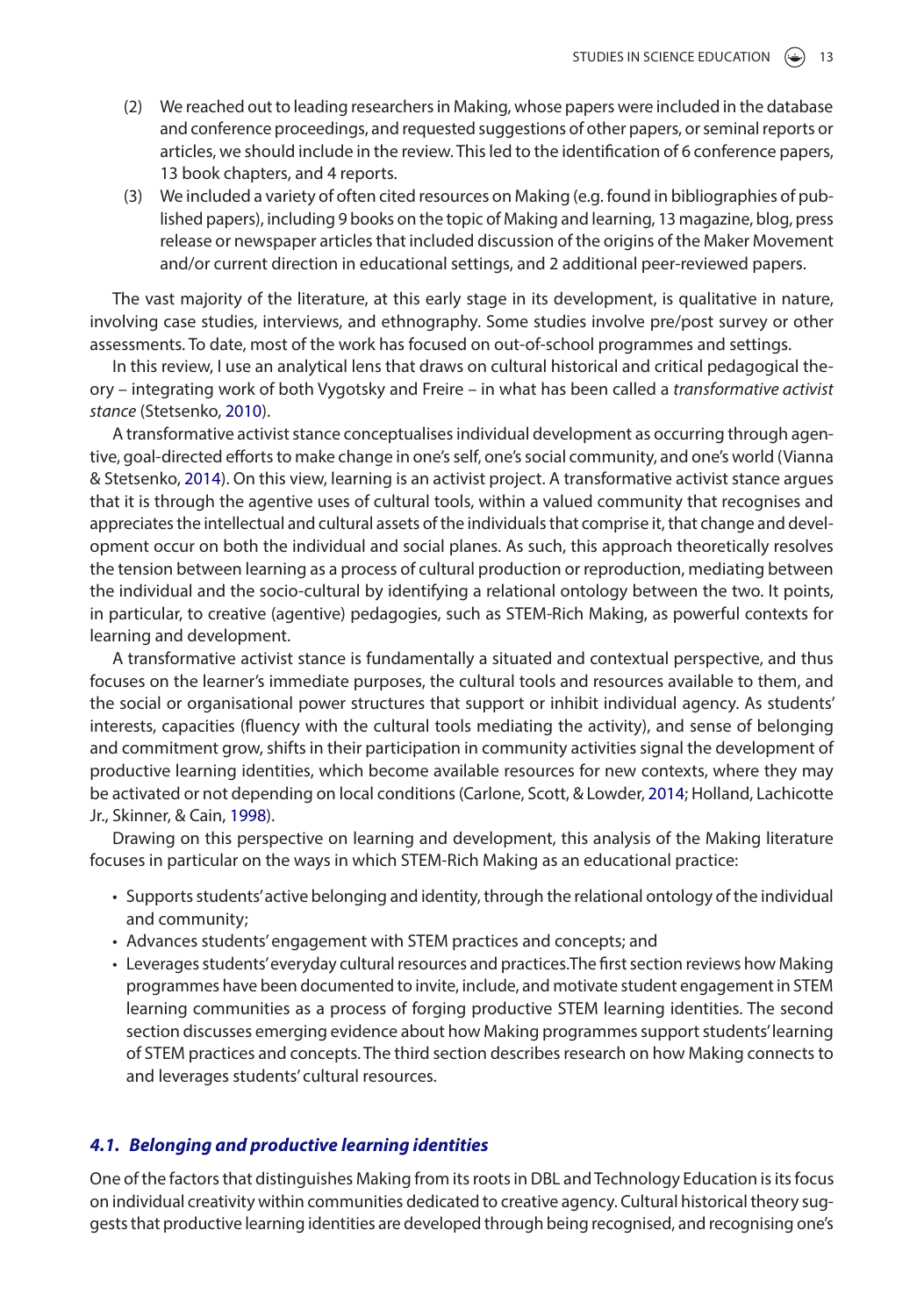self, as productive (accomplished, valued) in a given domain (e.g. Holland et al., [1998](#page-27-23); Lave & Wenger, [1991](#page-27-12)). A transformative activist stance attends to the reciprocal relationships between individual and community, for instance the ways in which Making programmes can be organised to welcome or include learners, who come to the activities with a broad range of prior experiences and understandings; how programmes support learners to develop and pursue their own purposes; and how the learning community is organised to provide networks of assistance in which individuals can both contribute and benefit, as well as potentially transform the community itself.

Maker activities, particularly creative construction and tinkering activities, are designed to allow for multiple starting points as well as pathways (Petrich et al., [2013](#page-28-13); Resnick & Rosenbaum, [2013](#page-28-3)). Vossoughi and Bevan [\(2014\)](#page-29-7) note how the playful and aesthetic nature of many activities piques interest and invites learners, across age and experience levels, to pick up tools and materials and begin to play and explore. Learners develop their own ideas, building on what they know and what is made available to them within the community of learners, to launch their activity. Some learners may start a Scribbling Machine activity by focusing on stabilising the motion of the object they are building. Others may focus on the aesthetic look of the object, which then operates as a design constraint when students later seek to stabilise the motion. As DiGiacomo and Gutiérrez ([2016,](#page-26-12) p. 141) note, 'Because of the playful, imaginative nature of many [Making and Tinkering] activities, the traditional notion that "science is for scientists" begins to dismantle, as children discover that they too can engage in scientific pursuits' (Figure [5](#page-14-0)).

Resnick and Rosenbaum ([2013](#page-28-3)) emphasise the importance of feedback in the Making and Tinkering process. They posit that, by design, Tinkering activities provide immediate feedback to learners that clarifies the edges of what they know and what they are still figuring out. Tinkering activities have a kind of transparency that allows learners to quickly see the process and the results. The iterative nature of tinkering supports learning.

Tinkerers start by exploring and experimenting, then revising and refining their goals, plans, and creations. Then they are ready to start a new cycle of exploring and experimenting, then revising and refining, over and over. The quicker the iterations the faster the generation and refinement of ideas. (Resnick & Rosenbaum, [2013](#page-28-3), p. 176)

DiGiacomo and Gutiérrez ([2016](#page-26-12), p. 143) argue that the feedback loops inherent in Tinkering activities exist dialectically with the feedback loops that exist within the community of learners and educators. 'Receiving feedback in a repair-friendly context (e.g. not in a testlike setting) allows learners to feel safe to try again, engendering potential for sustained engagement in the practice.' Citing Nasir ([2012](#page-28-7)), they

<span id="page-14-0"></span>

**Figure 5.** Testing a scribbling machine. © Exploratorium.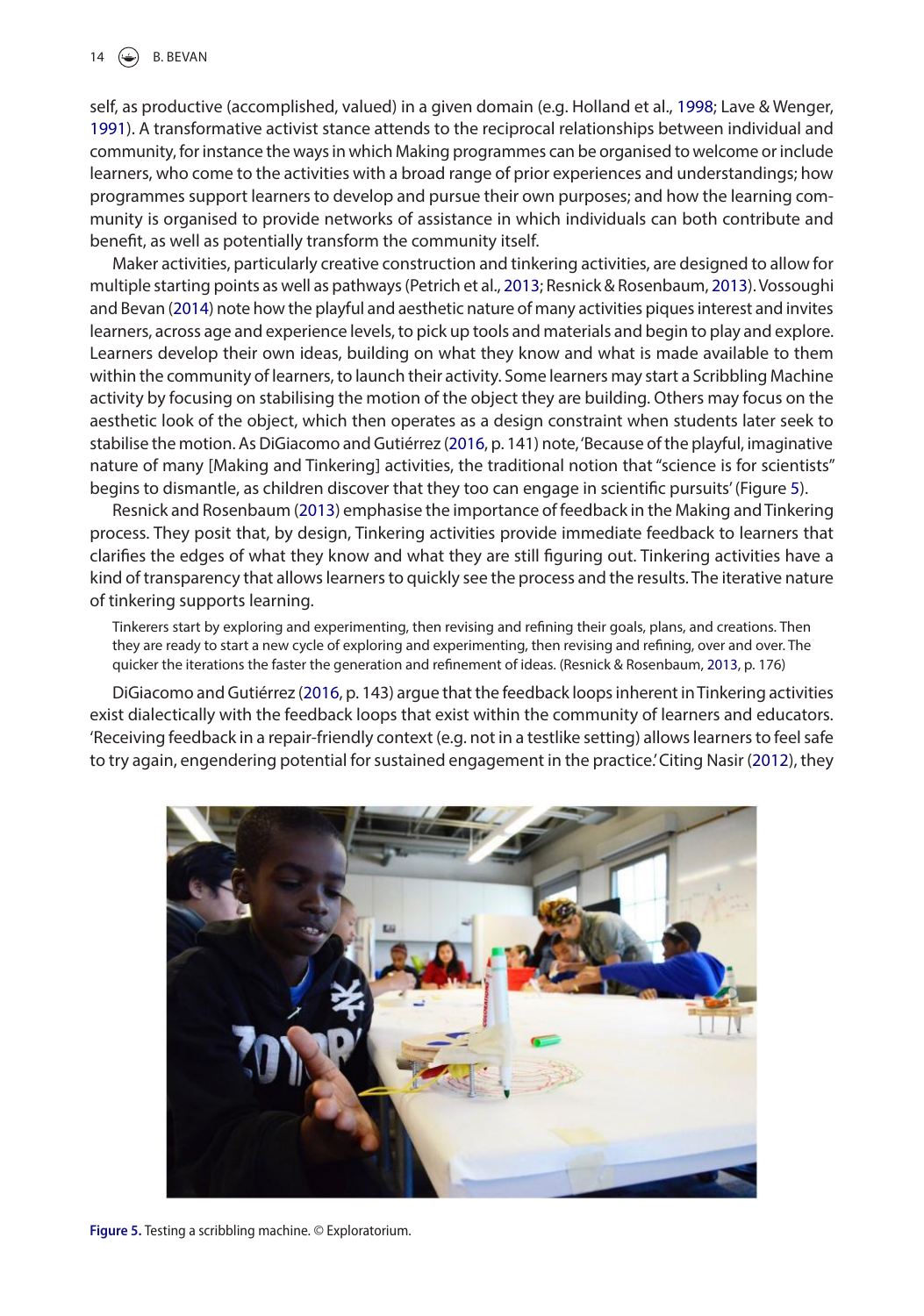call out the role of consistent feedback for creating learning environments that support intellectual and creative risk-taking. In their research they have found that Making and Tinkering activities that allow young people to develop and pursue their own ideas, assisted by facilitators who follow-support rather than lead-support the activities, creates an ethos of reciprocity that deepens participants' sense of belonging within the social learning space. As they describe, the relationship between facilitators and learners during making activities:

resembled partnerships, rather than the hierarchal [*sic*] power dynamics often seen in educational environments or mentoring relationships. … [In Making activities, facilitators] often positioned themselves as novices and learners, asked youth for guidance in activity, and developed a meaningful relationship through fluid conversation over time. (DiGiacomo & Gutiérrez, [2016,](#page-26-12) p. 150)

<span id="page-15-4"></span>Within this socially reciprocal context, student self-direction, is supported by others. Sheridan and Konopasky [\(2016\)](#page-29-21) refer to the 'resourcefulness' that emerges through such reciprocity between physical and social arrangements of Tinkering. Martin ([2015,](#page-28-10) p. 37) argues that such environments 'are more motivating, support engagement and persistence, identity development, and the growth of resourcefulness'.

Some studies highlight the ways that Making can or should design for the complexification of learners' projects and explorations to advance agency (Petrich et al., [2013\)](#page-28-13). While feedback may drive students to deepen or expand their initial goals and purposes, facilitation is important for stretching young people's ambitions. In their analysis of creativity in the digital realm Ackermann, Gauntlett, Wolbers, and Weckström ([2009](#page-25-5), p. 82) note the importance of:

<span id="page-15-0"></span>enabling the act of creating to evolve with increasing levels of user sophistication and thus supporting this progress towards mastery with personally relevant inspiration and content based on one's previous creations, stated interests, alongside inspiration from one's groups and affiliations.

Blikstein ([2013](#page-26-4), p. 18) suggests that while 'digital fabrication machines might generate aesthetically-pleasing products with little effort, educators should shy away from quick demonstration projects and push students towards more complex endeavours.'

Another key dimension of developing a purpose in Making activities is the availability and interest of an authentic audience (Vossoughi et al., [2013\)](#page-29-11). In some cases the audience is the intended recipient of the object being made, a parent or friend, in which case Makers may take special care in the quality of the Making (Dobras, personal communication). Audiences may also be peers to whom young Makers teach particular skills, tool uses, or techniques. The audience not only propels and celebrates an individual's Making, but operates to provide important networks of assistance, and varied forms of collaboration (Kuznetsov & Paulos, [2010\)](#page-27-24). Sheridan et al. [\(2014,](#page-29-8) p. 529) found that in Makerspaces, skills and knowledge serve as a form of social currency, and products are made to be shown, shared, and sold.

<span id="page-15-3"></span><span id="page-15-1"></span>Researchers also note how transparency is valued within Maker communities and spaces. Makerspaces are generally organised to make tools and materials, as well as possible ideas and trajectories, visible (Gabrielson, [2013](#page-27-25); Quinn & Bell, [2013](#page-28-15); Sheridan et al., [2014;](#page-29-8) Sheridan & Konopasky, [2016\)](#page-29-21). This availability of resources operates to inspire ideas and solutions, as much as it supports self-directed learning by making the necessary tools and materials immediately available to students as their needs or purposes evolve. Researchers have also argued that Making activities in and of themselves offer greater transparency into STEM disciplinary content.

<span id="page-15-2"></span>Most of today's technology designs intentionally make invisible what makes them work; yet, for educational purposes, visibility is more beneficial in promoting learning. In e-textiles, for example, the fabrication of switches, circuits, and codes reveals the underlying structures in tangible and observable ways. (Kafai & Peppler, [2012](#page-27-26), pp. 180–181)

These authors posit that Making can allow students to 'look under the hood' and thus develop a more critical as well as visceral understanding of the concepts and technologies.

The networks of assistance that are made available in Maker communities, support young people to learn from one another. Dixon and Martin [\(2014\)](#page-26-1) found that as youth's levels of experience with Making increased they tended to report different kinds of benefits from their interactions with Maker communities. At Maker Faires, youth who were new to making tended to focus on the experience of being in and of the Maker community – how they enjoyed it, the things they learned, how they felt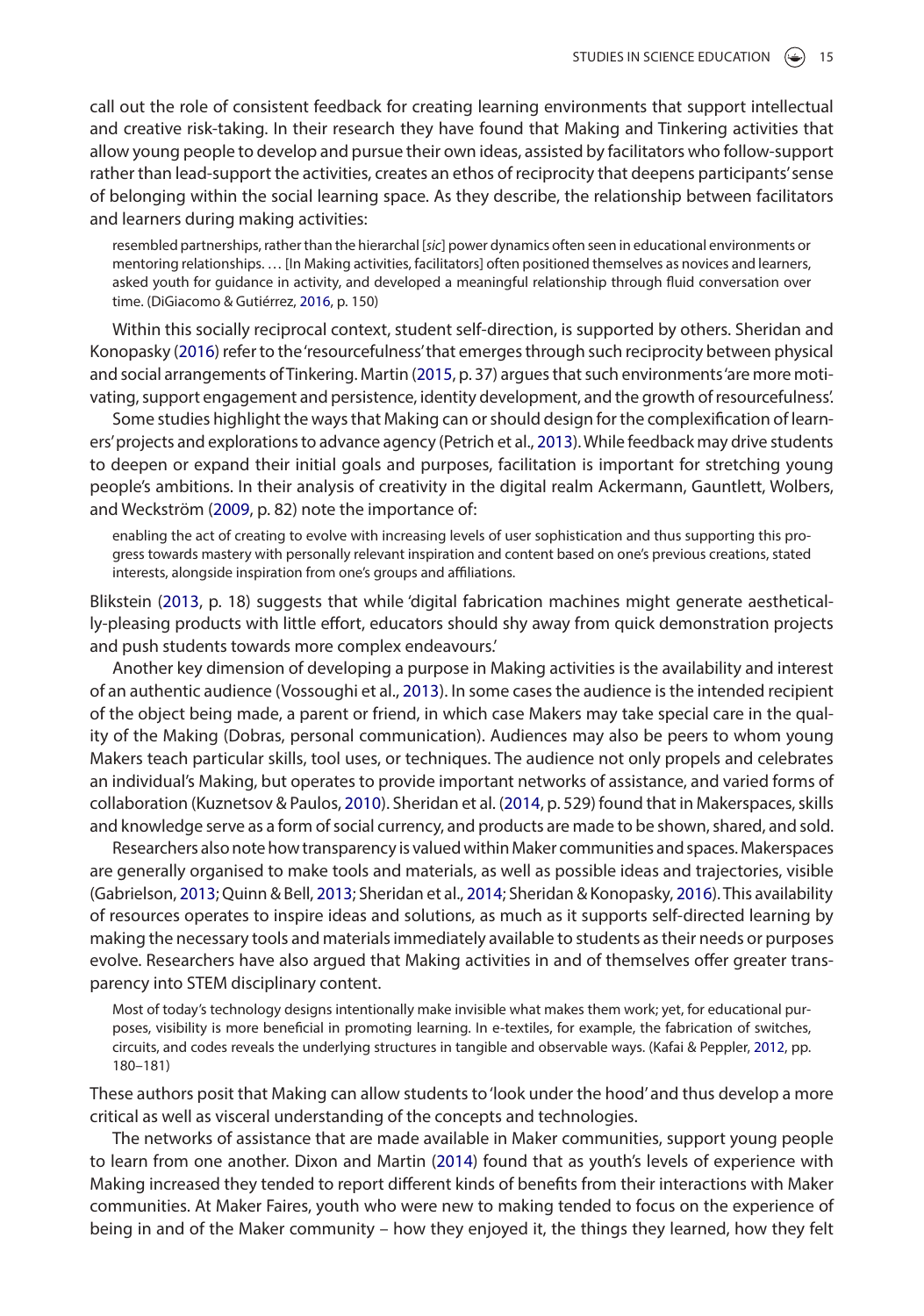accomplished through presenting their work to others. As their experience levels increased, young Makers valued opportunities to gain feedback from more experienced Makers. Those with the most Making experience linked their Maker Faire experiences to directions they could take with respect to new skills, projects and even future employment opportunities.

<span id="page-16-3"></span><span id="page-16-2"></span>Similarly, Gutiérrez, Schwartz, DiGiacomo, and Vossoughi [\(2014](#page-27-27)) note the ways in which Making and Tinkering are accomplished in joint activity with others, and through the distribution of expertise and resources. For example, design, craftsmanship, record keeping, aesthetics, coding, communication, and many other dimensions may all be salient to a group's work. In the context of youth media production, Chávez and Soep ([2005](#page-26-24), p. 411) describe how 'young people and adults mutually depend on one another's skills, perspectives and collaborative efforts to generate original, multi-textual, professional quality work for outside audiences', a phenomenon they refer to as a 'pedagogy of collegiality' afforded in particular through the enactment of creative communities of production.

<span id="page-16-4"></span><span id="page-16-0"></span>In a museum setting, Gutwill, Hido, and Sindorf [\(2015](#page-27-28)) identified different ways in which participants contributed to and benefited from 'social scaffolding' within the learning environment. Building on an earlier framework about productive afterschool STEM programmes (see Bevan & Dillon, [2010](#page-26-25)), their study documented how learners frequently directly requested or offered to help one another; inspired or were inspired by others' new ideas or strategies for trouble-shooting; and physically built on or connected their own work to an existing body of work of a fellow Tinkerer (such as merging two Marble Machines). For example, when one young girl successfully built an object that could bobble around in a wind tube before softly floating out, she noticed that nearby another young girl was struggling to get hers to work. Either it wobbled aimlessly at the bottom of the tube or it shot straight out. The first girl made observations about the distribution of weight, of symmetry, and other forces that she had become familiar with through her own investigation. Working together, both girls were able to achieve success (Bevan et al., [2015\)](#page-26-8).

Making frequently supports collaboration. Indeed, Blikstein ([2013](#page-26-4), p. 7) found that through the process of digital design and fabrication, students experienced 'novel levels of team collaboration'. He provides an example of three young men working for a period of weeks to design and build a tabletop roller coaster. Blikstein notes how the different and complementary dispositions and skill sets of the youth were leveraged in ways that helped them succeed. One of the students was a productive idea-generator; another an optimistic problem-solver. Throughout their efforts the students' dialogue became 'increasingly complex, rigorous and compliant with the lexicon of physics' in and through the shared process of design (Blikstein, [2013,](#page-26-4) p. 12).

In sum, the literature contains many examples of how Making provides young people with social contexts and communities that foster opportunities to develop and pursue meaningful purposes, exercising and developing agency in the context of STEM-based activities. The opportunities that students have to innovate new ideas, which then ripple through and contribute to the community of learners, adding to the repertoire of Making strategies, is one way in which the individual and group capacity for creative Making is developed. Because these activities are interest-driven and student-centred they may provide authentic or meaningful opportunities for young people to demonstrate and exercise their developing understanding. However, they can also foster divergent thinking and experimentation, and therefore exact endpoints are not pre-determined, possibly complicating their use in the classroom.

<span id="page-16-1"></span>Several scholars have provided a critical perspective on if and how all students are actively and equitably supported to participate, find a meaningful purpose, and complexify their investigations in ways that can expand their learning and open up new pathways and trajectories for future learning (e.g. Calabrese Barton, Tan, & Greenberg, [in press](#page-26-26); Vossoughi et al., [2016](#page-29-3)). These concerns suggest a need for attention to pedagogy in Making. Blikstein and Worsley ([2016](#page-26-2), p. 71) warn that Making's DIY culture sometimes manifests itself in a kind of anti-intellectualism that deflects attention from pedagogy and the role of the teacher. Their research has found that newcomers to Making need 'a considerable amount of onboarding and facilitation' before they can take up the process of Making. Vossoughi and Bevan [\(2014\)](#page-29-7) warn against the dangers of side-lining the generative role of the teacher in supporting learners. Research suggests that educators need opportunities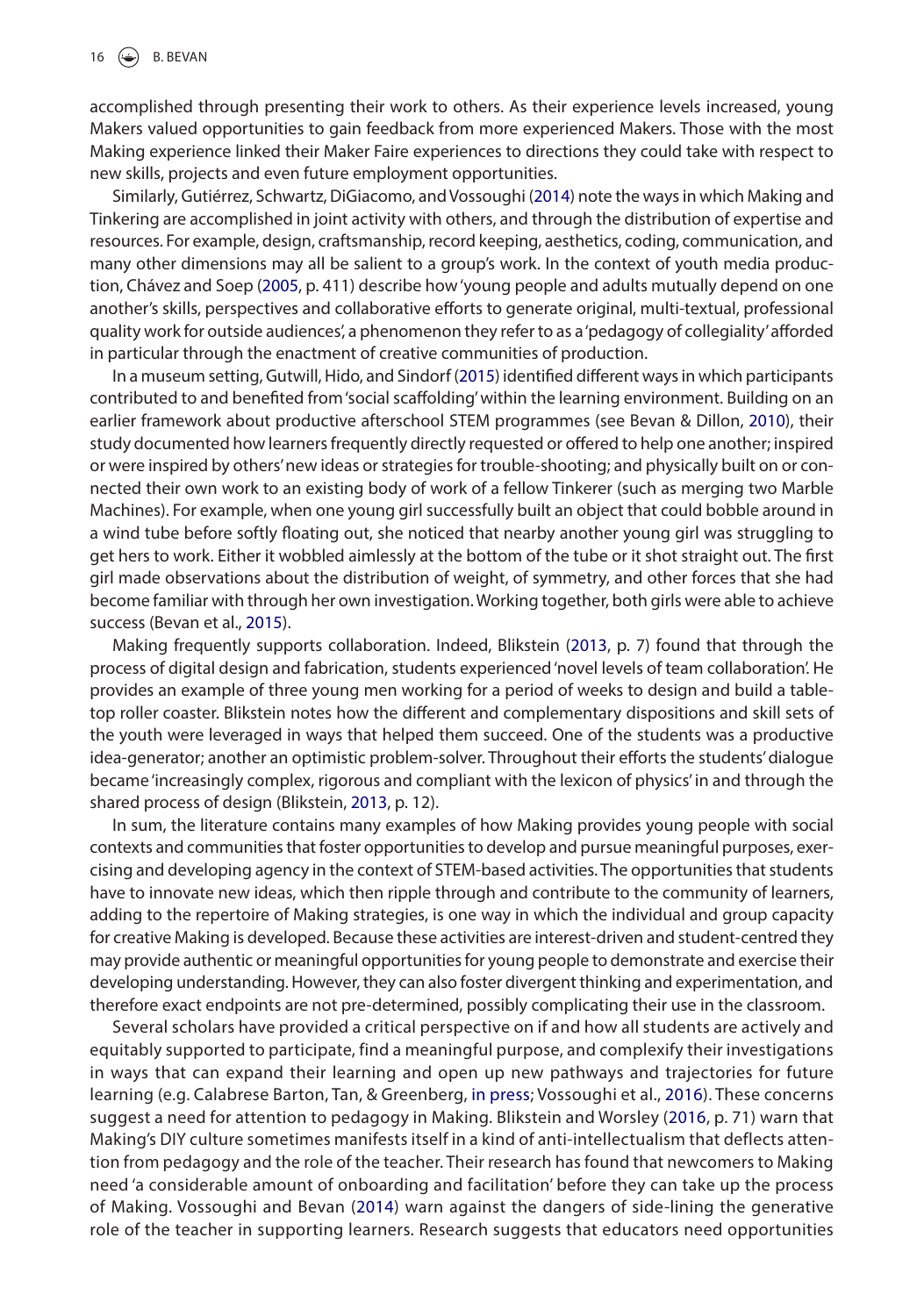to learn through Making themselves, to understand the role of iteration (and the time needed to iterate) in developing deep understanding (and not just improved designs), and the generative nature of moments of frustration when learners are supported to engage with evidence that those moments provide. Bullock and Sator ([2015](#page-26-0)) suggest that through such engagements, teachers, and in particular novice teachers, can become more critical and reflective practitioners, especially with respect to understanding the science curriculum.

#### *4.2. Deepening engagement with science concepts and practices*

Describing the relationship between Making and the *K*-*12 Framework* in the US, Quinn and Bell ([2013](#page-28-15), p. 17) write: 'Many varied experience associated with designing, making, and playing involve meaningful forms of STEM learning and can be conceived of as relating to important learning goals outlined for K-12 science education'. They further note that the competencies associated with designing and Making relate to the knowledge and practices of science and engineering. In particular, STEM-Rich Making is organised to engage students in design and engineering practices, where science concepts and phenomena serve as the building materials with which students work. It thus may appeal to students who do not normally identify as STEM learners, drawing them into practices in which they will deepen their understanding of and fluency with science concepts, phenomena, and practices in the service of other ends.

For example, to successfully build a Scribbling Machine, students must complete an electric circuit and grapple with symmetry, balance, and stability, although how exactly they work with these phenomena depends on their particular aesthetic goals counter-balanced by their developing facility and understanding. Experienced makers may be able to create complex machines that move exactly the way that they intend. Novice makers may create more simple machines and work more reactively: Through observing the machine's behaviour students make adjustments until they get them moving in the way that they desire (e.g., in a straight line, in circles, chaotically, quickly, slowly, etc.). In this way knowledge of or fluency with scientific concepts and phenomena mediates STEM-Rich Making activities, and engaging in STEM-Rich Making deepens knowledge and fluency of scientific concepts and phenomena (see Figure [6](#page-17-0)).

<span id="page-17-0"></span>

**Figure 6.** Designing, observing, and re-designing based on feedback. © Exploratorium.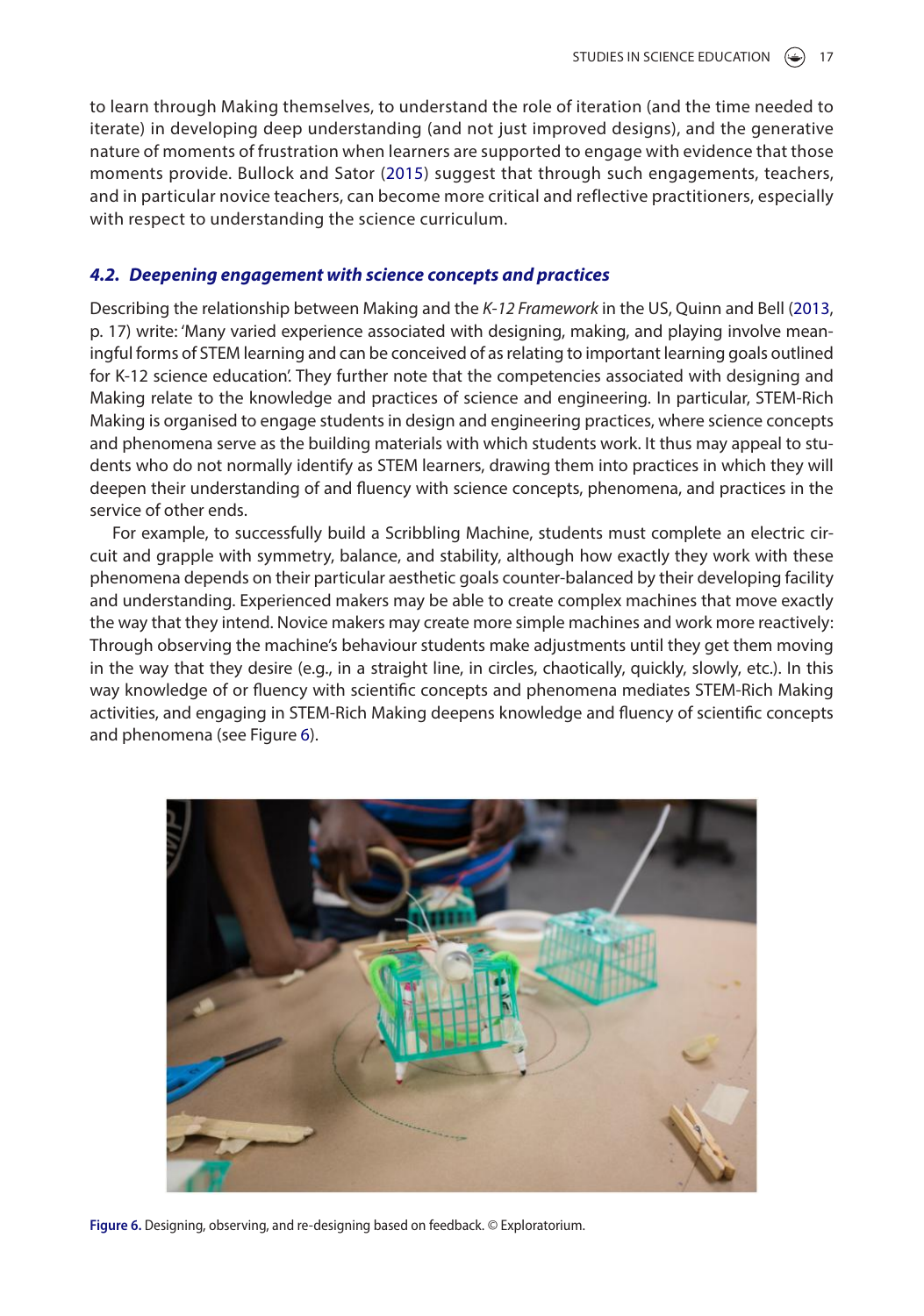Although much of the rhetoric about Making emphasises STEM learning, there is not yet a deep literature demonstrating conceptual learning outcomes. STEM-Rich Making, like other forms of PBL and DBL, positions science concepts and STEM practices as the means, and not the ends, to the activities. For example, describing secondary school students' experiences with digital design fabrication, Blikstein ([2013,](#page-26-4) p. 18) notes 'abstract concepts such as friction and momentum become meaningful and concrete when they are needed to accomplish a task within a project.'

<span id="page-18-1"></span>Martin and Dixon ([2016](#page-28-1), p. 186) describe the ways in which Making can be structured to support students' development of adaptive expertise. As they note, experts have deep conceptual knowledge. 'They understand how and why things work the way they do, and thus are able to deal with unexpected problems and innovate new solutions.' Drawing on (Hatano & Ignaki, [1986](#page-27-29)), they note that Making creates powerful conditions for the development of expertise because it provides students with multiple experiences to confront disconfirming evidence; it provides 'frequent dialogic interactions' with others in the community of practice; it takes place within a community that 'values comprehension and explanation and does not focus strictly on efficient performance'; and it is not tied to systems of reward or punishment (Martin & Dixon, [2016,](#page-28-1) p. 186).

<span id="page-18-3"></span><span id="page-18-2"></span>Peppler [\(2013\)](#page-28-25) describes how working with simple computational circuits in e-textile activities, significantly increased students' understanding of key circuitry concepts, such as current flow, circuit polarity and connectivity. In another study, Kafai and Peppler [\(2010\)](#page-27-30) describe a wide range of computational skills – programming, interface design, animation, graphics, 3D design – developed through computer-based Maker activities. Studying family Making activities in a museum setting, Brahms and Crowley [\(2016a](#page-26-7)) found that young children were able to develop relevant skills and knowledge, such as successfully completing electrical circuits as well as accessing social resources within a learning space.

Buchholz et al. ([2014](#page-26-3)) found, in a study that paired boys and girls in Making activities involving e-textiles (sewing puppets using conductive thread, batteries, and switches), that girls were significantly more likely to take leadership and control the materials of the investigation than were boys. The e-textile activities involved two types of activity: The crafting activity of sewing, which the authors note is 'not simply decorative or structural' but rather through the use of conductive thread, constitutes the actual circuit and the electronics activity of using a multimeter to test for conductivity and to measure electric current and voltage. Girls were significantly more likely than boys (80% of the time) to have their hands on the actual physical materials of investigation during the sewing activities, whether or not they had prior experience with sewing, and boys were significantly more likely than girls (75% of the time) to hold scientific tools such multimeters, again whether or not they had used them before. The amount of time that boys and girls spoke was about equal, suggesting to the researchers that all youth were equally invested in the activity, but taking on gendered roles in relationship to the materials at hand.

The researchers note that firsthand engagement with materials links directly to the potential for learning. Indeed they found that the girls' active engagement and consequent learning in the first activity 'rippled over' to a second activity, during which girls showed far greater efficiency in successfully completing circuits and requested less adult assistance than did boys. The findings of this study suggest that the gendered nature of the actual materials of investigation may pertain directly to the forms of participation, and consequently the conceptual learning. The authors argue that STEM-Rich Making activities integrating materials appealing to both boys and girls can challenge deficit views of girls as needing special support to do science (such as sex-segregated programmes or scaffolding to work with traditionally male gendered toys like rockets and robots) by recognising the ways in which science learning activities are often represented in male-gendered ways. In this vein, Buechley, Eisenberg, Catchen, and Crockett [\(2008,](#page-26-27) p. 431) note,

<span id="page-18-0"></span>In addition to asking 'how can we get girls and women to participate in traditional computer science and support them once they are there?', we should ask: 'how can we integrate computer science with activities and communities that girls and women are already engaged in?'

The limited number of studies documenting conceptual learning may reflect educators' reluctance to disrupt student creativity; or it may be because much of Maker Education has taken place in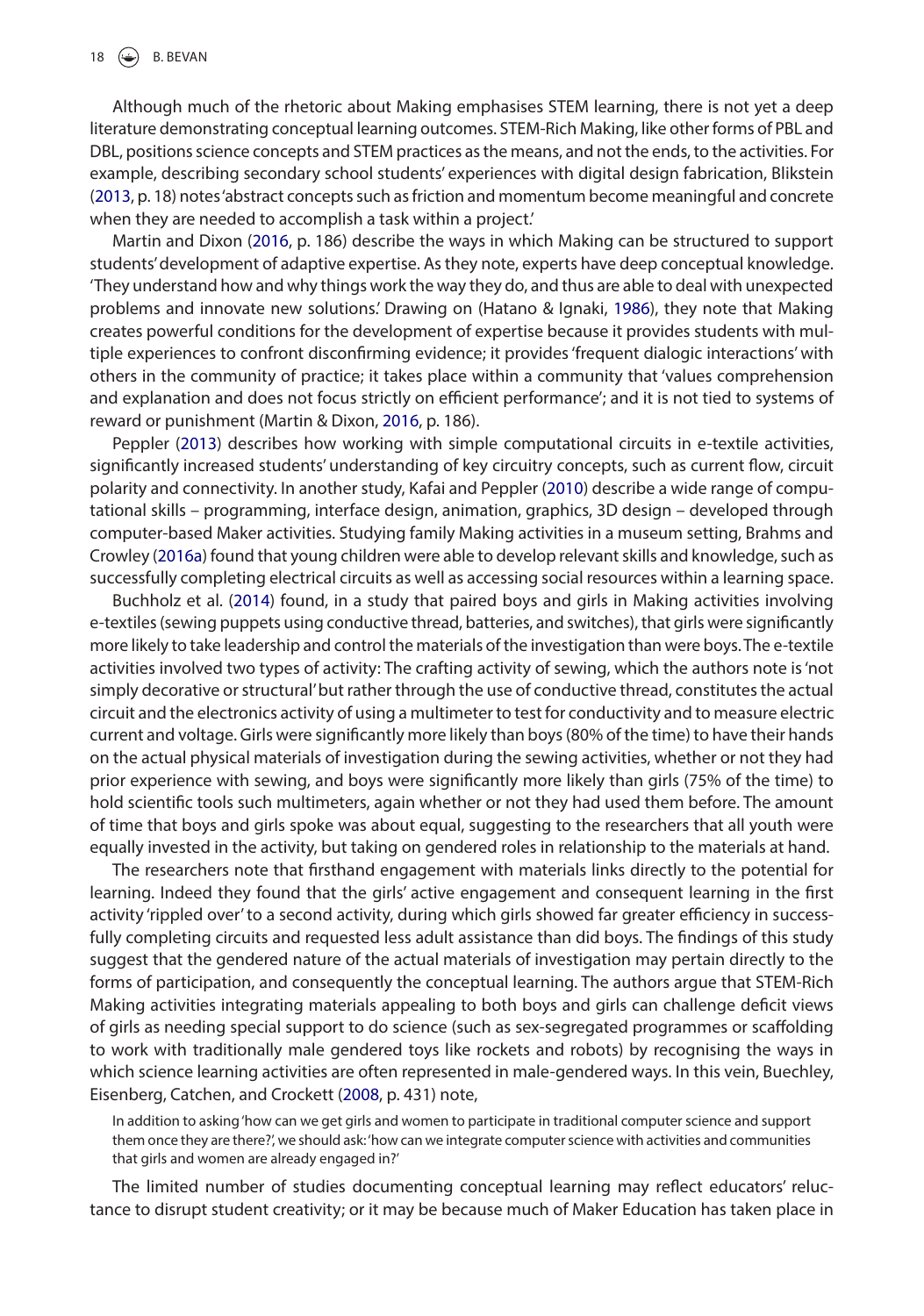out-of-school settings or in classes or programmes devoted to design (as opposed to other disciplinary subjects) where science learning per se is not necessarily the primary goal for teachers. Most studies focus on STEM practices (see Table [1\)](#page-10-0), although, unlike in PBL, DBL or Technology Education, practices are generally not presented in formalised steps or stages. For example, a study of a network of California afterschool Maker programmes described how activities involved students in processes of designing, building, testing, and refining, based on feedback, a wide range of objects such as rockets, paper circuits, or various individualised artefacts (Bevan et al., [in press](#page-26-11)). This study describes how a group of girls from a low-income community decided that they wanted to build a boat to take to a community picnic. Supported by a facilitator, they worked to design, construct, test, and refine a 6-foot catamaran, out of PVC pipe and duct tape, that was ultimately able to bear the weight of two people as they paddled around the lake. Their process involved measurement, testing of multiple different strategies for ensuring a durable and waterproof 'skin' for the boat, and identifying conditions in which the boat could be tested. In a museum setting, Gutwill et al. [\(2015\)](#page-27-28) detailed ways in which Tinkerers drew on prior knowledge, language, and practices to problem-solve and make meaning of STEM problems, practices and ideas. Indicators that learners were on a productive path towards understanding included learners' expression of new realisations, offering of explanations for strategies, tools and outcomes, applying prior knowledge, and striving to understand even through moments of struggle.

Scientific practices of formally planning and recording experiments have also been incorporated into Maker Education. Peppler [\(2013](#page-28-25), p. 42) writes about the importance of helping students document and share their work, suggesting that 'as students work with new tools and materials to render aesthetically compelling work with STEM content, it is important to document the process and products of creation, celebrating failures as well as successes as learning experiences.' Vossoughi et al. ([2013](#page-29-11), p. 5) describe how an afterschool educator introduced science journals (which students first made by hand) for students to record ideas, designs, and stories about their STEM-Rich Making creations. As in genuine uses of scientific notebooks, in this process of journaling,

Ideas are privileged as the most valuable part of the process. … The thinking is what matters and potentially endures. … Young people are invited to see themselves as thinkers, poised to develop ideas and make significant discoveries. … [The educator] introduced the notebooks not as something you 'have to' do, but as a tool for time travel, idea-creation, and memory. The teacher's hopes are made visible, alongside what can be seen as a promise to approach the science notebooks (and activities) in ways that feel useful and meaningful.

The extent to which Makers, while they act independently and follow their own pathways, engage in the development of alternative explanations, and debate the relative merits of those explanations, is not yet documented in the literature. In the absence of verbalised explanations, it may be that documenting students' physical shifts to better design and construction solutions may serve as evidence of scientific reasoning, but not necessarily scientific argumentation (Osborne, personal communication). Yet it may be possible that when students are engaged in collaborative making activities, they may, at key decision points in the construction process, debate the merits of alternative solutions, sometimes using gesture and referencing shared experiences, in ways that may leave explanations only partially verbalised (Petrich, personal communication). Further research about the ways in which Making can engage students in scientific explanation and argumentation may be important for understanding its full potential for supporting the development of science literacy as opposed to supporting the development of readiness (interest, identity, capacity) for scientific literacy.

A core facet of learning through scientific practices relates to learning through design or experimental failures. As Makers become more experienced, they tend to reframe 'mistakes' and moments of struggle as essential to the process of learning. Indeed, Petrich et al. [\(2013,](#page-28-13) p. 64) argue that the process of becoming stuck and then 'unstuck' is at the heart of tinkering. Blikstein ([2013](#page-26-4), p. 8) reports that through iterative processes of failure and redesign 'students not only achieved incredibly original and complex designs, but also became more persistent, learned to work in heterogeneous teams, and became better at managing intellectual diversity.' Calabrese Barton et al. ([in press](#page-26-26)) report that moments of frustration or mistakes can serve as critical junctures for generative learning, where other makers or facilitators may intervene with ideas, strategies, or reflection to help to keep students going.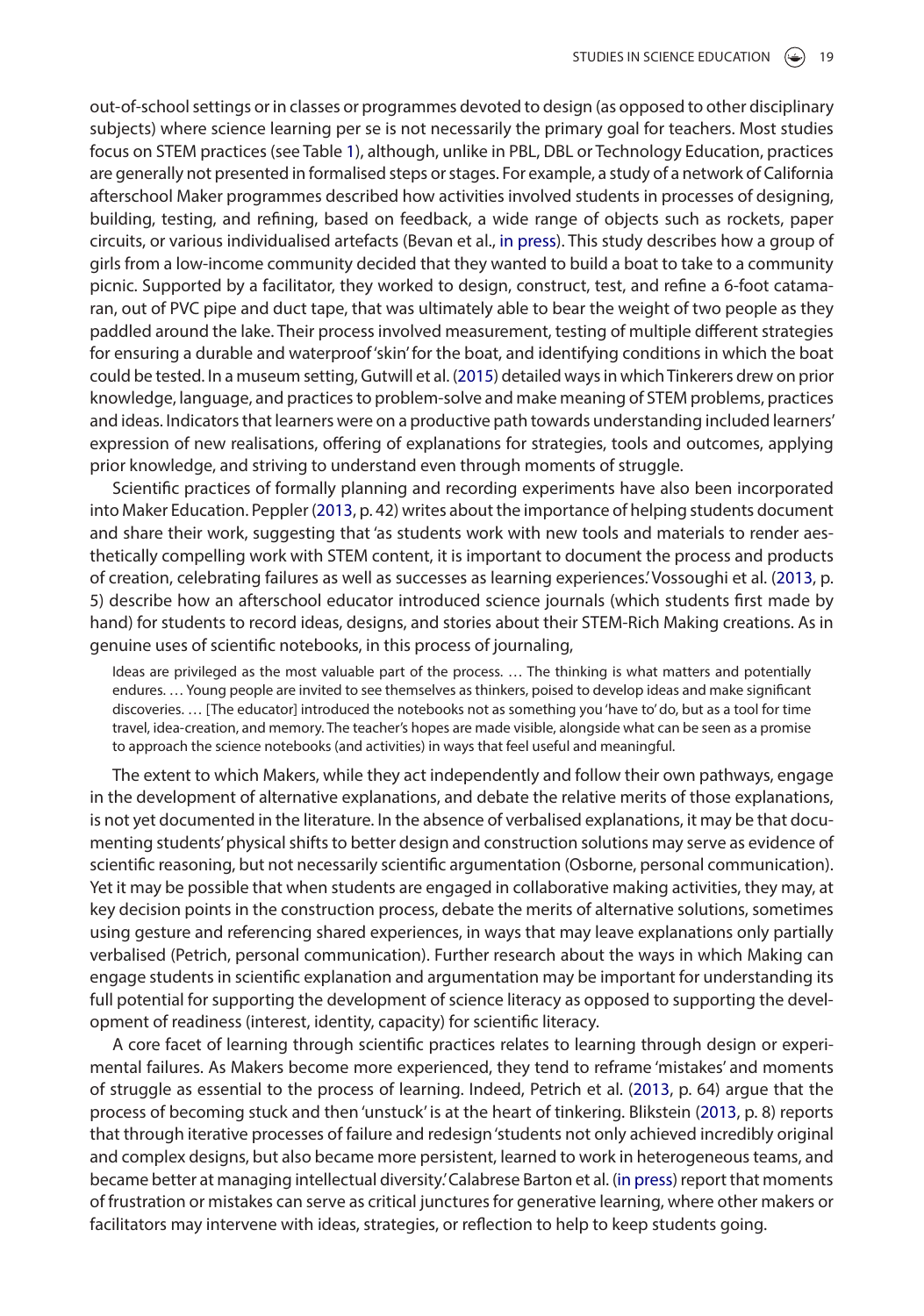Much of schooling is organised to avoid, discourage, or even punish students for negative results. Blikstein ([2013](#page-26-4), p. 18) finds that Making contexts can provide 'visceral design experiences and new levels of frustration and excitement, which students normally do not get to experience in school.' Some frame this dimension of Making as embracing or celebrating 'failure'.

Failure in Making is seen as part of the intellectual and creative risk-taking that is essential for developing new ways of thinking. Creativity and failure go hand-in-hand, and a notable body of the research on learning through STEM-Rich Making describes, although little of it in detail, instances of students revising plans and understanding based on feedback from the objects, especially when they 'fail'. But some scholars caution against celebrating 'failure' without considering who may have the freedom to fail and who may not. For example, Martin [\(2015,](#page-28-10) p. 13) writes that *failure* 'is not a happy word in most educational circles'. He notes that many students, as well as schools, have been historically and systematically labelled as 'failures'. Educators must be cautious about their use of the term failure, especially for students who may commonly find themselves subjected, in direct or indirect ways, to this label.

Vossoughi et al. [\(2013](#page-29-11)) found that a pedagogical emphasis on the importance of *drafts* in the creative process helped to reframe 'mistakes' or 'failed attempts' as opportunities for insight and new ideas. They found that phrases such as 'that's a nice draft' or 'test it and see what happens' reflect and reaffirm the value placed on iteration and experimentation, as well as support agency within the learning community and activity. As described in Vossoughi and Bevan ([2014](#page-29-7)), 'they also found that students shifted their relationships with problems and drafts over time, and came to embrace the process of iteration'. STEM-Rich Making educators in their afterschool programme:

often presented imperfect examples (a faulty scribbling machine or a sewn science notebook that artfully incorporated a 'mistake') as a way to model the power of process, invite students to publicly discuss how they might approach a problem, and emphasise the importance of ideas over final products. (Vossoughi et al., [2016,](#page-29-3) p. 216)

To productively facilitate learning through moments of design failure, helping young people to develop evidence-based design improvements and conceptual understanding, there is a need not only to provide sufficient time for youth to learn in this way, which is an important way scientists develop scientific knowledge, but also to foster a programmatic culture that supports creative and intellectual risk-taking. Under conditions in which design failures, and the tentative understandings behind them, are deeply understood as a valued part of a meaningful process, Making can help youth develop robust understandings about scientific concepts as well as the nature of scientific knowledge and investigation. Vossoughi et al. [\(2013\)](#page-29-11) suggest that making STEM concepts and practices explicit within the playful, inquiry-led context of Making activities is an important part of equity in teaching. Supporting children to recognise the deeply intellectual aspects of their play may also help expand relationships with their own capabilities and encourage connections across settings.

#### *4.3. Leveraging learners' cultural resources*

<span id="page-20-3"></span><span id="page-20-2"></span><span id="page-20-0"></span>To broaden participation in science, many scholars argue for a need to more effectively leverage the cultural repertoires of practice that children from racially and economically marginalised communities bring to the classroom (Eisenhart, Finkel, & Marion, [1996;](#page-26-28) Medin & Bang, [2014](#page-28-26); Nasir, Rosebery, Warren, & Lee, [2006](#page-28-27)). STEM-Rich Making can provide a powerful context for such equity-oriented pedagogies because of its blending of the everyday with the scientific, and because of the way it embeds STEM concepts in socially rich discourse and practices (Halverson & Sheridan, [2014](#page-27-7)). Youth interviewed by Martin and Dixon [\(2013,](#page-28-28) p. 3) 'saw making as integrated across their experiences'. This comports with the call by Gutiérrez et al. ([2014](#page-27-27)) for a need to question assumptions about who does and who does not engage in making, particularly with respect to the deep histories of practice and range of Making activities that exist in non-dominant communities.

<span id="page-20-1"></span>Calabrese Barton et al. ([in press\)](#page-26-26) note the ways in which broader sociohistorical narratives about who excels in STEM fields or in Making influence how young people approach Making activities. They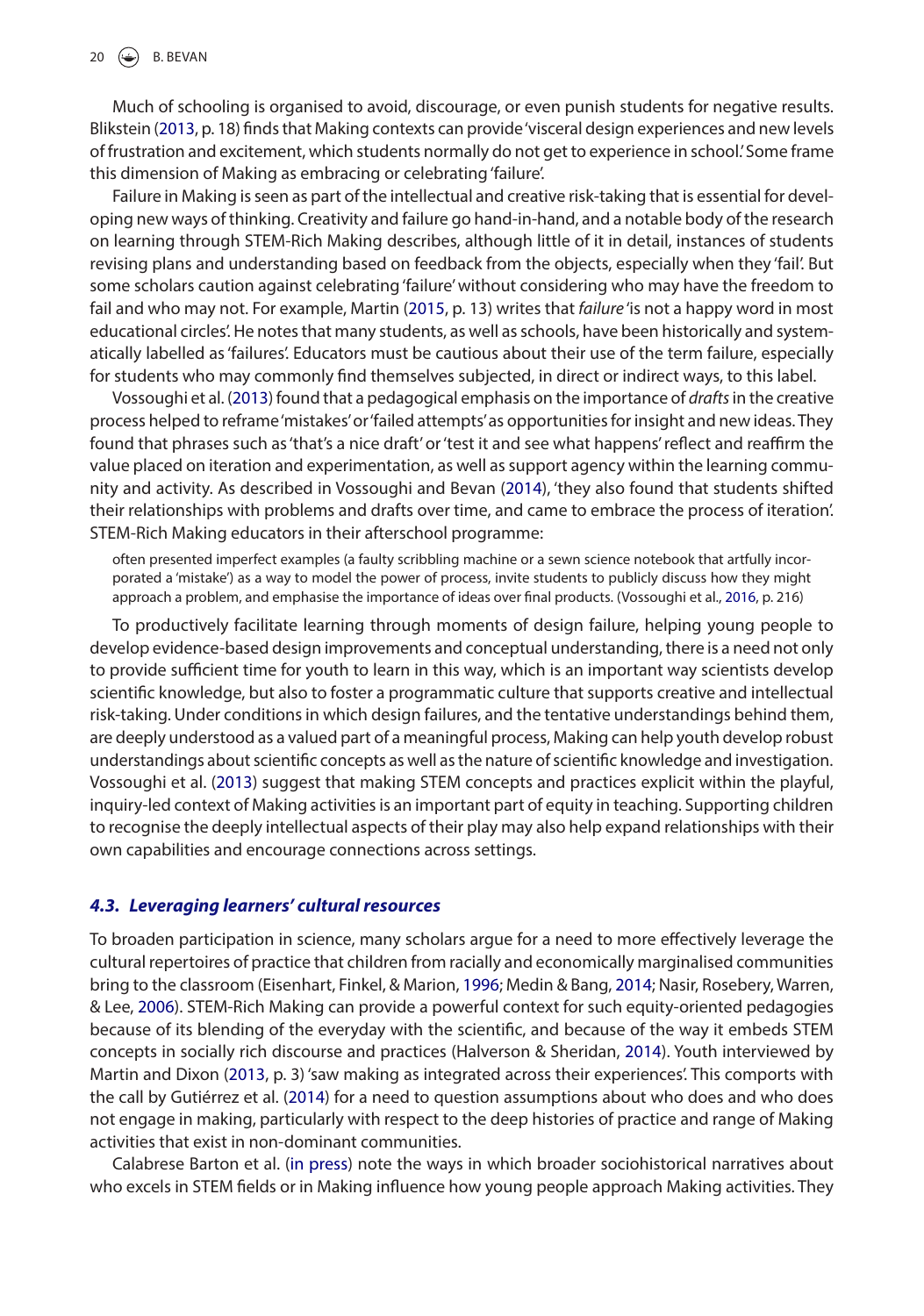forefront the role of the educator in helping position youth who are new to making as central to the community by calling upon their 'salient practices and ways of being that are learned in that community, as well as from other places'. Blikstein [\(2013\)](#page-26-4) argues that incorporating what he calls 'expressive technologies' (such as digital fabrication tools) into everyday practices positions students as capable and knowledgeable from the start, even as they work to learn how to use new tools or adopt new stances. Blikstein also found that these experiences enhanced students' appreciation of various forms of manual labour that they or their families engage in during everyday life. Vossoughi et al. ([2013](#page-29-11), p. 6) describe a case where a facilitator in an afterschool programme asked a student who was taking apart an old answering machine if she had seen people taking apart things in other settings. After some thought, the student noted that her parents dissected chickens to make family meals, which launched a group discussion about the role of dissection in everyday activities.

<span id="page-21-0"></span>Fields and King [\(2014,](#page-27-31) p. 1), studying a university-level crafting course, noted 'aspects of "making" that draw on knowledge and skills that people build at home, in community and religious groups, and with friends may hold particular promise for creating spaces of connected learning related to programming and engineering.' Indeed, their study found that the university students tended to link their coursework to long-standing personal interests, bringing in skills and interests from everyday life, and building their skills in order to enhance these everyday activities.

Another strategy for leveraging young people's cultural resources is made possible through the ways in which Making is frequently deeply interdisciplinary in nature. Sheridan and Konopasky [\(2016\)](#page-29-21) describe the ways that interdisciplinarity create multiple entry points for a broader range of learners. Peppler [\(2013\)](#page-28-25) argues that interdisciplinary, and in particular arts-integrated, Making activities are more broadly appealing to girls than many other hands-on STEM learning activities. She notes that bringing together multiple disciplinary perspectives, from both professional and community groups can help students make connections across settings in ways that can encourage more flexible design strategies (Peppler, [2013\)](#page-28-25).

Studies involving e-textiles and girls, as described above, consistently show that girls become deeply engaged in science concepts when science is encountered in activities and contexts that are familiar or of interest (see Buechley et al., [2008](#page-26-27); Kafai & Peppler, [2010;](#page-27-30) Peppler, [2013\)](#page-28-25). As Vossoughi et al. [\(2016\)](#page-29-3) note, such framing rejects deficit orientations that focus solely on efforts to engage young people with dominant cultural norms regarding what counts as science or what science looks like, and instead recognises the ways in which young people already engage in practices that integrate a range of scientific practices, concepts, and epistemologies into their everyday or cultural making activities. This distinction, they posit, is crucial for broadening participation; further, it is:

… particularly essential as the maker movement expands into schools and develops its own forms of assessment. The field is poised to define what counts as learning in the context of making. Situating these efforts in a deep understanding of learning as cultural activity will be crucial to challenging rather than reproducing deficit ideologies. (Vossoughi et al., [2016](#page-29-3), p. 219)

Both in and out of the classroom, a key tension in the field of Making is the extent to which Making activities can be or should be linked to disciplinary fields or academic and workforce trajectories. There is a concern that Making will become overly curricularised in ways that eviscerate its creativity. But Vossoughi et al. ([2013](#page-29-11)) suggest that having students engage with the big ideas of science and engineering without making those ideas transparent or explicit for youth can reproduce existing inequities. Through afterschool observations and interviews, they found that a number of children drew sharp distinctions between play and science (the more fun it is, the less scientific, the more scientific, the less fun). Calabrese Barton et al. [\(in press\)](#page-26-26) similarly describe participants in their study:

Neither girl expressed interest in in-school science learning, but both enjoyed social interaction, and opportunities to get on-line during the afterschool club. [One girl], in particular, was clear that she 'absolutely hates science, math and basically anything about school.' She said she is surprised that her work in the makerspace is STEM because 'it can be fun sometimes' and it is not as 'boring' as school.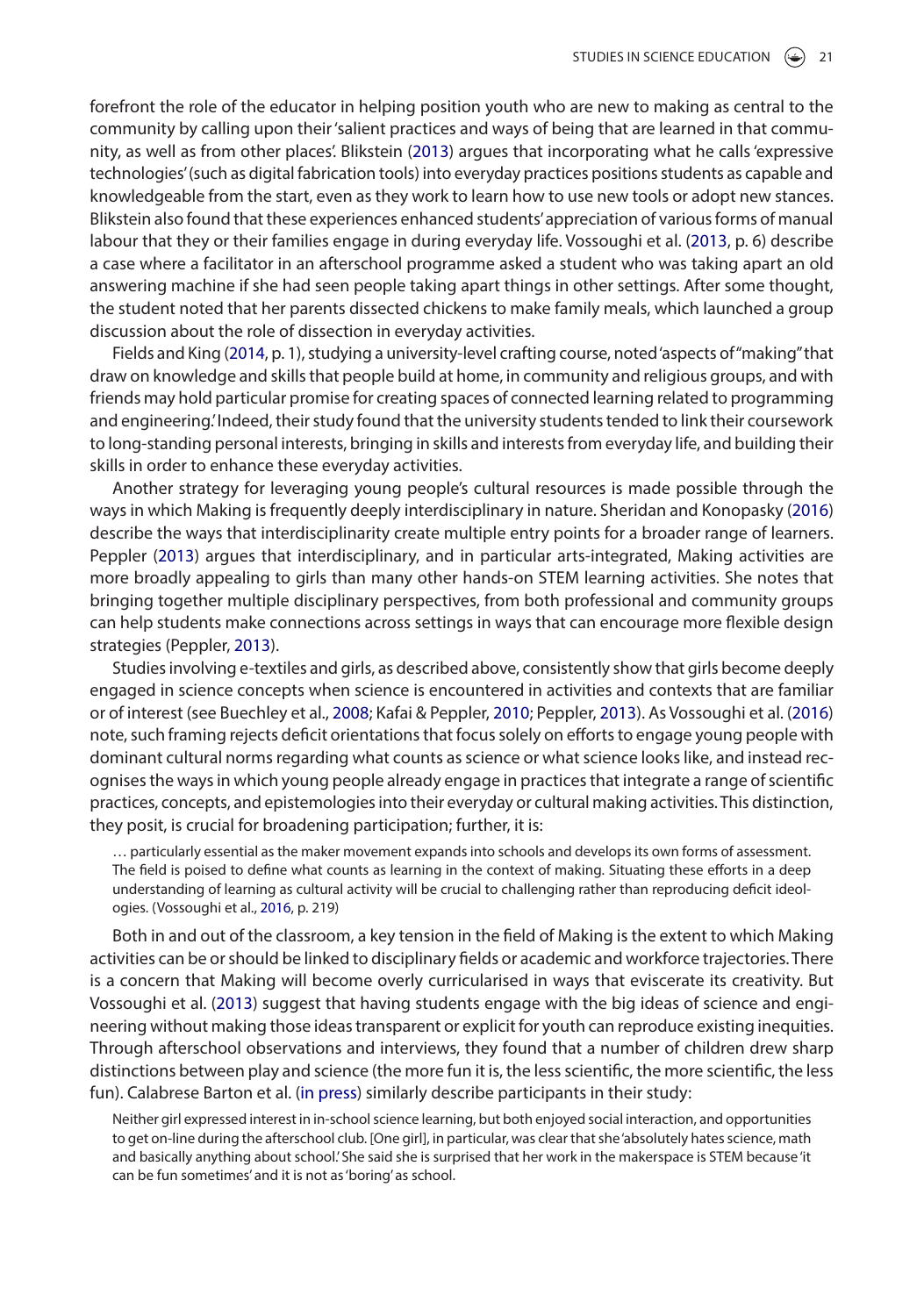#### 22  $\bigodot$  B. BEVAN

Thus, the research suggests that articulating the connections between Making and science and engineering may help to broaden students' understanding of what science and engineering are, and how they might find them enjoyable and worthy of further pursuit.

#### **5. Discussion**

As demonstrated in the above summary of the current literature on Maker Education, both research and practice brim with an enthusiasm that reflects both the nature of the learning activities themselves and a sense of liberation from a generation of text-centred, test-driven instruction. As the review shows, there is a growing body of evidence that details the many ways in which Making can motivate and support learner's purposeful activity, position STEM practices as a powerful cultural tool for engaging in interest-driven activity, and leverage cultural resources and assets with a goal of deepening engagement and learning. Brokering connections between science in Making to science in academic and career trajectories can help students to envision possible STEM futures for themselves. In particular, the relational ontology between individual and community, the diversification of what counts as STEM, science, or science learning, and the leveraging of learners' cultural resources, position Making as a potentially powerful context for science learning.

But there are also tensions in the literature described above. For example, an emphasis on tools and makerspaces risks a fetishisation of tools that could obscure fully participatory and interest-driven learning. Blikstein [\(2013\)](#page-26-4) references this danger when he discusses the Keychain Syndrome, in which the sheer ability to design and turn out, using a 3-D printer, a vast number of 'products' risks becoming an end unto itself. Martin ([2015](#page-28-10)) describes 'a seductive, but fatally flawed conceptualisation of the Maker Movement that assumes its power lies primarily in its revolutionary tool set.' He argues for a need to focus on creating Maker communities in which tools and mindsets are also a means of participation. Without such a 'tri-partite' focus, Martin worries that the movement will be declared a failure.

There is also a tension between high and low technologies that are found in many Makerspaces vs. classroom and other spaces that have been converted for Maker communities and activities. In one paper, Blikstein ([2013](#page-26-4), p.7) argued that high tech tools can accelerate design cycles, allowing students to 'focus their attention on improving the design rather than taking care of mundane issues with the materials. He also noted that the high tech tools, and the resulting professional-like quality of the products, enhanced students' commitment to the work: 'It wasn't "school stuff," it was the "real thing"' (Blikstein, [2013](#page-26-4), p.7). These approaches contrast with the use of more everyday materials, which Vossoughi et al. ([2013](#page-29-11)) argue can create opportunities for young people to continue to explore and engage in Making outside of the designed learning opportunities, as they return to their home and community settings.

There are also many practical issues to contend with. Making is materials-rich, it requires time, and benefits from spaces organised to ensure cross-pollination of ideas and interactions. Informal programmes can create dedicated spaces but classroom teachers must grapple with logistical as well as curricular implementation issues. These are compounded by the need to shift pedagogical strategies to support more reciprocal, less hierarchical, ways of investigation. Yet many teachers are taking the plunge, based on the positive responses of students. Blikstein and Worsley ([2016](#page-26-2), pp. 76–77) argue that the moment is now for progressive pedagogies to move into the classroom: 'We have the once-in-a-generation opportunity to establish something truly new in schools, make it sustainable, and deeply integrate it into the school day.'

<span id="page-22-0"></span>Vossoughi and Bevan [\(2014\)](#page-29-7) note a need for more explicit and detailed analyses of pedagogy in Making environments. Because much of the research to date has focused on out-of-school settings, there has been a reluctance to refer to mentors or facilitators of Making programmes as 'teachers'. While the focus on more learner-centred activities is essential to constructivism and the Maker Movement in general, this trend risks de-intellectualising the educative potential of Making by paying short shrift to the critical role that educators can play in creating the generative settings and teaching and learning moments in which young people can deepen their understanding and skills in Making. For example, in a study of design thinking in an urban classroom serving young women of colour, Norris [\(2014\)](#page-28-29) found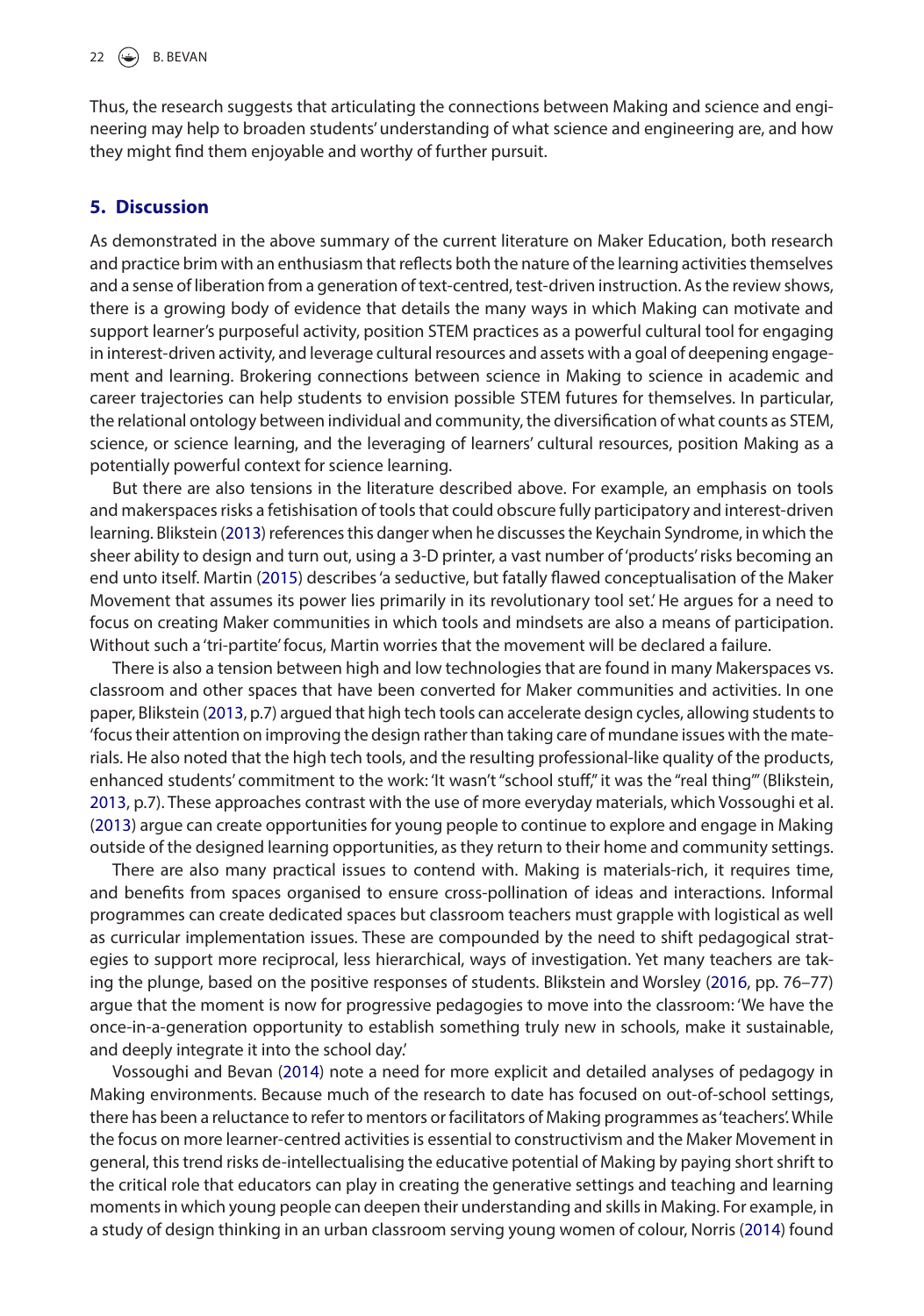that, at times, students experienced Making activities as invasions of their privacy. She notes the key role of the teacher in recognising the sometimes racialised and gendered processes of Making in order to ensure full participation and inclusion of all students. More clearly articulating the role of teaching in student-driven learning may be one way in which schools can enrich and deepen Maker Education.

The literature also tends to position Making as superior to the routine practices of schools, perhaps reflecting its position as a counter-narrative for what counts as learning. But this positioning, when it slips into pejorative views of teaching and schooling, can backfire by undermining the ways in which many classroom educators and school leaders seek to thoughtfully expand the curriculum and pedagogical repertoire of contemporary STEM education. As Making is scaled and adapted into classrooms and non-classroom settings, it is important that it recognise and leverage existing and earlier forms of design activities, including everyday and community crafting activities, many of which have been the subject of extensive research and documentation from which the Maker Movement can learn.

Additionally, unless adequate time, vision, and professional preparation are a part of its implementation, in STEM-Rich Making (like other forms of inquiry) students can remain deeply engaged in the realm of investigation, without shifting to scientific practices of sense-making and critique. With such attention, Making may have the potential to provide deep, unscripted opportunities for students to engage in science practices.

Although it is beginning to change, to date there has been little focus on how Making can be adapted into educative environments serving youth who 'bear the brunt of narrow educational policies – working class students and students of colour' (Vossoughi & Bevan, [2014](#page-29-7), p. 40). This issue includes but also goes beyond the question of who has access to Making as educational activity (to date, such activities have been primarily located in private schools, museums, and higher education, although there are efforts to change this). Fundamentally, it involves the ways in which the pedagogical organisation of Making recognises and leverages the cultural learning resources of young people (Vossoughi et al., [2016](#page-29-3)). Calabrese Barton et al. [\(in press\)](#page-26-26) caution that as Making expands into school settings, 'a lack of dialog on how to [integrate it] in equitable and consequential ways may disadvantage schools and communities for whom the risk, and potential reward, remain high.' Although certainly this discussion has begun, Vossoughi and Bevan ([2014](#page-29-7)) note that there is a need for 'a more direct engagement with the history and contemporary manifestations of educational inequality and the literature on equity and learning [to] help this emerging field address the pedagogical *how* of creating equitable environments and wrestle with some of the tensions apparent in the maker movement'. They note that such tensions include:

#### <span id="page-23-1"></span>*Representations of Making and Makers*

Several scholars have remarked on the overwhelming use of middle class white men, their images, ideas, and projects, in depictions of Makers and Making found in materials such as *Make Magazine* (Brahms & Crowley, [2016b;](#page-26-29) Buechley, [2013](#page-26-5)). While the Maker Movement promotes a sense of counter-culture, or of rebellion and transformation, such depictions surface a central contradiction. Is Making simply a new avenue for members of economically dominant social groups to craft and exercise new forms of capital, whether social or financial? Or is there space within the Movement to recognise and leverage ideas, activities, and images from groups who have been largely excluded from historical forms of STEM, STEM education, and STEM enterprises? Key questions include: Whose forms of Making count as 'Making'? Whose values and goals define Making? The growing socio-cultural literature on culture, race, identity and epistemology (Bang, Warren, Rosebery, & Medin, [2013](#page-25-6); Nasir et al., [2006](#page-28-27)) may be key to examining such questions.

<span id="page-23-3"></span><span id="page-23-2"></span><span id="page-23-0"></span>*Creative/open*-*ended vs. standardised/test*-*centric education*

As Making begins to engage with schooling, there is a need for educators to directly address the ways in which 'issues of remediation, segregation and tracking have shaped and continue to shape the schooling experience of working class students and students of colour' (Vossoughi & Bevan, [2014](#page-29-7), p. 40). Such schooling policies reflect deep cultural assumptions about who can benefit most from creative and open-ended approaches vs. more back-to-basics teaching strategies (Cole & Griffin, [1983](#page-26-30); Gutiérrez, [2008\)](#page-27-32). Thus, while the focus on learner-centred activity, and 'celebrating failure', is common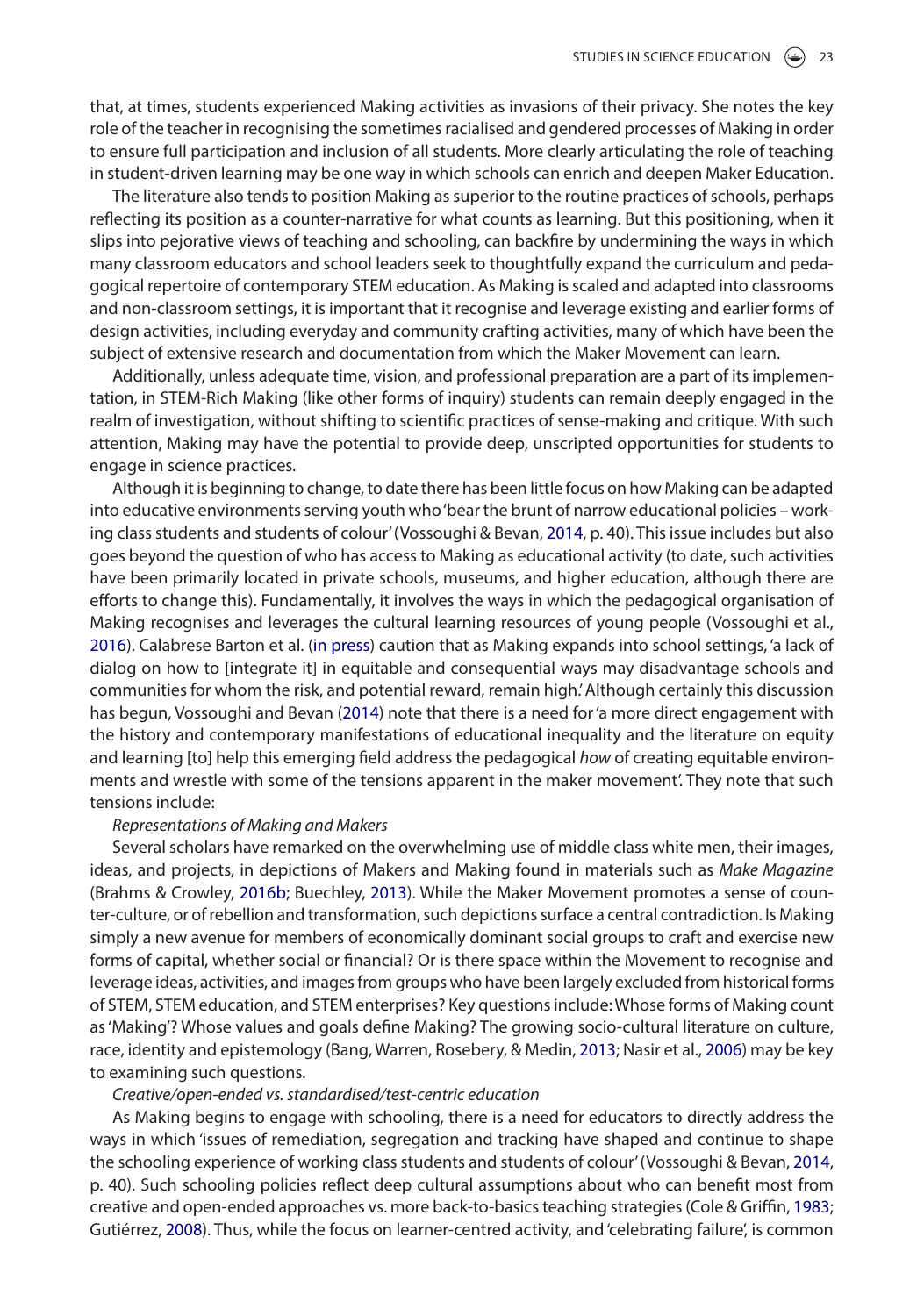#### $\circledcirc$  B. BEVAN

in the promotional rhetoric on Making, Vossoughi and Bevan [\(2014\)](#page-29-7) note that in communities with histories of narrow and high-stakes testing regimes, this rhetoric can easily devolve into deficit views of young people when they are not fully supported to leverage their cultural resources and experiences within Making programmes. They note a need for researchers to more directly engage with the historical debates about progressive educational movements and issues of equity (e.g. Delpit, [1986\)](#page-26-31) and about the academic/vocational divide (Rose, [2005](#page-29-22)).

<span id="page-24-1"></span><span id="page-24-0"></span>*Making to support learning or consumption*

The Maker Movement's focus on entrepreneurship and future industries can seep into pedagogical environments in both school and out-of-school settings. This may or may not be problematic, but suggests a need for STEM educators to be explicit about *why* they are introducing Making activities. Is it to create producers and consumers or is it to leverage meaningful questions and contexts for exploration of STEM phenomena, practices, and concepts? As a mode of interaction with the physical world, the purpose of Making, and Making as a learning activity, is imbued with social and political values. Some researchers have noted that Making programmes that emphasise workforce may de-emphasise interdisciplinarity, social contexts for making, and a close consideration of consumerism and creativity (Blikstein & Worsley, [2016;](#page-26-2) Vossoughi et al., [2016](#page-29-3)). As such, Vossoughi and Bevan [\(2014,](#page-29-7) p. 41) call for a more nuanced stance that makes connections between inquiry, creativity, and youth agency:

Engaging more explicitly with the goals of Making would bring the literature into conversation with critical theoretical traditions that treat learning as a political process and consider the values and social futures [students and teachers are working towards or making].

#### **6. Conclusion**

As science educators consider ways to make their instruction more stimulating and inclusive, more rich in STEM practices, and more culturally responsive and relevant to a broader number of students, the research suggests that there is great value in considering the integration of Making into the classroom curriculum. At times Making may augment other forms of firsthand learning activities. At times it may, as with the Oakland teacher described above, provide a context for assessing understanding of key STEM practices, such as experimental design, within the context of interest-driven projects. It can also be used to introduce lessons (Schneider, Wallace, Pea, & Blikstein, [2013](#page-29-23)) or to replace them, as in the elementary classroom described by Wardrip and Brahms ([2016](#page-29-17)).

<span id="page-24-2"></span>But many questions remain and there is a need for further programme development, documentation, and research. In some cases entire schools are reorganising their curriculum around Making. In the San Francisco Bay Area there are three disparate schools – the pricey independent Nueva School, the statefunded Lighthouse Community Charter School, and the alternative private Brightworks School. Each of these schools is beholden in different ways to state testing, but all are accountable for preparing college-ready students. These schools may offer promising models for how Making can enhance STEM learning in the primary and secondary contexts. Additional research is needed on how individual teachers integrate Making into their classrooms as a form of firsthand learning. Also of great interest is how Making fosters students' STEM interest, identity, and capacity in the out-of-school time setting and how these developments flow into and are recognised and leveraged in the science classroom. Research in this domain is just beginning. What seems to be imperative is that, as with all educational movements, great care is taken in terms of preparing and supporting teachers to implement Making in thoughtful and relevant ways to engage their students. Schools serving students from communities historically underrepresented in STEM fields may present a particularly interesting and promising opportunity in that Making can be organised to leverage students' cultural resources and family practices, positioning them to make transformative contributions to their own and the learning community's repertoires of practice. But it should not be assumed that 'high ceilings, low floors, and wide walls' are perceived or experienced equally by all learners. As educators continue to experiment in this realm of activity, practitioner knowledge may lead the way in this regard.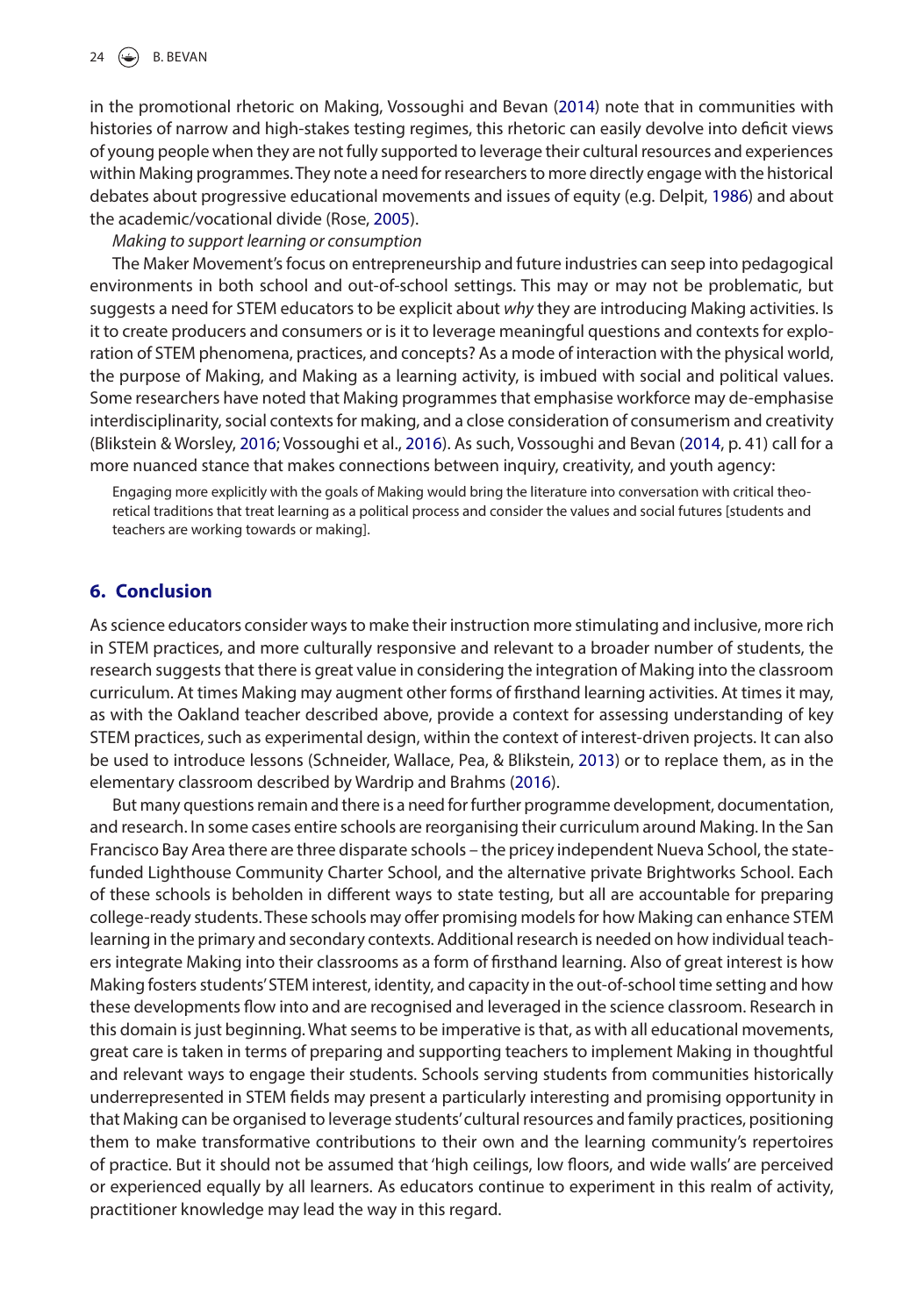The hype and promises about the Maker movement, some of it the product of a marketing machine associated with various for-profit businesses, and some of it the by-product of corporate and government promotion, suggest that educators and researchers need to carefully explore the ways in which the promise of Making is optimised for youth, especially for those from communities historically underrepresented in STEM fields. Making as an educational practice has emerged in the early part of this century from the innovation culture of the notoriously non-diverse MIT-Silicon Valley axis. An overreliance on makerspaces and maker tools, rather than on pedagogy and relationships, reflects the contemporary technocratic currents transforming much of social life around the globe and leaving many behind. As this promising and exciting way of engaging with STEM is further developed and researched in educational settings, it is paramount that its fundamental purpose – liberatory learning and creative self-expression in ways that reflect the traditions of Dewey, Vygotsky and Freire – remains a key focus and area of inquiry.

#### **Acknowledgements**

This paper is dedicated to the memory of Edith Ackermann, a maker, a thinker, a poet and philosopher, a leading visionary for making and learning. This manuscript is an adaptation and elaboration of a white paper commissioned by the US National Research Council for the Committee on Out of School Time STEM. The original white paper was co-authored by then postdoctoral researcher Shirin Vossoughi (first author) and Bronwyn Bevan.

#### **Disclosure statement**

No potential conflict of interest was reported by the author.

#### **Funding**

This article is based upon work supported by the National Science Foundation (NSF) under grants #DUE-1238253 and DRL-1626365. Any opinions, findings, and conclusions or recommendations expressed in this material are those of the authors and do not necessarily reflect the views of the NSF.

#### **Notes on contributor**

*Bronwyn Bevan*, PhD, is a senior research scientist at the University of Washington. Previously she was Director of the Exploratorium Institute for Research and Learning, which housed the museum's programmes for teacher development, youth development, research on learning, and Making and Tinkering. Bevan's work focuses on mediating between research and practice to better understand how learning opportunities, across formal and informal settings, can be organised, structured, and brokered to advance equity in education. She served on the National Research Council's *Committee on Out*-*of*-*School Time STEM Learning* and is on the editorial board of *Science Education*.

#### **References**

- <span id="page-25-2"></span>Abrahams, I., & Millar, R. [\(2008\)](#page-9-0). Does practical work really work? A study of the effectiveness of practical work as a teaching and learning method in school science. *International Journal of Science Education, 30*, 1945–1969. doi[:10.1080/09500690701749305](http://dx.doi.org/10.1080/09500690701749305)
- <span id="page-25-5"></span>Ackermann, E., Gauntlett, D., Wolbers, T., & Weckström, C. ([2009\)](#page-15-0). *Defining systematic creativity in the digital realm*. Retrieved from <http://www.legofoundation.com/en-us/research-and-learning/foundation-research/>

<span id="page-25-3"></span>Amgen, & Change the Equation. ([2016](#page-9-1)). *American students want more hands-on, real-world experiences* [Press release]. Retrieved from<http://www.techedmagazine.com/content/american-students-want-more-hands-real-world-experiences> Anderson, C. [\(2012](#page-2-0)). *Makers: The new industrial revolution*. New York, NY: Random House.

<span id="page-25-4"></span><span id="page-25-0"></span>Anderson, D., Kisiel, J., & Storksdieck, M. ([2006\)](#page-9-2). Understanding teachers' perspectives on field trips: Discovering common ground in three countries. *Curator: The Museum Journal, 49*, 365–386.

<span id="page-25-6"></span>Bang, M., Warren, B., Rosebery, A. S., & Medin, D. ([2013\)](#page-23-0). Desettling expectations in science education. *Human Development, 55*, 302–318. doi:[10.1159/000345322](http://dx.doi.org/10.1159/000345322)

<span id="page-25-1"></span>Benton, C., Mullins, L., Shelley, K., & Dempsey, T. [\(2013\)](#page-5-0). *Makerspaces: Supporting an entrepreneurial system*. East Lansing, MI. Retrieved from [http://reicenter.org/upload/documents/colearning/benton2013\\_report.pdf](http://reicenter.org/upload/documents/colearning/benton2013_report.pdf)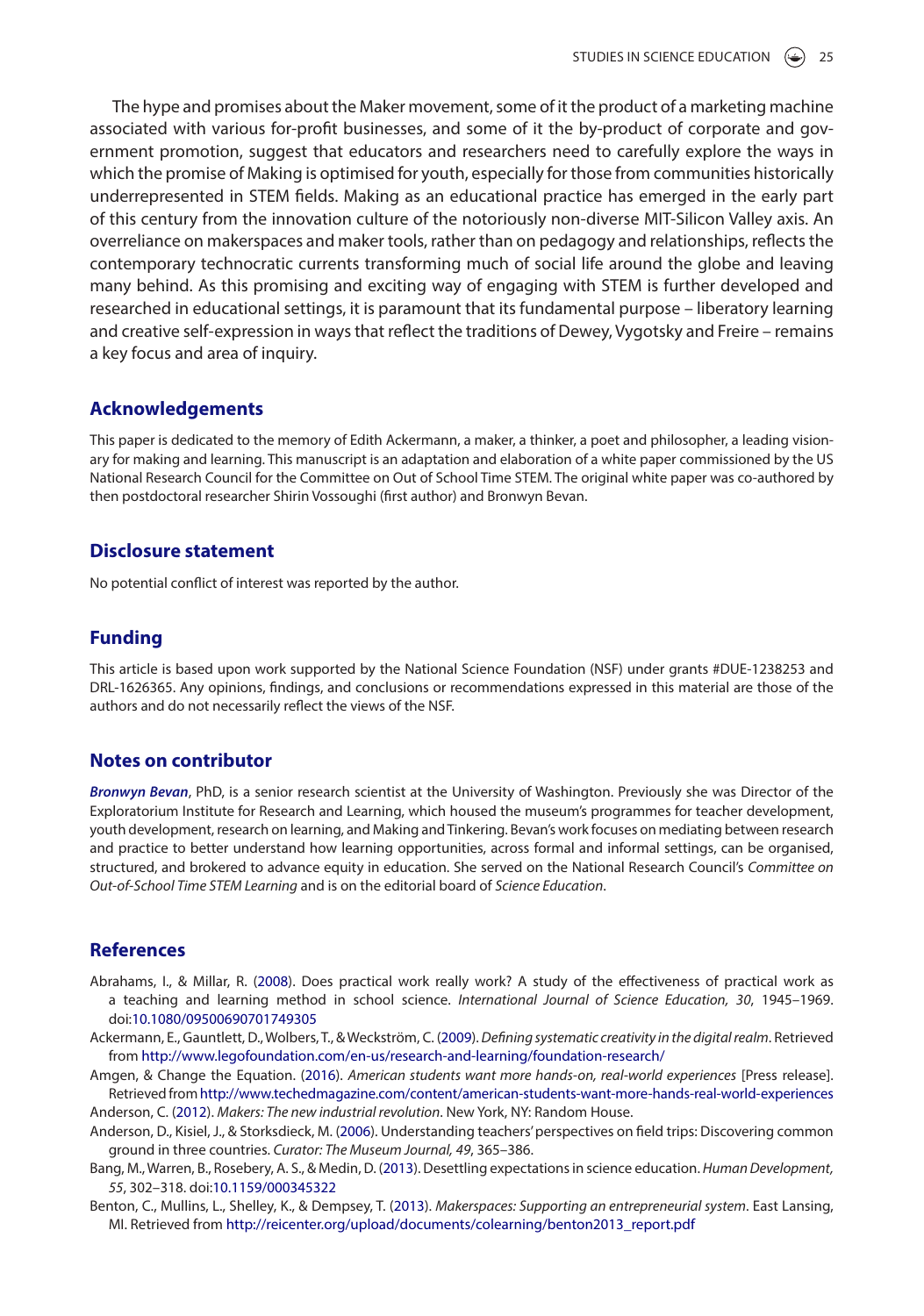- <span id="page-26-14"></span>Berland, M. ([2016\)](#page-8-1). Making, tinkering, and computational literacy. In K. Peppler, E. R. Halverson, & Y. B. Kafai (Eds.), *Makeology: Makerspaces as learning environments* (Vol. 2, pp. 196–205). New York, NY: Routledge.
- <span id="page-26-25"></span>Bevan, B., & Dillon, J. [\(2010\)](#page-16-0). Broadening views of learning: Developing educators for the 21st century. *The New Educator, 6*, 167–180.
- <span id="page-26-8"></span>Bevan, B., Gutwill, J., Petrich, M., & Wilkinson, K. ([2015](#page-2-1)). Learning through STEM-rich tinkering: Findings from a jointly negotiated research project taken up in practice. *Science Education, 99*, 98–120.
- <span id="page-26-15"></span>Bevan, B., Petrich, M., & Wilkinson, K. [\(2014\)](#page-8-2). Tinkering is serious play. *Educational Leadership, 72*, 28–33.
- <span id="page-26-11"></span>Bevan, B., Ryoo, J. J., & Shea, M. V. [\(in press\)](#page-6-0). What-If? Building creative cultures for STEM making and learning. *Afterschool Matters*.
- <span id="page-26-4"></span>Blikstein, P. [\(2013](#page-2-2)). Digital fabrication and 'making' in education: The democratization of invention. In J. Walter-Herrmann & C. Büching (Eds.), *FabLabs: Of machines, makers and inventors* (pp. 1–21). Bielefeld: Transcript Publishers.
- <span id="page-26-2"></span>Blikstein, P., & Worsley, M. ([2016\)](#page-1-0). Children are not hackers: Building a culture of powerful ideas, deep learning, and equity in the Maker Movement. In K. Peppler, E. R. Halverson, & Y. B. Kafai (Eds.), *Makeology: Makerspaces as learning environments* (Vol. 1, pp. 64–79). New York, NY: Routledge.
- <span id="page-26-21"></span>Braha, D., & Reich, Y. ([2003](#page-10-1)). Topological structures for modeling engineering design processes. *Research in Engineering Design, 14*, 185–199. doi[:10.1007/s00163-003-0035-3](http://dx.doi.org/10.1007/s00163-003-0035-3)
- <span id="page-26-7"></span>Brahms, L., & Crowley, K. [\(2016a](#page-2-3)). Learning to make in the museum: The role of maker educators. In K. Peppler, E. R. Halverson, & Y. B. Kafai (Eds.), *Makeology: Makerspaces as learning environments* (Vol. 1, pp. 15–29). New York, NY: Routledge.
- <span id="page-26-29"></span>Brahms, L., & Crowley, K. ([2016b\)](#page-23-1). Making sense of making: Defining learning practices in MAKE magazine. In K. Peppler, E. R. Halverson, & Y. B. Kafai (Eds.), *Makeology: Makerspaces as learning environments* (Vol. 2, pp. 13–28). New York, NY: Routledge.
- <span id="page-26-3"></span>Buchholz, B., Shively, K., Peppler, K., & Wohlwend, K. ([2014](#page-2-4)). Hands on, hands off: Gendered access in crafting and electronics practices. *Mind, Culture, and Activity, 21*, 278–297. doi[:10.1080/10749039.2014.939762](http://dx.doi.org/10.1080/10749039.2014.939762)
- <span id="page-26-5"></span>Buechley, L. ([2013](#page-2-5)). *Thinking about making*. Paper presented at the FabLearn Conference, Palo Alto, CA.
- <span id="page-26-27"></span>Buechley, L., Eisenberg, M., Catchen, J., & Crockett, A. ([2008](#page-18-0)). *The LilyPad Arduino: Using computational textiles to investigate engagement, aesthetics, and diversity in computer science education*. Paper presented at the SIGCHI Conference on Human Factors in Computing Systems, New York, NY.
- <span id="page-26-0"></span>Bullock, S. M., & Sator, A. J. ([2015](#page-1-1)). Maker pedagogy and science teacher education. *Journal of the Canadian Association for Curriculum Studies, 13*, 60–87.
- <span id="page-26-26"></span>Calabrese Barton, A., Tan, E., & Greenberg, D. [\(in press\)](#page-16-1). The makerspace movement: Sites of possibilities for equitable opportunities to engage underrepresented youth in STEM. *Teachers College Record*, 119.
- <span id="page-26-23"></span>Carlone, H. B., Scott, C. M., & Lowder, C. [\(2014\)](#page-13-0). Becoming (less) scientific: A longitudinal study of students' identity work from elementary to middle school science. *Journal of Research in Science Teaching, 51*, 836–869. doi:[10.1002/tea.21150](http://dx.doi.org/10.1002/tea.21150) Carlson, S. ([2015](#page-5-1)). The 'Maker Movement' goes to college. *Chronicle of Higher Education, 61*, A26–A28.
- <span id="page-26-18"></span><span id="page-26-10"></span>Cerini, B., Murray, I., & Reiss, M. J. [\(2003\)](#page-9-3). *Student review of the science curriculum: Major findings*. London: Planet Science.
- <span id="page-26-6"></span>Chachra, D. [\(2015,](#page-2-6) January 23). Why I am not a maker. *The Atlantic*. Retrieved from [http://www.theatlantic.com/technology/](http://www.theatlantic.com/technology/archive/2015/01/why-i-am-not-a-maker/384767/) [archive/2015/01/why-i-am-not-a-maker/384767/](http://www.theatlantic.com/technology/archive/2015/01/why-i-am-not-a-maker/384767/)
- <span id="page-26-24"></span>Chávez, V., & Soep, E. [\(2005\)](#page-16-2). Youth radio and the pedagogy of collegiality. *Harvard Educational Review, 75*, 409–434.
- <span id="page-26-9"></span>Cognizant. [\(2011](#page-4-1)). *Cognizant to unveil 'Making the Future' STEM education initiative at World Maker Faire, New York Hall of Science* [Press release]. Retrieved from <http://news.cognizant.com/pressreleases?item=20312>
- <span id="page-26-30"></span>Cole, M., & Griffin, P. ([1983\)](#page-23-2). A socio-historical approach to re-mediation. *The Quarterly Newsletter of the Laboratory of Comparative Human Cognition, 5*, 69–74.
- <span id="page-26-22"></span>De Vries, M. J. [\(1996\)](#page-11-0). Technology education: Beyond the "technology is applied science" paradigm. *Journal of Technology Education, 8*, 7–15.
- <span id="page-26-31"></span>Delpit, L. [\(1986](#page-24-0)). Skills and other dilemmas of a progressive black educator. *Harvard Educational Review, 56*, 379–386.
- <span id="page-26-17"></span>DeWitt, J., & Osborne, J. [\(2007\)](#page-9-4). Supporting teachers on science-focused school trips: Towards an integrated framework of theory and practice. *International Journal of Science Education, 29*, 685–710. doi:[10.1080/09500690600802254](http://dx.doi.org/10.1080/09500690600802254)
- <span id="page-26-12"></span>DiGiacomo, D. K., & Gutiérrez, K. D. [\(2016\)](#page-7-1). Relational equity as a design tool within making and tinkering activities. *Mind, Culture, and Activity, 23*, 141–153. doi[:10.1080/10749039.2015.1058398](http://dx.doi.org/10.1080/10749039.2015.1058398)
- <span id="page-26-19"></span>Dillon, J. ([2008\)](#page-9-5). *A review of the research on practical work in school science*. Retrieved from [http://www.score-education.](http://www.score-education.org/downloads/practical_work/review_of_research.pdf) [org/downloads/practical\\_work/review\\_of\\_research.pdf](http://www.score-education.org/downloads/practical_work/review_of_research.pdf)
- <span id="page-26-1"></span>Dixon, C., & Martin, L. [\(2014\)](#page-1-2). *Make to relate: Narratives of, and as, community practice*. Paper presented at the International Conference of the Learning Sciences, Boulder, CO.
- <span id="page-26-20"></span>Doppelt, Y., Mehalik, M. M., Schunn, C. D., Silk, E., & Krysinski, D. [\(2008\)](#page-10-2). Engagement and achievements: A case study of design-based learning in a science context. *Journal of Technology Education, 19*, 22–39.
- <span id="page-26-16"></span>Driver, R., Squires, A., Rushworth, P., & Wood-Robinson, V. [\(1994\)](#page-9-6). *Making sense of secondary science: Research into children's ideas*. New York, NY: Routledge.
- <span id="page-26-28"></span>Eisenhart, M., Finkel, E., & Marion, S. F. [\(1996\)](#page-20-0). Creating the conditions for scientific literacy: A re-examination. *American Educational Research Journal, 33*, 261–295.
- <span id="page-26-13"></span>Espinoza, M. [\(2011\)](#page-7-2). *Making and unmaking: The organizational come-and-go of creativity*. San Francisco, CA: Exploratorium.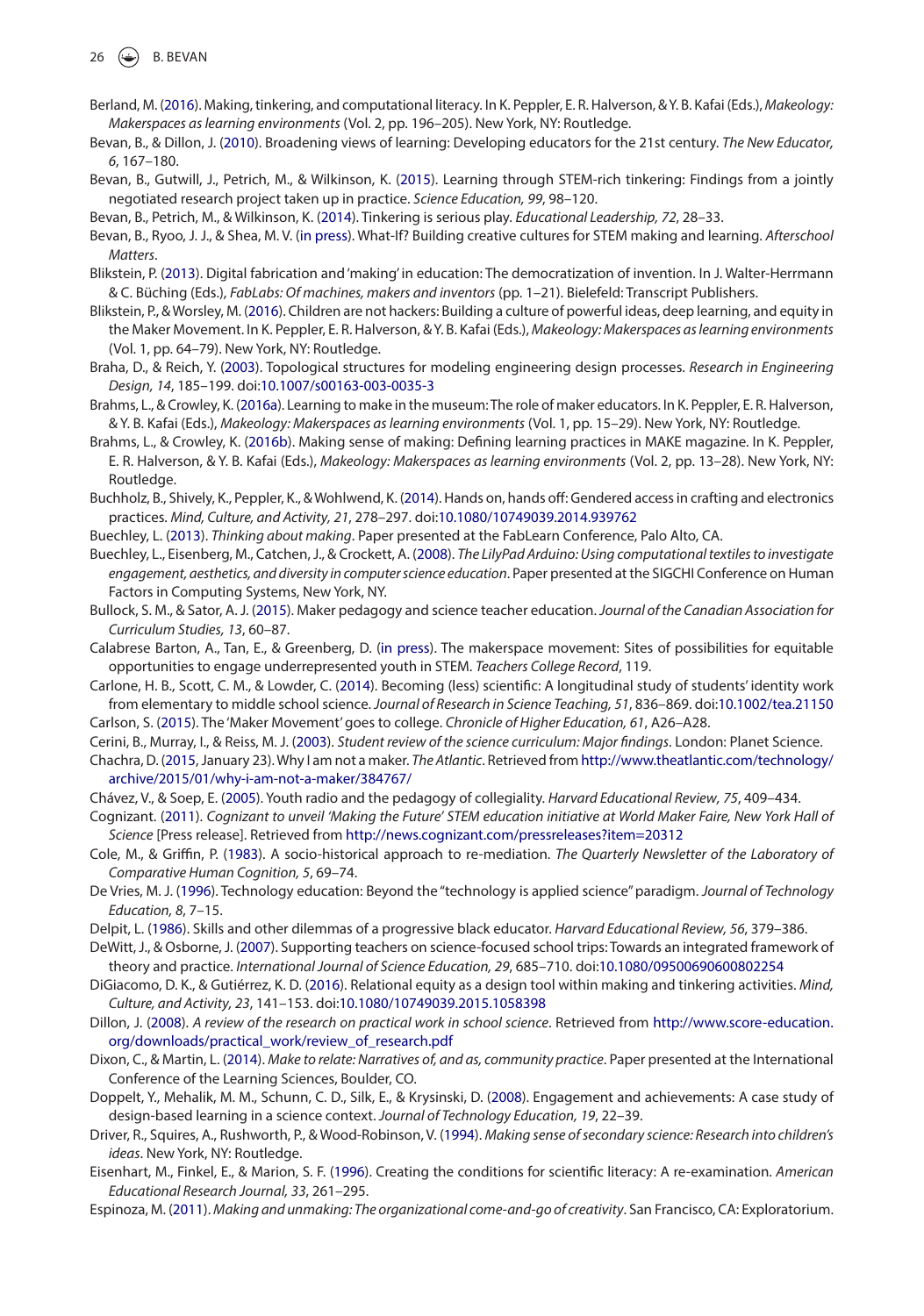- <span id="page-27-31"></span>Fields, D. A., & King, W. L. ([2014](#page-21-0)). *"So, I think I'm a programmer now." Developing connected learning for adults in a university craft technologies course*. Paper presented at the Learning and Becoming in Practice: The International Conference of the Learning Sciences (ICLS) 2014, Boulder, CO.
- <span id="page-27-19"></span>Fortus, D., Krajcik, J., Dershimer, R. C., Marx, R. W., & Mamlok-Naaman, R. ([2005\)](#page-10-3). Design-based science and real-world problem-solving. *International Journal of Science Education, 27*, 855–879. doi[:10.1080/09500690500038165](http://dx.doi.org/10.1080/09500690500038165)
- <span id="page-27-18"></span>Fox-Turnbull, W. H. [\(2016](#page-10-4)). The nature of primary students' conversation in technology education. *International Journal of Technology and Design Education, 26*, 21–41. doi[:10.1007/s10798-015-9303-6](http://dx.doi.org/10.1007/s10798-015-9303-6)
- <span id="page-27-25"></span>Gabrielson, C. ([2013](#page-15-1)). *Tinkering*. Sebastopol, CA: Maker Media.
- <span id="page-27-2"></span>Gee, J. ([2004](#page-2-7)). *Situated language and learning: A critique of traditional schooling*. London: Routledge.
- <span id="page-27-32"></span><span id="page-27-21"></span>Goldschmidt, G., & Weil, M. [\(1998](#page-10-5)). Contents and structure in design reasoning. *Design Issues, 14*, 85–100. doi:[10.2307/1511899](http://dx.doi.org/10.2307/1511899) Gutiérrez, K. D. ([2008\)](#page-23-3). Developing a sociocritical literacy in the third space. *Reading Research Quarterly, 43*, 148–164.
- <span id="page-27-27"></span>Gutiérrez, K. D., Schwartz, L., DiGiacomo, D., & Vossoughi, S. [\(2014](#page-16-3)). *Making and tinkering: Creativity, imagination, and ingenuity as a fundamental human practice*. Paper presented at the American Educational Research Association, Philadelphia, PA.
- <span id="page-27-28"></span>Gutwill, J. P., Hido, N., & Sindorf, L. [\(2015\)](#page-16-4). Research to practice: Observing learning in tinkering activities. *Curator: The Museum Journal, 58*, 151–168. doi[:10.1111/cura.12105](http://dx.doi.org/10.1111/cura.12105)
- <span id="page-27-9"></span><span id="page-27-7"></span>Halverson, E. R., & Sheridan, K. M. ([2014](#page-5-2)). The maker movement in education. *Harvard Educational Review, 84*, 495–504. Harel, I. E., & Papert, S. E. ([1991\)](#page-5-3). *Constructionism*. Norwood, NJ: Ablex.
- <span id="page-27-16"></span>Harlen, W. [\(1988](#page-9-7)). *The teaching of science in primary schools*. London: David Fulton Publishers.
- <span id="page-27-29"></span>Hatano, G., & Ignaki, K. [\(1986\)](#page-18-1). Two courses of expertise. In H. Stevenson, H. Azuma, & K. Hakuta (Eds.), *Child development and education in Japan* (pp. 262–272). New York, NY: Freeman.
- <span id="page-27-1"></span>Hatch, M. [\(2014](#page-2-8)). *The maker movement manifesto*. New York, NY: McGraw-Hill.
- <span id="page-27-6"></span>Herold, B. [\(2016](#page-5-4), April 11). The maker movement in K-12 education: A guide to emerging research. *Education Week*. Retrieved from [http://blogs.edweek.org/edweek/DigitalEducation/2016/04/maker\\_movement\\_in\\_k-12\\_education\\_research.html](http://blogs.edweek.org/edweek/DigitalEducation/2016/04/maker_movement_in_k-12_education_research.html)
- <span id="page-27-20"></span>Hmelo-Silver, C. E. ([2004](#page-10-6)). Problem-based learning: What and how do students learn? *Educational Psychology Review, 16*, 235–266.
- <span id="page-27-23"></span>Holland, D., Lachicotte, W., Jr., Skinner, D., & Cain, C. [\(1998\)](#page-13-1). *Identity and agency in cultural worlds*. Cambridge, MA: Harvard University Press.
- <span id="page-27-8"></span>Honey, M., & Kanter, D. (Eds.). ([2013](#page-5-5)). *Design, make, play: Growing the next generation of STEM innovators*. New York, NY: Routledge.
- <span id="page-27-15"></span>Intel. ([2015\)](#page-6-1). *Easy-to-use Intel-powered development board offers advanced features for next generation of innovators* [Press release]. Retrieved from [https://newsroom.intel.com/news-releases/easy-to-use-intel-powered-development-board](https://newsroom.intel.com/news-releases/easy-to-use-intel-powered-development-board-offers-advanced-features-for-next-generation-of-innovators/)[offers-advanced-features-for-next-generation-of-innovators/](https://newsroom.intel.com/news-releases/easy-to-use-intel-powered-development-board-offers-advanced-features-for-next-generation-of-innovators/)
- <span id="page-27-13"></span>Jenkins, H. ([2009](#page-6-2)). *Confronting the challenges of participatory culture: Media education for the 21st century*. Cambridge, MA: The MIT Press.
- <span id="page-27-14"></span>Johnson, B. D. ([2014](#page-6-3)). Making in the 21st century. *Computer, 47*, 22–23. doi:[10.1109/MC.2014.359](http://dx.doi.org/10.1109/MC.2014.359)
- <span id="page-27-22"></span>Kafai, Y. B., Fields, D. A., & Searle, K. A. [\(2014\)](#page-11-1). Electronic textiles as disruptive designs: Supporting and challenging maker activities in schools. *Harvard Educational Review, 84*, 532–556.
- <span id="page-27-30"></span>Kafai, Y. B., & Peppler, K. ([2010](#page-18-2)). Youth, technology, and DIY developing participatory competencies in creative media production. *Review of Research in Education, 35*, 89–119.
- <span id="page-27-26"></span>Kafai, Y. B., & Peppler, K. ([2012](#page-15-2)). Transparency reconsidered: Creative, critical, and connected making with e-textiles. In M. Ratto & M. Boler (Eds.), *DIY citizenship: Critical making and social media* (pp. 179–188). Cambridge, MA: MIT Press.
- <span id="page-27-0"></span>Kalil, T. [\(2010](#page-2-9)). *Remarks on innovation, education, and the Maker Movement*. Retrieved from [http://radar.oreilly.com/2010/10/](http://radar.oreilly.com/2010/10/innovation-education-and-the-m.html) [innovation-education-and-the-m.html](http://radar.oreilly.com/2010/10/innovation-education-and-the-m.html)
- <span id="page-27-3"></span>Kolodner, J. L., Camp, P. J., Crismond, D., Fasse, B., Gray, J., Holbrook, J., … Ryan, M. ([2003](#page-2-10)). Problem-based learning meets case-based reasoning in the middle-school science classroom: Putting learning by design into practice. *Journal of the Learning Sciences, 12*, 495–547.
- <span id="page-27-24"></span>Kuznetsov, S., & Paulos, E. ([2010](#page-15-3)). *Rise of the expert amateur: DIY projects, communities, and cultures*. Paper presented at the Proceedings of NordiCHI, Reykjavik, Iceland.
- <span id="page-27-12"></span>Lave, J., & Wenger, E. [\(1991\)](#page-6-4). *Situated learning*. Cambridge: Cambridge University Press.
- <span id="page-27-5"></span>LaWell, M. ([2016](#page-4-2)). *Peering into Autodesk's crystal ball at the future of manufacturing* [Press release]. Retrieved from [http://](http://www.industryweek.com/manufacturing-leader-week/peering-autodesks-crystal-ball-future-manufacturing) [www.industryweek.com/manufacturing-leader-week/peering-autodesks-crystal-ball-future-manufacturing](http://www.industryweek.com/manufacturing-leader-week/peering-autodesks-crystal-ball-future-manufacturing)
- <span id="page-27-4"></span>Lemke, J. L. ([2001](#page-3-1)). Articulating communities: Sociocultural perspectives on science education. *Journal of Research in Science Teaching, 38*, 296–316.
- <span id="page-27-10"></span>Loertscher, D. V., Preddy, L., & Derry, B. [\(2013\)](#page-5-6). Makerspaces in the school library learning commons and the uTEC Maker model. *Teacher Librarian, 41*, 48–51.
- <span id="page-27-17"></span>Lunetta, V. N., Hofstein, A., & Clough, M. P. ([2007](#page-10-7)). Teaching and learning in the school science laboratory: An analysis of research, theory, and practice. In S. K. Abell & N. G. Lederman (Eds.), *Handbook of research on science education* (pp. 393–431). Mahwah, NJ: Lawrence Erlbaum Associates.
- <span id="page-27-11"></span>Mansfield, J. [\(2011\)](#page-6-5). *DARPA administrators: Just make it* [Press release]. Retrieved from [http://newsoffice.mit.edu/2011/](http://newsoffice.mit.edu/2011/darpa-manufacturing-event-1214) [darpa-manufacturing-event-1214](http://newsoffice.mit.edu/2011/darpa-manufacturing-event-1214)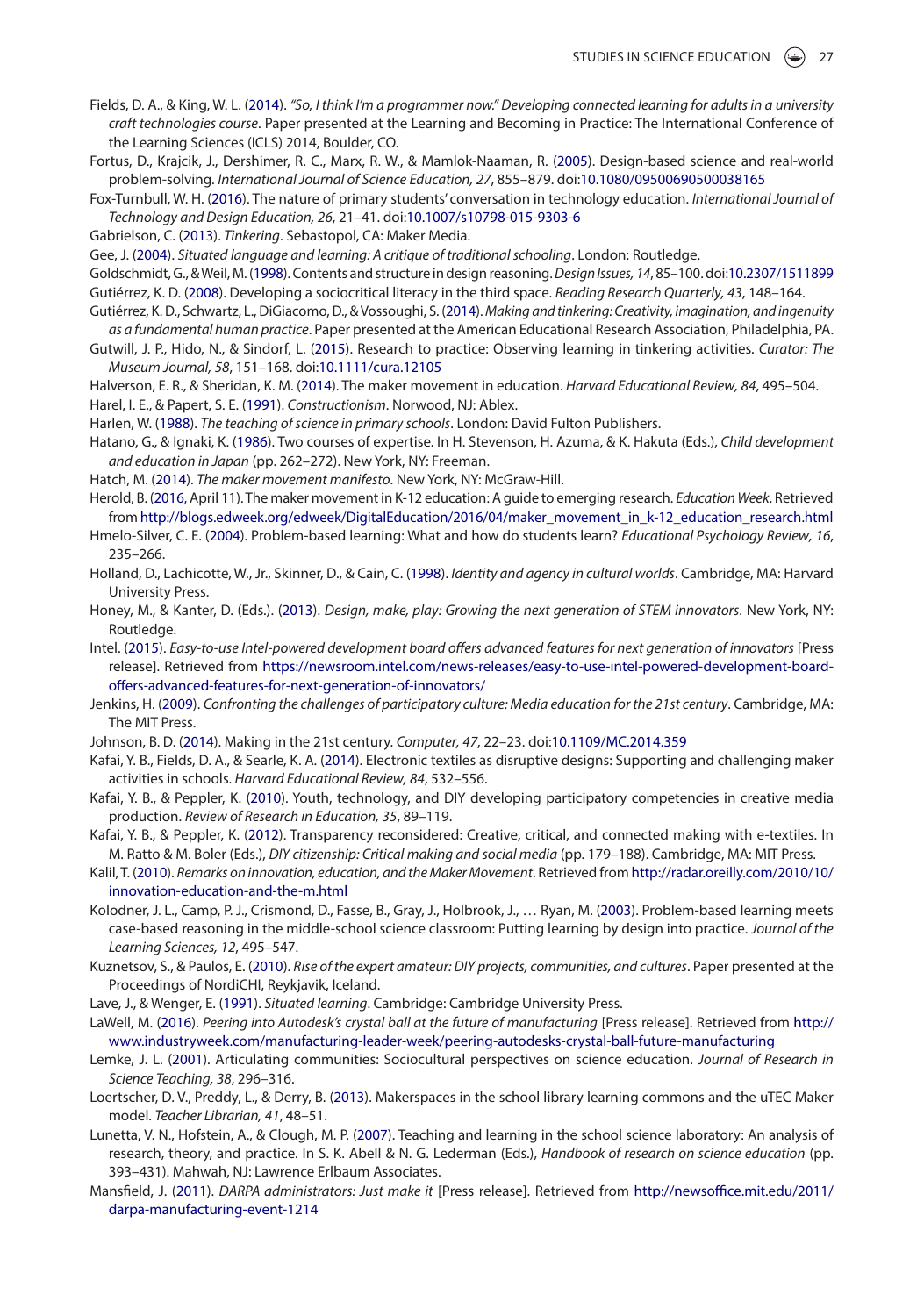- <span id="page-28-10"></span>Martin, L. [\(2015\)](#page-5-7). The promise of the Maker Movement for education. *Journal of Pre-College Engineering Education Research (J-PEER), 5*, 30–39. doi:[10.7771/2157-9288.1099](http://dx.doi.org/10.7771/2157-9288.1099)
- <span id="page-28-28"></span>Martin, L., & Dixon, C. [\(2013\)](#page-20-1). *Youth conceptions of making and the Maker Movement*. Paper presented at the Interaction Design and Children Conference, New York, NY.
- <span id="page-28-1"></span>Martin, L., & Dixon, C. [\(2016\)](#page-1-3). Making as a pathway to engineering and design. In K. Peppler, E. R. Halverson, & Y. B. Kafai (Eds.), *Makeology: Makerspaces as learning environments* (Vol. 2, pp. 183–195). New York, NY: Routledge.
- <span id="page-28-0"></span>Martinez, S. L., & Stager, G. [\(2013\)](#page-1-4). *Invent to learn: Making, tinkering, and engineering in the classroom*. Torrance, CA: Constructing Modern Knowledge Press.
- <span id="page-28-6"></span>McCormick, R. ([1997](#page-2-11)). Conceptual and procedural knowledge. *International Journal of Technology and Design Education, 7*, 141–159.
- <span id="page-28-23"></span>McNeill, K. L., Katsh-Singer, R., & Pelletier, P. ([2015](#page-10-8)). Assessing science practices: Moving your class along a continuum. *Science Scope, 39*, 21–28.
- <span id="page-28-26"></span>Medin, D. L., & Bang, M. [\(2014\)](#page-20-2). *Who's asking? Native science, western science, and science education*. Cambridge, MA: Massachusetts Institute of Technology Press.
- <span id="page-28-21"></span>Mehalik, M. M., Doppelt, Y., & Schuun, C. D. [\(2008\)](#page-10-9). Middle-school science through design-based learning versus scripted inquiry: Better overall science concept learning and equity gap reduction. *Journal of Engineering Education, 97*, 71–85.
- <span id="page-28-18"></span>Millar, R. [\(2004\)](#page-9-8). *The role of practical work in the teaching and learning of science*. Washington, DC. Retrieved from [http://](http://sites.nationalacademies.org/cs/groups/dbassesite/documents/webpage/dbasse_073330.pdf) [sites.nationalacademies.org/cs/groups/dbassesite/documents/webpage/dbasse\\_073330.pdf](http://sites.nationalacademies.org/cs/groups/dbassesite/documents/webpage/dbasse_073330.pdf)
- <span id="page-28-5"></span>Morozov, E. [\(2014](#page-2-12), January 13). Making it. *The New Yorker*. Retrieved from [http://www.newyorker.com/magazine/2014/01/13/](http://www.newyorker.com/magazine/2014/01/13/making-it-2) [making-it-2](http://www.newyorker.com/magazine/2014/01/13/making-it-2)
- <span id="page-28-19"></span>Murphy, P. [\(1991\)](#page-10-10). Gender differences in pupils' reactions to practical work. In B. E. Woolnough (Ed.), *Practical science* (pp. 131–143). Milton Keynes: Open University Press.
- <span id="page-28-24"></span>Murphy, P., & McCormick, R. [\(1997\)](#page-11-2). Problem solving in science and technology education. *Research in Science Education, 27*, 461–481. doi:[10.1007/BF02461765](http://dx.doi.org/10.1007/BF02461765)
- <span id="page-28-7"></span>Nasir, N. S. ([2012](#page-3-2)). *Racialized identities: Race and achievement among African American youth*. Stanford, CA: Stanford University Press.
- <span id="page-28-27"></span>Nasir, N. S., Rosebery, A. S., Warren, B., & Lee, C. D. ([2006](#page-20-3)). Learning as a cultural process: Achieving equity through diversity. In R. K. Sawyer (Ed.), *The Cambridge handbook of the learning sciences* (pp. 567–580). New York, NY: Cambridge University Press.
- <span id="page-28-17"></span>National Endowment for Science Technology and the Arts. [\(2005\)](#page-9-9). *Science teachers survey*. London. Retrieved from [http://](http://www.planet-science.com/sciteach/realscience/science_teachers_report.pdf) [www.planet-science.com/sciteach/realscience/science\\_teachers\\_report.pdf](http://www.planet-science.com/sciteach/realscience/science_teachers_report.pdf)
- <span id="page-28-14"></span>National Endowment for Science Technology and the Arts. [\(2015\)](#page-6-6). *Open dataset of UK makerspaces: A user's guide* [Press release]. Retrieved from<http://www.nesta.org.uk/publications/open-dataset-uk-makerspaces-users-guide>
- <span id="page-28-8"></span>National Science Foundation. ([2015](#page-4-3)). *Dear colleague letter: Enabling the future of making to catalyze new approaches in STEM learning and innovation* (NSF 15-086). Washington, DC: Author. Retrieved from [http://www.nsf.gov/pubs/2015/](http://www.nsf.gov/pubs/2015/nsf15086/nsf15086.jsp) [nsf15086/nsf15086.jsp](http://www.nsf.gov/pubs/2015/nsf15086/nsf15086.jsp)
- <span id="page-28-29"></span>Norris, A. [\(2014\)](#page-22-0). Make-her-spaces as hybrid places: Designing and resisting self constructions in urban classrooms. *Equity & Excellence in Education, 47*, 63–77.
- <span id="page-28-9"></span>Obama, B. ([2009](#page-4-4)). *Remarks by the President on the "Education to Innovate" campaign* [Press release]. Retrieved from [http://](http://www.whitehouse.gov/the-press-office/remarks-presidenteducation-innovate-campaign) [www.whitehouse.gov/the-press-office/remarks-presidenteducation-innovate-campaign](http://www.whitehouse.gov/the-press-office/remarks-presidenteducation-innovate-campaign)
- <span id="page-28-12"></span>Ohab, J. ([2010](#page-6-7)). *DARPA challenging students to design cyber-electro-mechanical systems* [Press release]. Retrieved from [http://](http://science.dodlive.mil/2010/09/28/darpa-challenging-students-to-design-cyber-electro-mechanical-systems) [science.dodlive.mil/2010/09/28/darpa-challenging-students-to-design-cyber-electro-mechanical-systems](http://science.dodlive.mil/2010/09/28/darpa-challenging-students-to-design-cyber-electro-mechanical-systems)
- <span id="page-28-20"></span>Osborne, J. [\(1993\)](#page-10-11). Alternatives to practical work. *School Science Review, 75*, 117–123.
- <span id="page-28-16"></span>Osborne, J. ([2014](#page-9-10)). Teaching scientific practices: Meeting the challenge of change. *Journal of Science Teacher Education, 25*, 177–196. doi[:10.1007/s10972-014-9384-1](http://dx.doi.org/10.1007/s10972-014-9384-1)
- <span id="page-28-25"></span>Peppler, K. [\(2013\)](#page-18-3). STEAM-powered computing education: Using e-textiles to integrate the arts and STEM. *Computers & Education, 46*, 38–43. doi[:10.1109/MC.2013.257](http://dx.doi.org/10.1109/MC.2013.257)
- <span id="page-28-2"></span>Peppler, K. ([2016](#page-1-5)). ReMaking arts education through physical computing. In K. Peppler, E. R. Halverson, & Y. B. Kafai (Eds.), *Makeology: Makerspaces as learning environments* (Vol. 2, pp. 206–225). New York, NY: Routledge.
- <span id="page-28-11"></span>Peppler, K., & Hall, T. [\(2016](#page-5-8)). The make-to-learn youth contest: Gaining youth perspectives on learning through making. In K. Peppler, E. R. Halverson, & Y. B. Kafai (Eds.), *Makeology: Makerspaces as learning environments* (Vol. 1, pp. 141–157). New York, NY: Routledge.
- <span id="page-28-4"></span>Peppler, K., Halverson, E. R., & Kafai, Y. B. (Eds.). [\(2016\)](#page-2-13). *Makeology: Makerspaces as learning environments* (Vol. 1). New York, NY: Routledge.
- <span id="page-28-13"></span>Petrich, M., Wilkinson, K., & Bevan, B. [\(2013\)](#page-6-8). It looks like fun, but are they learning? In M. Honey & D. Kanter (Eds.), *Design, make, play: Growing the next generation of STEM innovators* (pp. 50–70). New York, NY: Routledge.
- <span id="page-28-15"></span>Quinn, H., & Bell, P. ([2013\)](#page-8-3). How designing, making, and playing relate to the learning goals of K-12 education. In M. Honey & D. Kanter (Eds.), *Design, make, play: Growing the next generation of STEM innovators* (pp. 17–33). New York, NY: Routledge.

<span id="page-28-22"></span><span id="page-28-3"></span>Razzouk, R., & Shute, V. [\(2012\)](#page-10-12). What is design thinking and why is it important? *Review of Educational Research, 82*, 330–348. Resnick, M., & Rosenbaum, E. ([2013](#page-1-6)). Designing for tinkerability. In M. Honey & D. Kanter (Eds.), *Design, make, play: Growing the next generation of STEM innovators* (pp. 163–181). New York, NY: Routledge.